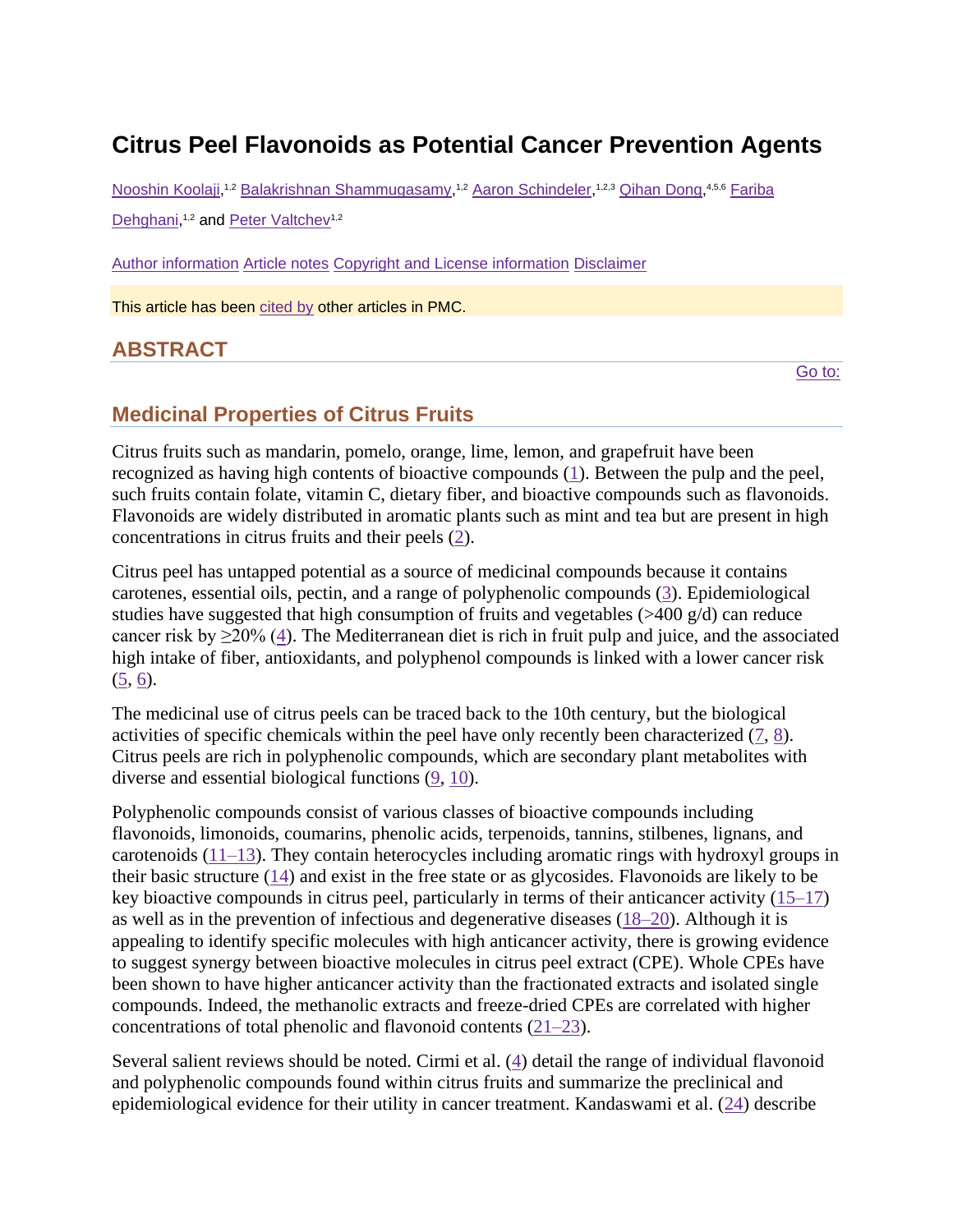the general utility of flavonoid compounds (not specifically from citrus) in modulating cell signaling pathways. This critical review focuses on the bioactive compounds that are enriched in citrus peel and examines their underlying mechanism of action. This is timely based on growing efforts to utilize CPEs as chemopreventive agents [\(25\)](https://www.ncbi.nlm.nih.gov/pmc/articles/PMC7199889/#bib25), as well as to leverage their antiatherogenic, anticarcinogenic, anti-inflammatory [\(26\)](https://www.ncbi.nlm.nih.gov/pmc/articles/PMC7199889/#bib26), anticancer [\(27\)](https://www.ncbi.nlm.nih.gov/pmc/articles/PMC7199889/#bib27), antidiarrheal, and antimicrobial properties  $(3, 28)$  $(3, 28)$  $(3, 28)$ . In this extensive field, such studies are challenging to compare due to a lack of standardized in vitro and in vivo methodologies, as well as the use of whole CPE compared with individual polyphenolics, flavonoids, flavonols, flavones, and polymethoxylated flavones. However, this review explores a range of common mechanisms that feature in preclinical studies including motivation of carcinogen detoxification, scavenging of free radical species, control of cell cycle progression, preventing the initiation of cancer, inhibiting cell proliferation, increasing apoptosis, reducing oncogene activity, prohibiting metastasis and angiogenesis, as well as modulating hormone or growth factor activity [\(4,](https://www.ncbi.nlm.nih.gov/pmc/articles/PMC7199889/#bib4) [29–32\)](https://www.ncbi.nlm.nih.gov/pmc/articles/PMC7199889/#bib29). This involves highlighting both recent and historical reports and synthesizing a model for the different biological functions of CPE bioactives. In most cases there has been no proper follow-up, either in vivo or in clinical research.

[Go to:](https://www.ncbi.nlm.nih.gov/pmc/articles/PMC7199889/)

## **Flavonoid Subtypes within CPE**

Flavonoids are low molecular weight compounds that are responsible for the vivid color of fruit peels, pulp, and leaves [\(11\)](https://www.ncbi.nlm.nih.gov/pmc/articles/PMC7199889/#bib11). They are found abundantly in citrus fruits, seeds, olive oil, red wine, and tea. More than 9000 flavonoids have been identified to date. Flavonoids feature a basic  $C_6$  $C_3-C_6$ , 15-carbon skeleton. They are comprised of 2 benzene rings (A and B), which are linked via a heterocyclic pyran ring (C in **[Figure 1](https://www.ncbi.nlm.nih.gov/pmc/articles/PMC7199889/figure/fig1/)**). Flavonoids are subdivided according to the presence of an oxy moiety at C4, a double bond between positions 2 and 3, or a hydroxyl group in position 3 of a heterocyclic ring (C in [Figure 1\)](https://www.ncbi.nlm.nih.gov/pmc/articles/PMC7199889/figure/fig1/).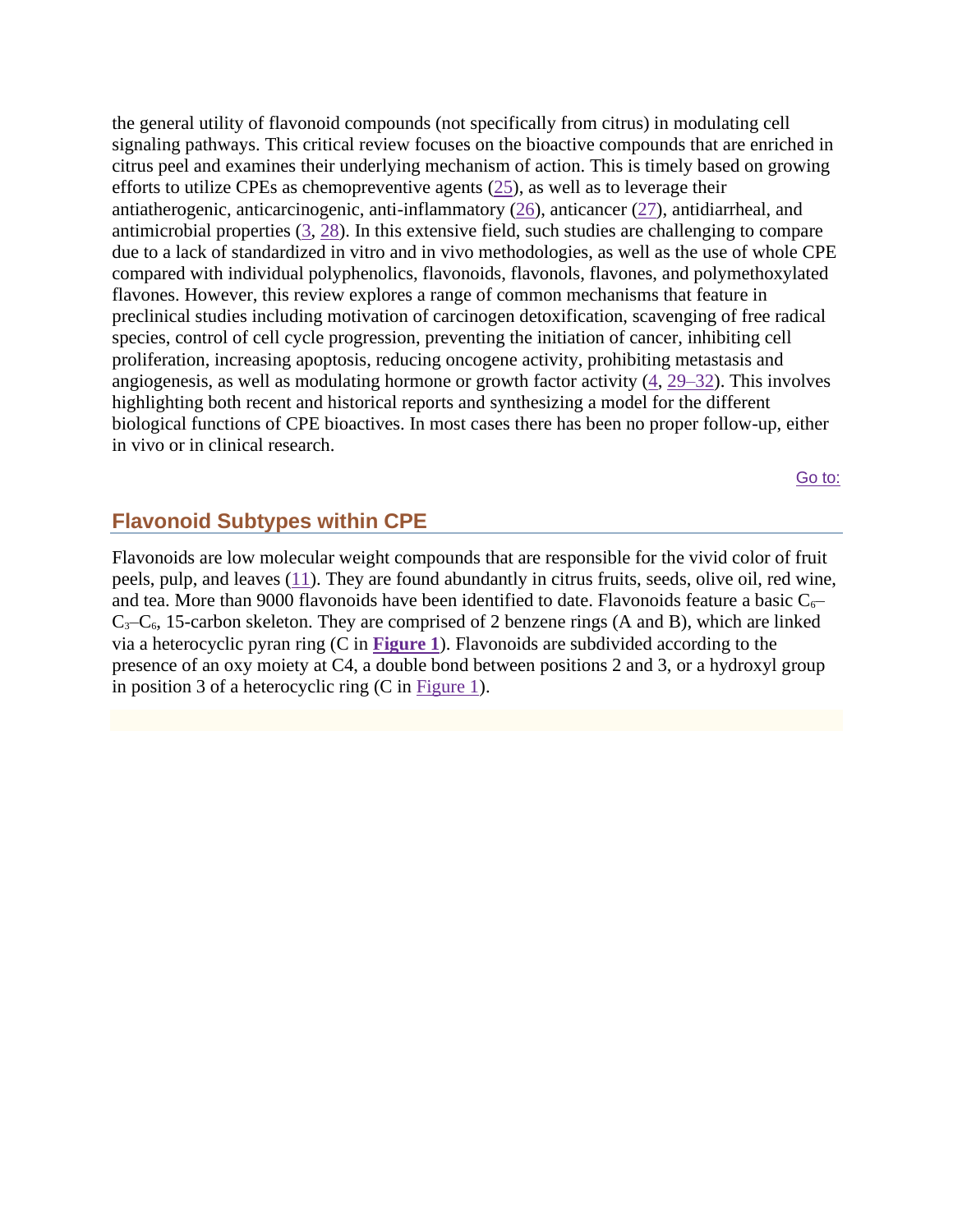

## [FIGURE 1](https://www.ncbi.nlm.nih.gov/pmc/articles/PMC7199889/figure/fig1/)

Main skeleton of flavonoids and their classes.

The biological activities of flavonoids increase with the degree of hydroxylation of the B ring [\(Figure 1\)](https://www.ncbi.nlm.nih.gov/pmc/articles/PMC7199889/figure/fig1/) [\(24,](https://www.ncbi.nlm.nih.gov/pmc/articles/PMC7199889/#bib24) [33\)](https://www.ncbi.nlm.nih.gov/pmc/articles/PMC7199889/#bib33). The basic structure of flavonoids permits a significant number of substitution patterns in the benzene rings A and B within each class of flavonoids: O-sugars, methoxy groups, phenolic hydroxyls, sulfates, and glucuronides  $(2, 34)$  $(2, 34)$  $(2, 34)$ . The abundance of distinct flavonoids arises from a large number of different combinations of hydroxyl and methoxyl group substitutions. Besides, flavonoids can be classified by variations of the heterocyclic ring C to flavones, flavanones, flavonols, isoflavones, flavans, and anthocyanidins [\(9,](https://www.ncbi.nlm.nih.gov/pmc/articles/PMC7199889/#bib9) [35\)](https://www.ncbi.nlm.nih.gov/pmc/articles/PMC7199889/#bib35).The antioxidant activity of flavonoids is related to *ortho*-dihydroxy substitution in ring B, the presence of a 2,3 double bond and of a 4‐oxo moiety in ring C, as well as a 3‐hydroxy‐4‐keto and/or 5‐hydroxy‐4‐ keto conformation in rings C and A [\(36,](https://www.ncbi.nlm.nih.gov/pmc/articles/PMC7199889/#bib36) [37\)](https://www.ncbi.nlm.nih.gov/pmc/articles/PMC7199889/#bib37).

Flavonoids with a hydroxyl group in position C3 of the C ring are termed flavonols, and those lacking such an –OH moiety are called flavanones and flavones. **[Figure 2](https://www.ncbi.nlm.nih.gov/pmc/articles/PMC7199889/figure/fig2/)** illustrates the main structural formulas of some flavonoids isolated from CPE and their structural variations. The main abundant flavonoids in CPE are flavanones such as neohesperidin, naringin, and hesperidin [\(38–42\)](https://www.ncbi.nlm.nih.gov/pmc/articles/PMC7199889/#bib38) as well as nobiletin, sinensetin, and tangeretin [\(43\)](https://www.ncbi.nlm.nih.gov/pmc/articles/PMC7199889/#bib43). The biological activities of flavonoids are related to their antioxidant properties [\(44\)](https://www.ncbi.nlm.nih.gov/pmc/articles/PMC7199889/#bib44). The different degenerative diseases such as brain diseases and Alzheimer disease are affected by flavonoids via their antioxidant properties [\(42,](https://www.ncbi.nlm.nih.gov/pmc/articles/PMC7199889/#bib42) [45,](https://www.ncbi.nlm.nih.gov/pmc/articles/PMC7199889/#bib45) [46\)](https://www.ncbi.nlm.nih.gov/pmc/articles/PMC7199889/#bib46). There is evidence linking the pharmacological activity of CPE flavonoids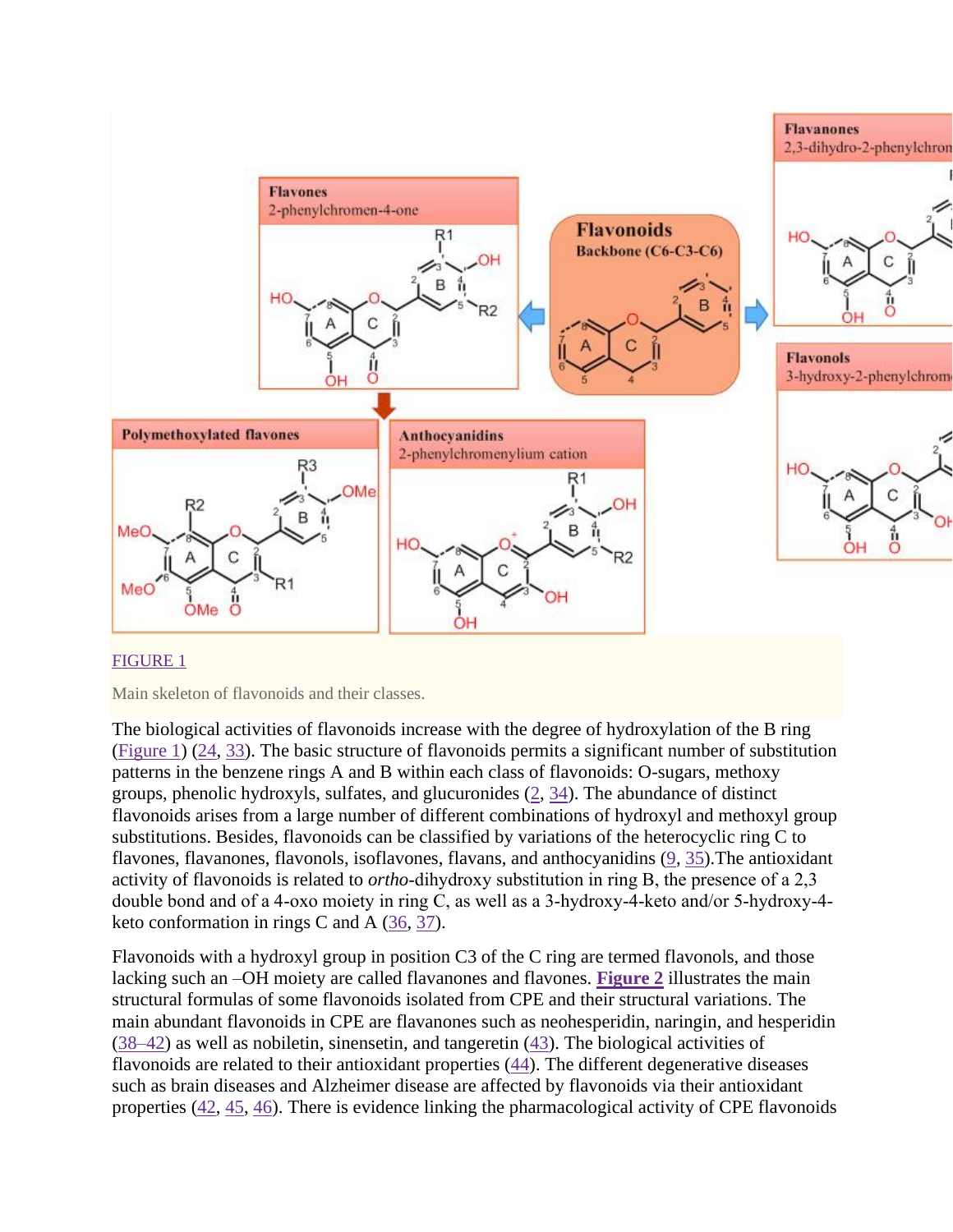to their ability to reduce the activity of intracellular signaling molecules including topoisomerases, phosphodiesterases, and kinases, as well as other regulatory enzymes [\(45,](https://www.ncbi.nlm.nih.gov/pmc/articles/PMC7199889/#bib45) [47\)](https://www.ncbi.nlm.nih.gov/pmc/articles/PMC7199889/#bib47).



## [FIGURE 2](https://www.ncbi.nlm.nih.gov/pmc/articles/PMC7199889/figure/fig2/)

The structural formulas of the main citrus peel flavonoids and their subclasses.

Flavanones (2,3-dihydro-2-phenylchromen-4-one) are a major class of flavonoids and occur mostly in glycoside forms such as hesperidin, neohesperidin, narirutin, naringin, eriocitrin, and neoeriocitrin. The glycosidic forms are divided into 2 types—rutinosides and neohesperidosides. Both rutinose and neohesperidose are glycosylated at position 7 and disaccharides are formed by glucose [\(Figure 2\)](https://www.ncbi.nlm.nih.gov/pmc/articles/PMC7199889/figure/fig2/). The bitter taste of neoeriocitrin, naringin, and neohesperidin is caused by the presence of neohesperidose (rhamnosyl-α-1,2 glucose) in flavanones. Hesperidin, narirutin, and eriocitrin consist of a flavanone bound to rutinose (rhamnosyl- $\alpha$ -1,6 glucose), and they have no taste. The most critical flavanones in aglycone forms are naringenin and hesperetin.

Flavonols (3-hydroxy-2-phenylchromen-4-one), such as kaempferol, quercetin, catechin, and isorhamnetin, are aglycone forms of flavonoids. Flavonols are recognized by the presence of a 2,3-double bond and the 4-oxo group in the C ring. They differ in the presence of 1 additional – OH moiety at position C3 in the C ring. Additionally, the 3-OH group can be glycosylated by different sugars, which significantly increases the number of flavonol isomers [\(48\)](https://www.ncbi.nlm.nih.gov/pmc/articles/PMC7199889/#bib48). The glycoside flavonols such as rutin are found in trace amounts in citrus peel. The predominant types are 3‐*O*‐monoglycosides, and glycosylation occurs at the 3‐OH group of the C ring [\(4\)](https://www.ncbi.nlm.nih.gov/pmc/articles/PMC7199889/#bib4).

Flavones (2-phenylchromen-4-one) are found in low concentrations in citrus peel. Nevertheless, they can produce important biological activities in vitro and in vivo. For instance, apigenin has shown high anti-inflammatory activity, and diosmin is an important venotonic agent [\(49,](https://www.ncbi.nlm.nih.gov/pmc/articles/PMC7199889/#bib49) [50\)](https://www.ncbi.nlm.nih.gov/pmc/articles/PMC7199889/#bib50). Methylated flavones are the key flavones noted in citrus fruits [\(51\)](https://www.ncbi.nlm.nih.gov/pmc/articles/PMC7199889/#bib51).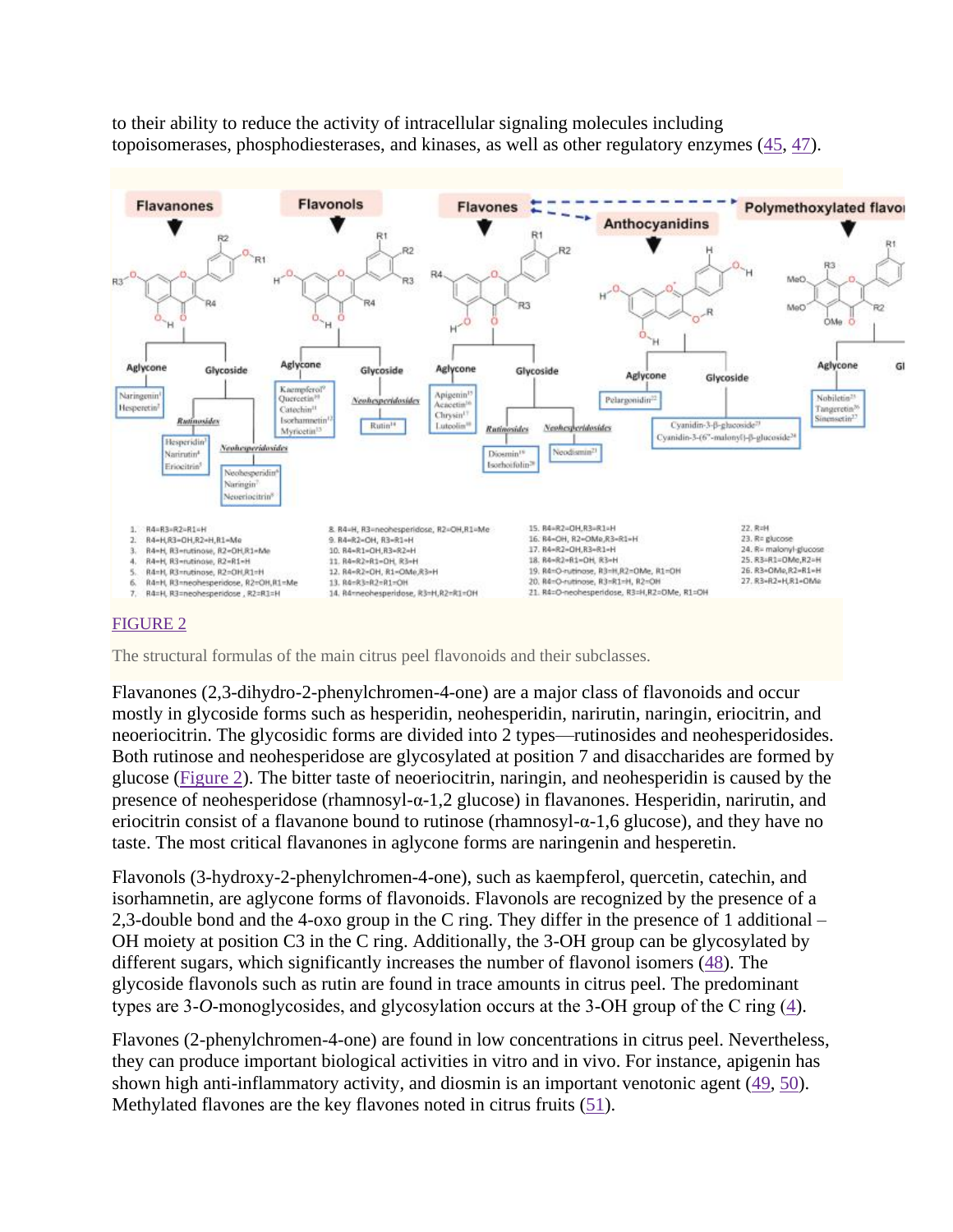Anthocyanidins (2-phenylchromenylium cation) are structurally derived from pyran, flavan, and flavones found only in grapefruit and blood oranges [\(4\)](https://www.ncbi.nlm.nih.gov/pmc/articles/PMC7199889/#bib4). Anthocyanidins are the aglycone counterpart of anthocyanins that are natural pigments of fruits responsible for the fruits' and flowers' violet, red, and blue coloring. The color of the anthocyanin occurs in response to changes in pH, oxygen, temperature, light, and enzymes and also by methylation or acylation at the hydroxyl groups on the A and B rings  $(52)$ .

Polymethoxylated flavones (PMFs) are a subdivision of flavones with  $\geq 2$  methoxyl groups on their basic benzo-γ-pyrone skeleton and a carbonyl moiety at the C4 position. Notable PMFs include tangeretin, nobiletin, and sinensetin. PMFs exist exclusively in citrus peels and have been used as herbal (alternative) medicines for decades [\(49,](https://www.ncbi.nlm.nih.gov/pmc/articles/PMC7199889/#bib49) [53\)](https://www.ncbi.nlm.nih.gov/pmc/articles/PMC7199889/#bib53). In research studies, PMFs have shown a broad spectrum of biological activities including anticarcinogenic [\(54,](https://www.ncbi.nlm.nih.gov/pmc/articles/PMC7199889/#bib54) [55\)](https://www.ncbi.nlm.nih.gov/pmc/articles/PMC7199889/#bib55), antioxidant, cardiovascular protection, antiproliferation, antiatherogenic [\(56,](https://www.ncbi.nlm.nih.gov/pmc/articles/PMC7199889/#bib56) [57\)](https://www.ncbi.nlm.nih.gov/pmc/articles/PMC7199889/#bib57), and anti-inflammatory activities [\(7,](https://www.ncbi.nlm.nih.gov/pmc/articles/PMC7199889/#bib7) [55,](https://www.ncbi.nlm.nih.gov/pmc/articles/PMC7199889/#bib55) [58–60\)](https://www.ncbi.nlm.nih.gov/pmc/articles/PMC7199889/#bib58). The permeability of PMFs through biological membranes is higher than other flavonoids because of their planar structure and low polarity [\(58,](https://www.ncbi.nlm.nih.gov/pmc/articles/PMC7199889/#bib58) [61\)](https://www.ncbi.nlm.nih.gov/pmc/articles/PMC7199889/#bib61).

The antioxidant, enzyme-inhibitory, and antiproliferative activities of flavonoids are related to their specific structural features including the presence of glycosylation, the structure oxidation state, and the substituents in both the A and B rings of the flavonoid structure [\(62,](https://www.ncbi.nlm.nih.gov/pmc/articles/PMC7199889/#bib62) [63\)](https://www.ncbi.nlm.nih.gov/pmc/articles/PMC7199889/#bib63). Studies of melanoma cell lines employing several flavonoids of citrus peels have shown the presence of the C2=C3 double bond on the B ring, conjugated with the 4-oxo function, to be critical for this biological activity [\(64\)](https://www.ncbi.nlm.nih.gov/pmc/articles/PMC7199889/#bib64). The presence of  $\geq$ 3 hydroxyl/methoxyl groups in each ring (A or B) of the flavonoid skeleton significantly increased the antiproliferative activity in human melanoma B16F10 and SK-MEL-1 cell lines [\(64,](https://www.ncbi.nlm.nih.gov/pmc/articles/PMC7199889/#bib64) [65\)](https://www.ncbi.nlm.nih.gov/pmc/articles/PMC7199889/#bib65).

Up to 62 glucoside and aglycone limonoids have been reported in citrus fruits [\(66\)](https://www.ncbi.nlm.nih.gov/pmc/articles/PMC7199889/#bib66). Obacunone glucoside and nomilin acid glucoside are the major limonoid glucosides in CPEs [\(67\)](https://www.ncbi.nlm.nih.gov/pmc/articles/PMC7199889/#bib67). Coumarins are another class of bioactive compounds mainly present in citrus peel. Coumarins such as 7-methoxy-8-(2-oxo-3-methylbutyl) coumarin, 5-geranyloxy-7-methoxycoumarin, auraptene, limettin, and epoxyaurapten, as well as furanocoumarins such as psoralen, xanthotoxin, bergamottin, and epoxybergamottin have been found in citrus peels [\(68–71\)](https://www.ncbi.nlm.nih.gov/pmc/articles/PMC7199889/#bib68). Cinnamic acids (caffeic, *p*-coumaric, chlorgenic, ferulic, and sinapic) and benzoic acids (protocatechuic, *p*-hydroxybenzoic, and vanillic) are phenolic acids found in low concentrations in citrus peel [\(72,](https://www.ncbi.nlm.nih.gov/pmc/articles/PMC7199889/#bib72) [73\)](https://www.ncbi.nlm.nih.gov/pmc/articles/PMC7199889/#bib73). Meanwhile, carotenes (β-carotene) and xanthophylls [β-cryptoxanthin, lutein, β-citraurin, violaxanthin, (9*Z*)-violaxanthin, and zeaxanthin] are the main carotenoids found mostly in citrus peel [\(72,](https://www.ncbi.nlm.nih.gov/pmc/articles/PMC7199889/#bib72) [74\)](https://www.ncbi.nlm.nih.gov/pmc/articles/PMC7199889/#bib74). Apart from the above bioactive compounds, D-limonene is the primary essential oil in citrus peel [\(75\)](https://www.ncbi.nlm.nih.gov/pmc/articles/PMC7199889/#bib75) with anticancer activity in humans [\(76\)](https://www.ncbi.nlm.nih.gov/pmc/articles/PMC7199889/#bib76).

[Go to:](https://www.ncbi.nlm.nih.gov/pmc/articles/PMC7199889/)

# **Extraction of Flavonoids from Citrus Waste**

In order to maximize the yield of bioactive flavonoid compounds from citrus peel, several different methods for extraction have been reported in the literature [\(77\)](https://www.ncbi.nlm.nih.gov/pmc/articles/PMC7199889/#bib77). Recommended methods include: *1*) chemical methods such as hot water extraction [\(78,](https://www.ncbi.nlm.nih.gov/pmc/articles/PMC7199889/#bib78) [79\)](https://www.ncbi.nlm.nih.gov/pmc/articles/PMC7199889/#bib79), solvent extraction [\(80\)](https://www.ncbi.nlm.nih.gov/pmc/articles/PMC7199889/#bib80), and alkaline extraction [\(81,](https://www.ncbi.nlm.nih.gov/pmc/articles/PMC7199889/#bib81) [82\)](https://www.ncbi.nlm.nih.gov/pmc/articles/PMC7199889/#bib82); and *2*) advanced methods such as ultrasound-assisted extraction, supercritical fluid extraction [\(83\)](https://www.ncbi.nlm.nih.gov/pmc/articles/PMC7199889/#bib83), microwave-assisted extraction [\(84\)](https://www.ncbi.nlm.nih.gov/pmc/articles/PMC7199889/#bib84), and enzymeassisted extraction. The goal is to develop processes that are rapid and economical.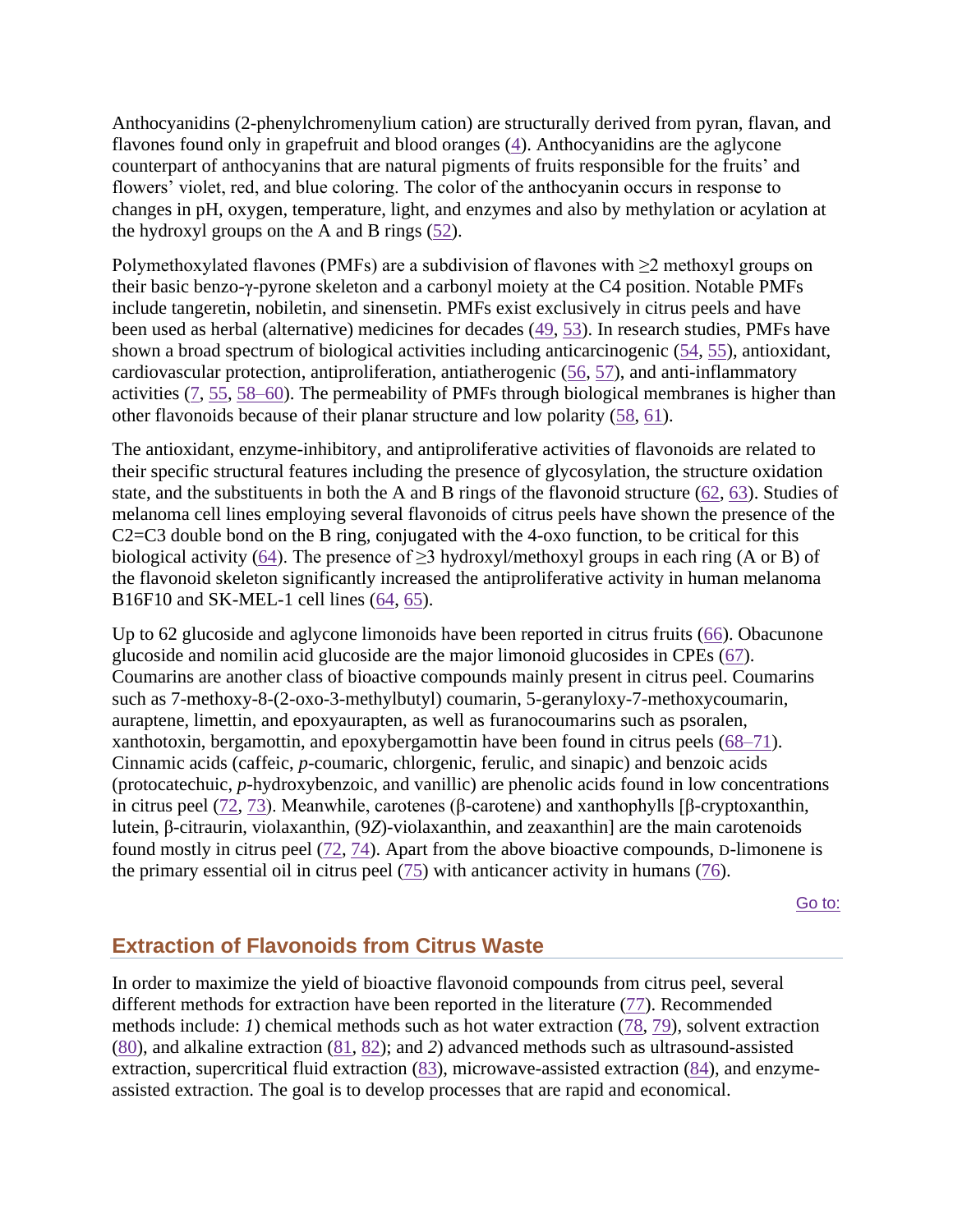Most of the pharmaceutical and food industries use solvents for the extraction of bioactive compounds from citrus. Organic solvents, such as hexane, methanol, ethanol, petroleum ether, benzene, toluene, ethyl acetate, isopropanol, and acetone have been used to extract flavonoids from citrus waste. Phenolic compounds transfer from the solids to the surrounding solvents during the extraction. The temperature and time of extraction are specific for different kinds of flavonoids. The limitations of chemical methods are the several hours needed for extraction, large volumes of solvent, and the extra cost and time to evaporate the residual solvent. In contrast, "green chemistry" has emerged as a principle for the environmentally friendly extraction of high-value compounds. Such methods can be selective, low-energy, time-saving, and produce higher yields at a reduced solvent consumption (78).

The different extraction methods used for citrus flavonoids have their own advantages and limitations. However, combined approaches could ultimately prove superior to any individual method. In general, using food-grade solvents and ultrasound-assisted extraction of flavonoids from citrus waste has a strong potential for future industrial development as an efficient and environmentally friendly process (85).

Go to:

# **Mechanism of Action of CPE Flavonoids**

CPEs have been reported to show anticancer activity in various cancer lines at different efficacious levels; their activity is directly related to the CPE composition and the cell line sensitivity. The following sections provide an overview of the in vitro and in vivo studies showing that CPEs have potential in reducing the risk of cancer development and progression (Tables 1 and 2).

## **TABLE 1**

In vitro anticancer effects of citrus peel extract<sup>1</sup>

| <b>Sample</b> | Compoun Cell |             |      | Cell Antiprolifera Proapopt Antimetast Anti- |      |      |             | <b>Refere</b>  |
|---------------|--------------|-------------|------|----------------------------------------------|------|------|-------------|----------------|
|               | $\mathbf d$  | lines       | cycl | tion                                         | osis | asis | inflammator | nce            |
|               | identificat  | (IC50,      | e    |                                              |      |      | y and       |                |
|               | ion          | $\mu$ g/mL) | arre |                                              |      |      | antiangioge |                |
|               |              |             | st   |                                              |      |      | nesis       |                |
|               |              |             |      |                                              |      |      |             |                |
|               |              |             |      |                                              |      |      |             |                |
| Citrus        | D            | <b>WEHI</b> |      |                                              |      |      |             | 106, 10        |
| reticulata    |              | 3B          |      |                                              |      |      |             | $\overline{1}$ |
|               |              | (<100)      |      |                                              |      |      |             |                |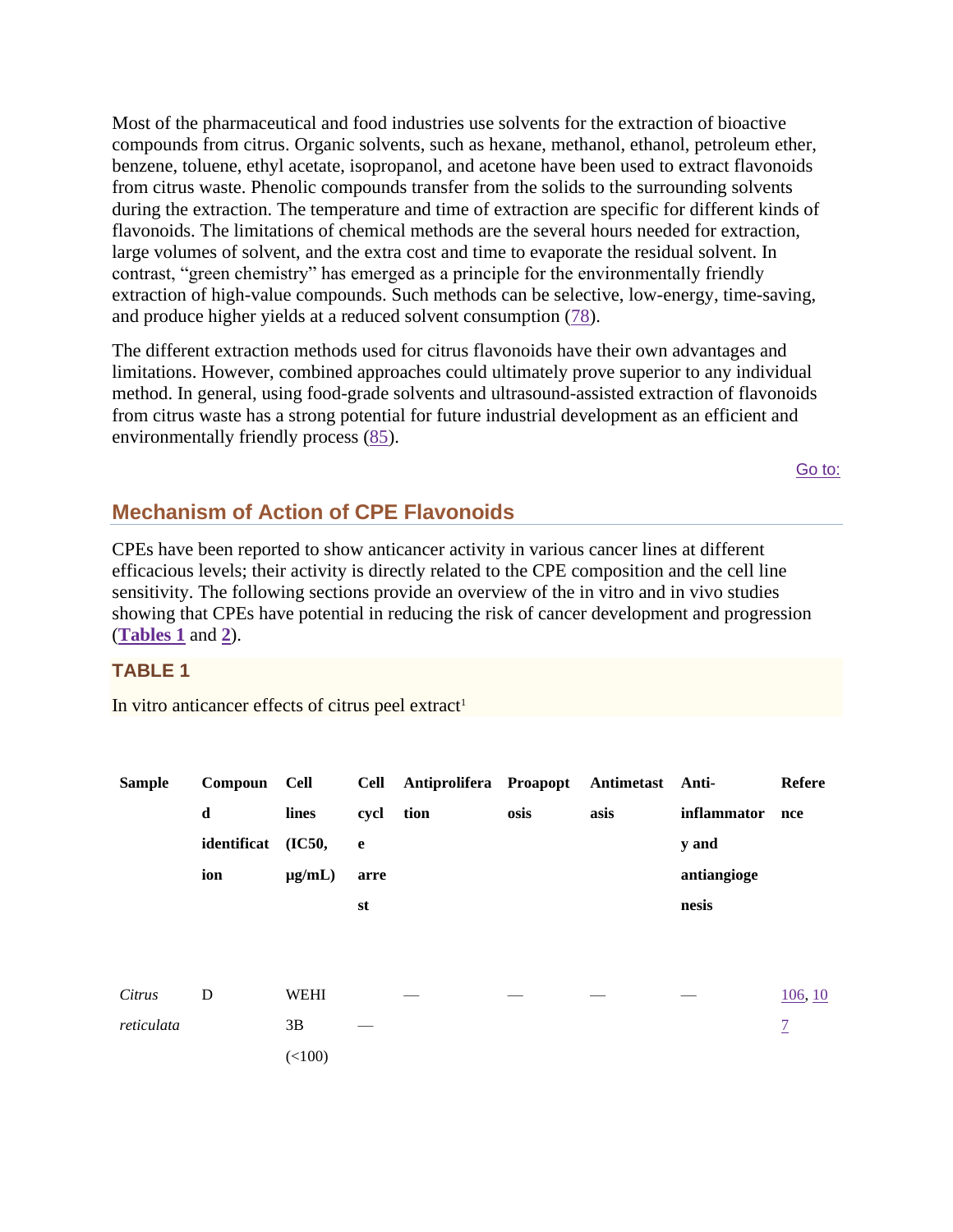| <b>Sample</b>   | $\bf Compoun$ | <b>Cell</b>   | <b>Cell</b>   | Antiprolifera Proapopt |                | ${\bf Antimetast}$ | Anti-                           | Refere     |
|-----------------|---------------|---------------|---------------|------------------------|----------------|--------------------|---------------------------------|------------|
|                 | $\mathbf d$   | lines         | cycl          | tion                   | osis           | asis               | $\bf inflammator$               | nce        |
|                 | identificat   | (IC50,        | $\mathbf e$   |                        |                |                    | y and                           |            |
|                 | ion           | $\mu g/mL)$   | arre          |                        |                |                    | antiangioge                     |            |
|                 |               |               | $\mathbf{st}$ |                        |                |                    | $\operatorname{\mathbf{nesis}}$ |            |
|                 |               |               |               |                        |                |                    |                                 |            |
|                 |               |               |               |                        |                |                    |                                 |            |
| $\mathcal{C}$ . |               | $\mbox{SNU-}$ |               |                        | $\mathbf I$    |                    |                                 | <u>108</u> |
| reticulata      |               | 668           |               |                        |                |                    |                                 |            |
|                 |               | $(\sim 100)$  |               |                        |                |                    |                                 |            |
|                 |               |               |               |                        |                |                    |                                 |            |
|                 |               |               |               |                        |                |                    |                                 |            |
| C. sinensis D   |               | $MCF-7$       |               |                        | $\bf I$        |                    |                                 | <u>109</u> |
|                 |               | $(10.2 -$     |               |                        |                |                    |                                 |            |
|                 |               | 17.9)         |               |                        |                |                    |                                 |            |
|                 |               |               |               |                        |                |                    |                                 |            |
|                 |               |               |               |                        |                |                    |                                 |            |
| C. grandis D    |               | U937          |               |                        | $\mathbf{I}^*$ |                    |                                 | 68         |
|                 |               | (60),         |               |                        |                |                    |                                 |            |
|                 |               | HepG2         |               |                        |                |                    |                                 |            |
|                 |               | (31),         |               |                        |                |                    |                                 |            |
|                 |               | $\rm HeLa$    |               |                        |                |                    |                                 |            |
|                 |               | (287),        |               |                        |                |                    |                                 |            |
|                 |               | $HCT-15$      |               |                        |                |                    |                                 |            |
|                 |               | (87),         |               |                        |                |                    |                                 |            |
|                 |               | $MCF-7$       |               |                        |                |                    |                                 |            |
|                 |               | (110),        |               |                        |                |                    |                                 |            |
|                 |               | $\rm NCI$ -   |               |                        |                |                    |                                 |            |
|                 |               | H460          |               |                        |                |                    |                                 |            |
|                 |               | (73),         |               |                        |                |                    |                                 |            |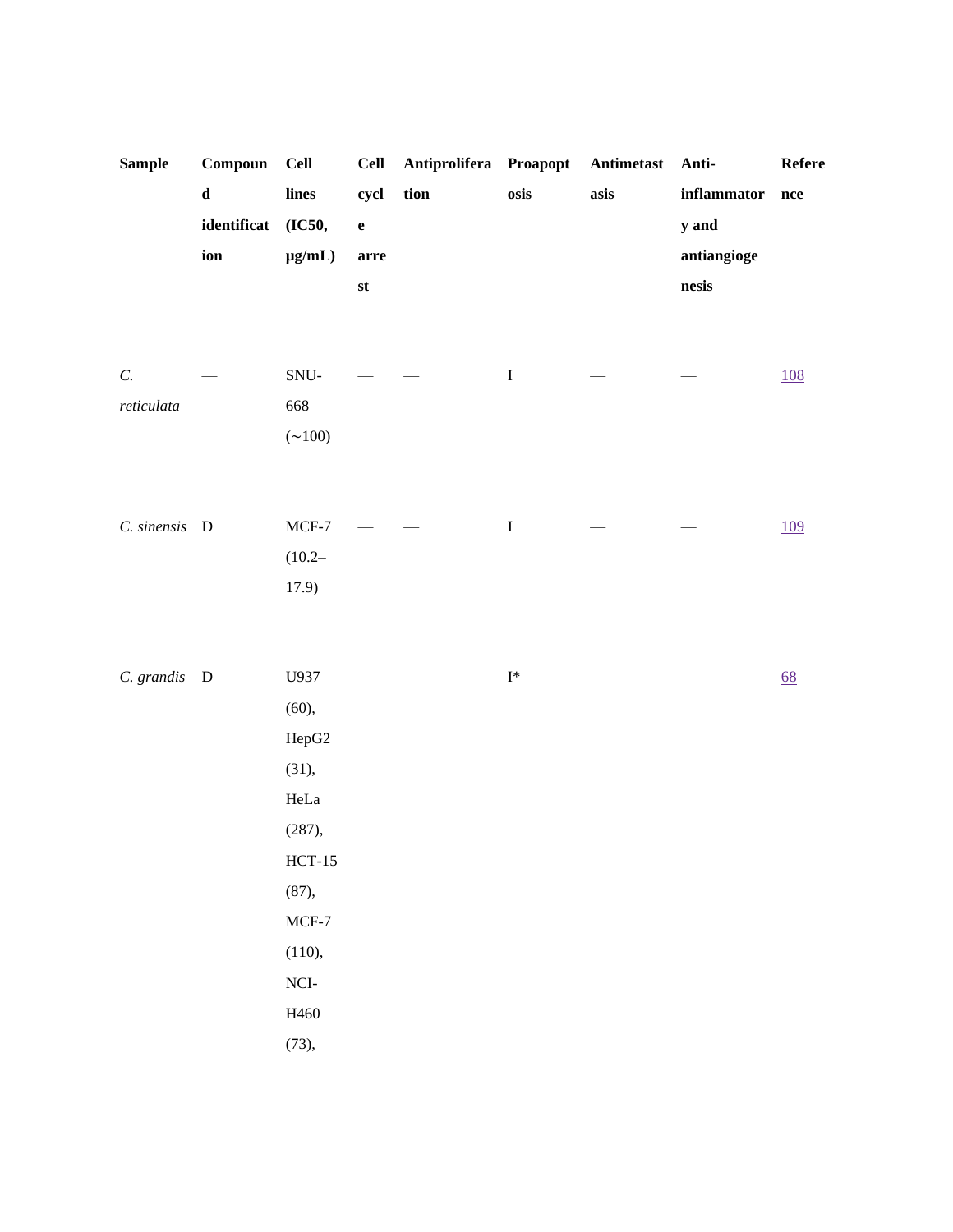| <b>Sample</b>  | Compoun      | <b>Cell</b> | <b>Cell</b>   | Antiprolifera Proapopt |         | Antimetast | Anti-                           | Refere         |
|----------------|--------------|-------------|---------------|------------------------|---------|------------|---------------------------------|----------------|
|                | $\mathbf d$  | lines       | cycl          | tion                   | osis    | asis       | $\bf inflammator$               | nce            |
|                | identificat  | (IC50,      | $\mathbf e$   |                        |         |            | y and                           |                |
|                | ion          | $\mu g/mL)$ | arre          |                        |         |            | antiangioge                     |                |
|                |              |             | $\mathbf{st}$ |                        |         |            | $\operatorname{\mathbf{nesis}}$ |                |
|                |              |             |               |                        |         |            |                                 |                |
|                |              | $SNU-16$    |               |                        |         |            |                                 |                |
|                |              | (90)        |               |                        |         |            |                                 |                |
|                |              |             |               |                        |         |            |                                 |                |
|                |              |             |               |                        |         |            |                                 |                |
| 17 citrus      | ${\bf D}$    | $HT-29$     |               |                        |         |            |                                 | 110            |
| varieties      |              | $(31-45)$   |               |                        |         |            |                                 |                |
|                |              |             |               |                        |         |            |                                 |                |
|                |              |             |               |                        |         |            |                                 |                |
| C. sunki       | ${\bf D}$    | $HL-60$     | $\mbox{G2}/$  |                        | $\bf I$ |            |                                 | 53             |
|                |              | (25)        | $\mathbf M$   |                        |         |            |                                 |                |
|                |              |             |               |                        |         |            |                                 |                |
|                |              |             |               |                        |         |            |                                 |                |
| $\cal C.$      | ${\bf D}$    | $\rm{AGS}$  | $\mbox{G2}/$  | $\;$ I                 | $\rm I$ |            |                                 | $\frac{38}{5}$ |
| $\it auration$ |              | $(40 - 60)$ | $\mathbf M$   |                        |         |            |                                 |                |
|                |              |             |               |                        |         |            |                                 |                |
| $\cal C.$      |              | U937        |               |                        | $\bf I$ | $\bf I$    |                                 | 111            |
| $\it auration$ |              | $(40 - 60)$ |               |                        |         |            |                                 |                |
|                |              |             |               |                        |         |            |                                 |                |
|                |              |             |               |                        |         |            |                                 |                |
| C. grandis     | $\mathbf{D}$ | HeLa        |               |                        | $\bf I$ |            |                                 | <u>70</u>      |
|                |              | $(100 -$    |               |                        |         |            |                                 |                |
|                |              | 200),       |               |                        |         |            |                                 |                |
|                |              | $\rm{AGS}$  |               |                        |         |            |                                 |                |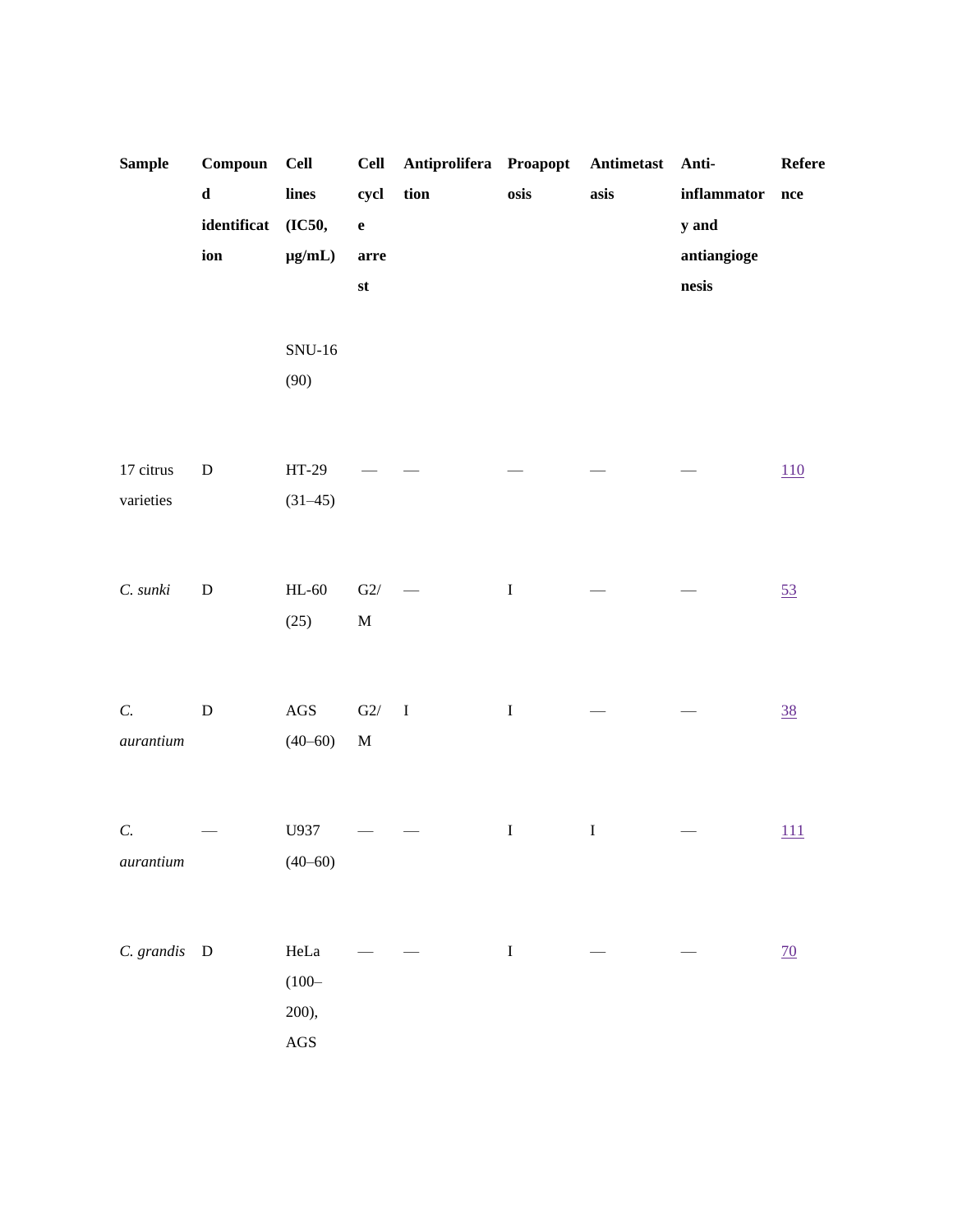| <b>Sample</b>    | Compoun     | <b>Cell</b>       | <b>Cell</b>   | Antiprolifera Proapopt                             |             | Antimetast  | Anti-                           | ${\bf Reference}$ |
|------------------|-------------|-------------------|---------------|----------------------------------------------------|-------------|-------------|---------------------------------|-------------------|
|                  | $\mathbf d$ | lines             | cycl          | tion                                               | osis        | asis        | $\bf inflammator$               | $\bf nce$         |
|                  | identificat | (IC50,            | $\mathbf e$   |                                                    |             |             | y and                           |                   |
|                  | ion         | $\mu g/mL)$       | $arr$ e       |                                                    |             |             | antiangioge                     |                   |
|                  |             |                   | $\mathbf{st}$ |                                                    |             |             | $\operatorname{\mathbf{nesis}}$ |                   |
|                  |             |                   |               |                                                    |             |             |                                 |                   |
|                  |             | $(200 -$          |               |                                                    |             |             |                                 |                   |
|                  |             | 400)              |               |                                                    |             |             |                                 |                   |
|                  |             |                   |               |                                                    |             |             |                                 |                   |
|                  |             |                   |               |                                                    |             |             |                                 |                   |
| $\mathcal{C}.$   | ${\bf D}$   | A549              | $\mbox{G2}/$  | $\mathbf{I}$                                       | $\mathbf I$ |             |                                 | 39                |
| $\it auration$   |             | (230)             | $\mathbf M$   |                                                    |             |             |                                 |                   |
|                  |             |                   |               |                                                    |             |             |                                 |                   |
|                  |             |                   |               |                                                    |             |             |                                 |                   |
| C. unshiu        |             | $\rm MDA\mbox{-}$ |               |                                                    |             | $\mathbf I$ |                                 | 112               |
|                  |             | $MB-$             |               |                                                    |             |             |                                 |                   |
|                  |             | 231(>20           |               |                                                    |             |             |                                 |                   |
|                  |             | $\left( 0\right)$ |               |                                                    |             |             |                                 |                   |
|                  |             |                   |               |                                                    |             |             |                                 |                   |
|                  |             |                   |               |                                                    |             |             |                                 |                   |
| C. junos         |             | $HT-29$           |               |                                                    |             |             | $\bf I$                         | 113               |
|                  |             | (>1200)           |               |                                                    |             |             |                                 |                   |
|                  |             |                   |               |                                                    |             |             |                                 |                   |
|                  |             |                   |               |                                                    |             |             |                                 |                   |
| C.               |             | $MCF-7$           | G2/           | $\qquad \qquad \Gamma$<br>$\overline{\phantom{0}}$ |             |             |                                 | 114               |
| aurantifoli      |             | (59)              | $\mathbf M$   |                                                    |             |             |                                 |                   |
| $\boldsymbol{a}$ |             |                   |               |                                                    |             |             |                                 |                   |
|                  |             |                   |               |                                                    |             |             |                                 |                   |
|                  |             |                   |               |                                                    |             |             |                                 |                   |
| C.               | ${\bf D}$   | A549              |               |                                                    | $\bf I$     | $\bf I$     |                                 | $\underline{40}$  |
| aurantium        |             |                   |               |                                                    |             |             |                                 |                   |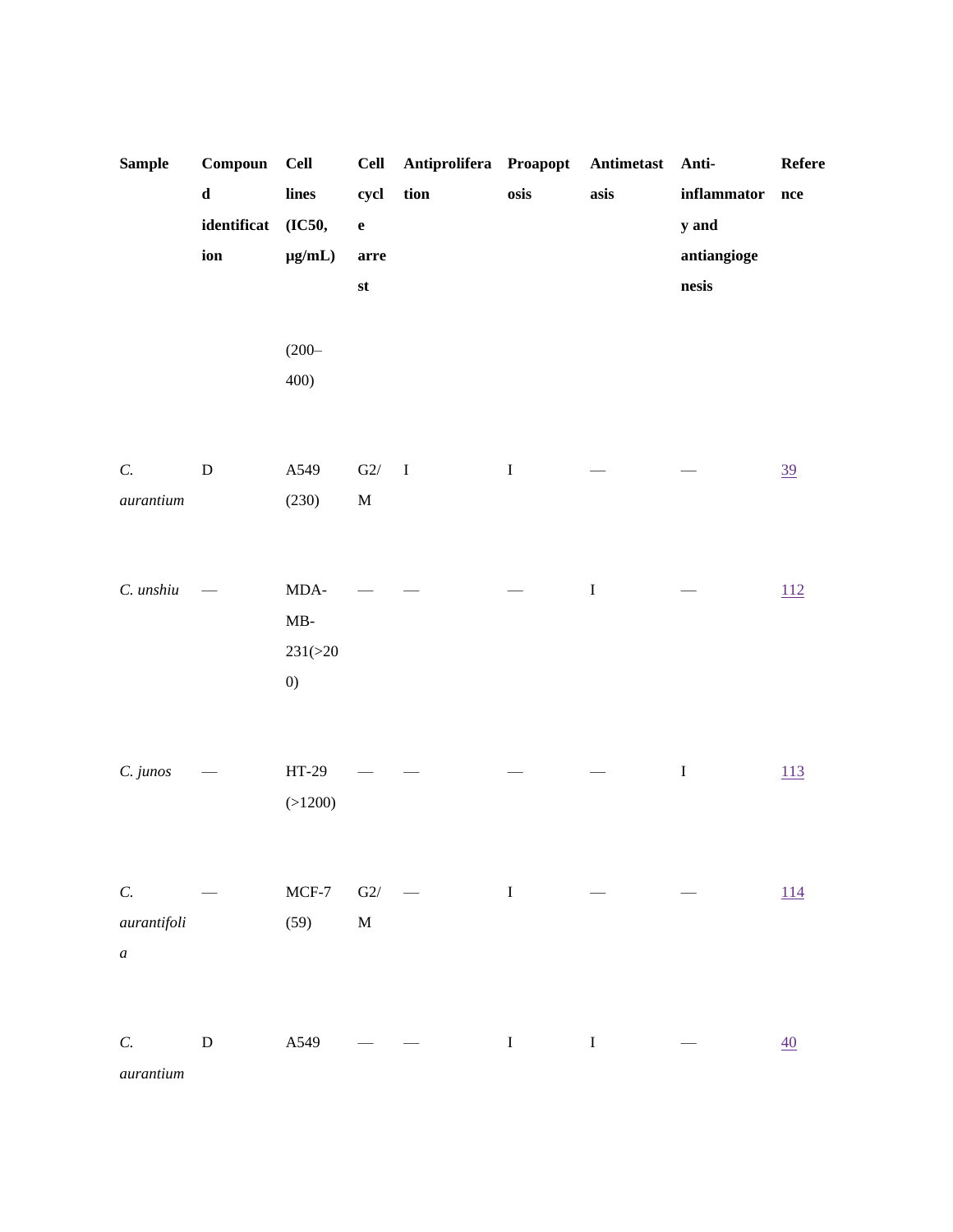| <b>Sample</b>  | Compoun     | <b>Cell</b>    | <b>Cell</b> | Antiprolifera Proapopt |      | Antimetast | Anti-       | Refere |
|----------------|-------------|----------------|-------------|------------------------|------|------------|-------------|--------|
|                | $\mathbf d$ | lines          | cycl        | tion                   | osis | asis       | inflammator | nce    |
|                | identificat | (IC50,         | $\mathbf e$ |                        |      |            | y and       |        |
|                | ion         | $\mu g/mL)$    | arre        |                        |      |            | antiangioge |        |
|                |             |                | st          |                        |      |            | nesis       |        |
|                |             |                |             |                        |      |            |             |        |
|                |             |                |             |                        |      |            |             |        |
| $C$ .          | ${\bf D}$   | MDA-           |             |                        |      | $\bf I$    |             | 113    |
| hassaku        |             | MB-231         |             |                        |      |            |             |        |
|                |             |                |             |                        |      |            |             |        |
|                |             |                |             |                        |      |            |             |        |
| $C$ .          | ${\bf D}$   | HepG2          |             |                        |      |            |             | 42     |
| reticulata     |             | $(20 - 40),$   |             |                        |      |            |             |        |
|                |             | $HL-60$        |             |                        |      |            |             |        |
|                |             | $(25 - 50),$   |             |                        |      |            |             |        |
|                |             | MDA-           |             |                        |      |            |             |        |
|                |             | MB-231         |             |                        |      |            |             |        |
|                |             | $(25 - 50)$    |             |                        |      |            |             |        |
|                |             |                |             |                        |      |            |             |        |
|                |             |                |             |                        |      |            |             |        |
| $\mathcal{C}.$ | ${\bf D}$   | Caco-2,        |             |                        |      |            |             | 115    |
| paradisi,      |             | LoVo,          |             |                        |      |            |             |        |
| C.             |             | ${\rm LoVo/A}$ |             |                        |      |            |             |        |
| sinensis,      |             | ${\rm DR}$     |             |                        |      |            |             |        |

C. maxima

|         |       | $C.$ D SNU-1 G1 $-$ I | $\sim$ $-$ | the company of the company | 116 |
|---------|-------|-----------------------|------------|----------------------------|-----|
| hassaku | (<25) |                       |            |                            |     |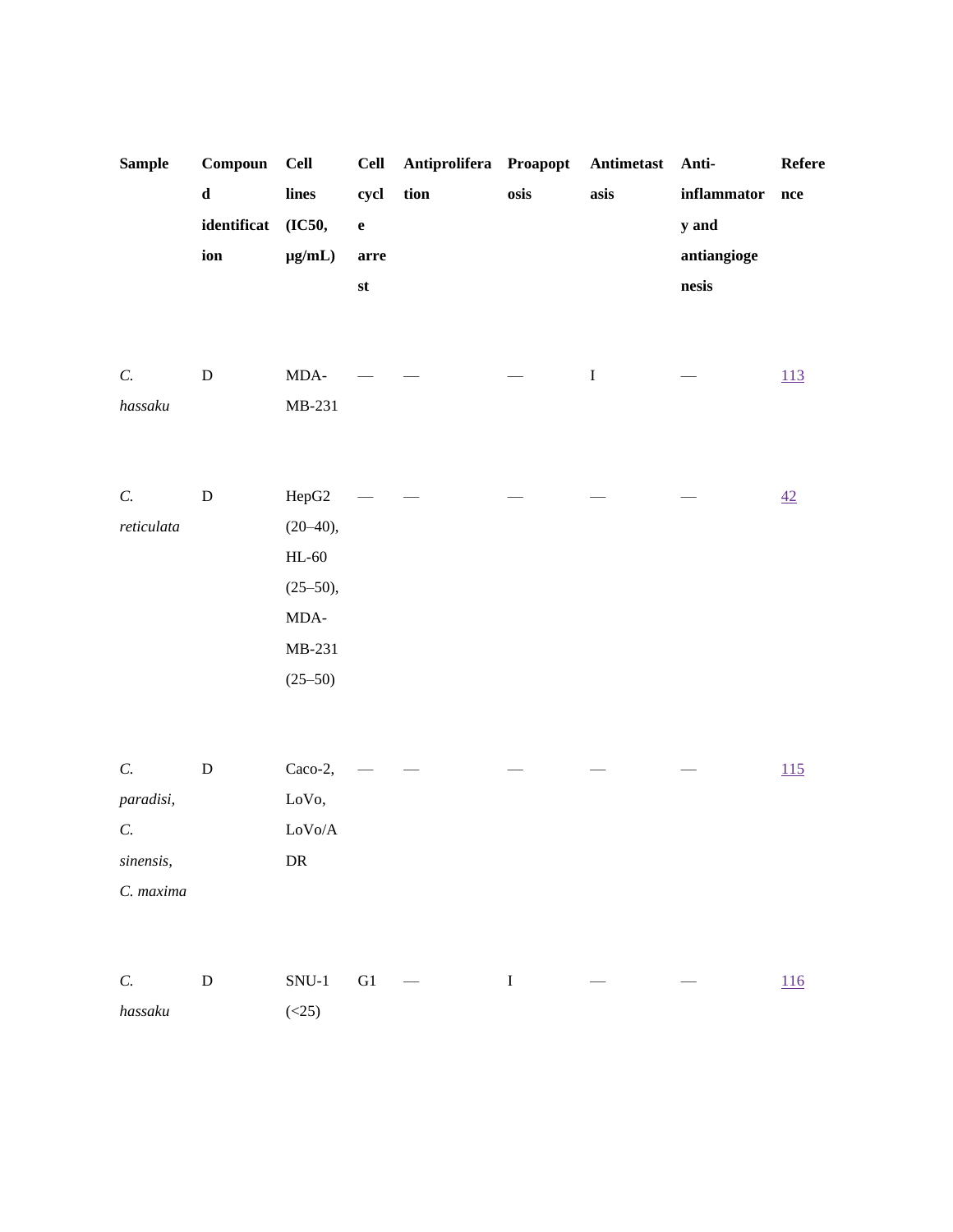| <b>Sample</b>                      | Compoun<br>$\mathbf d$<br>identificat<br>ion | <b>Cell</b><br>lines<br>(IC50,<br>$\mu g/mL)$                        | <b>Cell</b><br>cycl<br>$\mathbf{e}$<br>arre<br>st | Antiprolifera Proapopt<br>tion | osis                | ${\bf Antimetast}$<br>asis | Anti-<br>inflammator<br>y and<br>antiangioge<br>$\operatorname{\mathbf{nesis}}$ | Refere<br>nce     |
|------------------------------------|----------------------------------------------|----------------------------------------------------------------------|---------------------------------------------------|--------------------------------|---------------------|----------------------------|---------------------------------------------------------------------------------|-------------------|
| $\mathcal{C}.$<br>paradisi         |                                              | Kasumi-<br>1(2000)                                                   |                                                   |                                | $\mathbf I$         |                            |                                                                                 | 117               |
| $\mathcal{C}.$<br>reticulata       | ${\bf D}$                                    | SKOV3<br>$({\sim}100)$                                               |                                                   |                                | $\bf I$             | $\bf I$                    |                                                                                 | $\underline{118}$ |
| C.<br>platymam<br>ma               | ${\bf D}$                                    | A549<br>(364)                                                        | $\mbox{G2}/$<br>$\mathbf M$                       | $\bf I$                        | $\mathbf I$         |                            | $\rm I$                                                                         | 86                |
| $\mathcal{C}.$<br>sphaeroca<br>rpa | ${\bf D}$                                    | $\rm MDA\mbox{-}$<br>MB-231<br>( >200)                               |                                                   |                                |                     | $\bf I$                    | $\bf I$                                                                         | 113               |
| C. iyo                             | ${\bf D}$                                    | U266<br>( > 400),<br>K562<br>$(200 -$<br>400),<br>DU145<br>( > 400), |                                                   | $\mathbf{I}^\wedge$            | $\mathbf{I}^\wedge$ | $\mathbf{I}^\wedge$        | $\mathbf{I}^\wedge$                                                             | $\frac{75}{2}$    |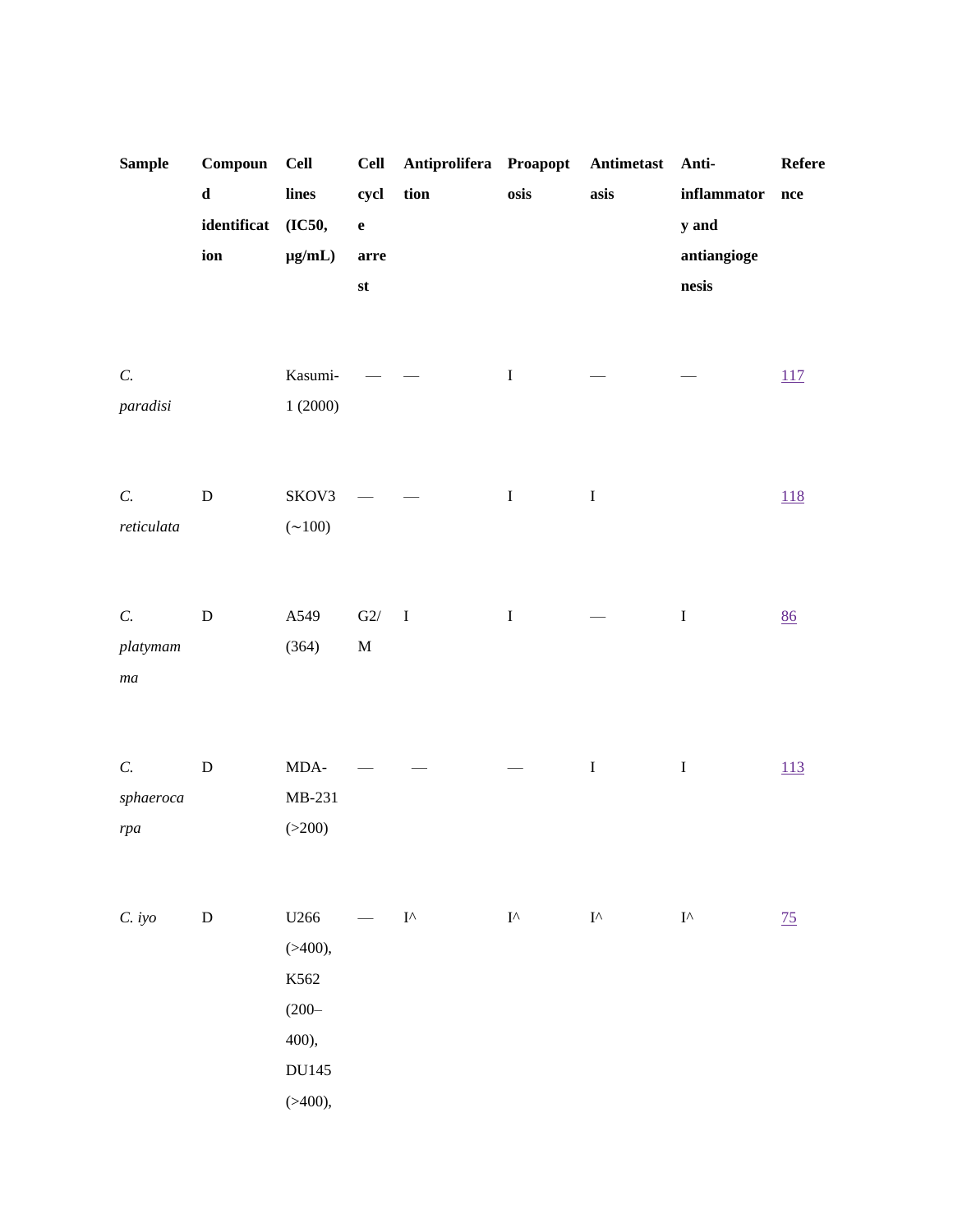| <b>Sample</b> | Compoun     | <b>Cell</b> | <b>Cell</b>                       | Antiprolifera Proapopt Antimetast Anti- |      |      |             | <b>Refere</b> |
|---------------|-------------|-------------|-----------------------------------|-----------------------------------------|------|------|-------------|---------------|
|               | $\mathbf d$ | lines       | cycl                              | tion                                    | osis | asis | inflammator | nce           |
|               | identificat | (IC50,      | $\mathbf{e}% _{t}\left( t\right)$ |                                         |      |      | y and       |               |
|               | ion         | $\mu g/mL)$ | arre                              |                                         |      |      | antiangioge |               |
|               |             |             | st                                |                                         |      |      | nesis       |               |
|               |             |             |                                   |                                         |      |      |             |               |
|               |             | MDA-        |                                   |                                         |      |      |             |               |
|               |             | MB-231      |                                   |                                         |      |      |             |               |
|               |             | ( > 400),   |                                   |                                         |      |      |             |               |
|               |             | HepG2       |                                   |                                         |      |      |             |               |
|               |             | $(200 -$    |                                   |                                         |      |      |             |               |
|               |             | 400),       |                                   |                                         |      |      |             |               |
|               |             | RWPE-1      |                                   |                                         |      |      |             |               |
|               |             | (>400)      |                                   |                                         |      |      |             |               |
|               |             |             |                                   |                                         |      |      |             |               |

| $C$ .             | ${\bf D}$ | Hep3B         | G2/         | $\mathbf{I}^{\#}$          | $\mathbf{I}^{\#}$ | $\mathbf{I}^{\#}$ | <u>119</u> |
|-------------------|-----------|---------------|-------------|----------------------------|-------------------|-------------------|------------|
| platymam          |           | $(100 -$      | $\mathbf M$ |                            |                   |                   |            |
| $m\boldsymbol{a}$ |           | 200,          |             |                            |                   |                   |            |
|                   |           | HepG2         |             |                            |                   |                   |            |
|                   |           | $(300 -$      |             |                            |                   |                   |            |
|                   |           | 400)          |             |                            |                   |                   |            |
|                   |           |               |             |                            |                   |                   |            |
|                   |           |               |             |                            |                   |                   |            |
| C. sinensis D     |           | HepG2         | ${\rm G1}$  | $\qquad \qquad \textbf{I}$ | I                 |                   | 120        |
|                   |           | ( >500)       |             |                            |                   |                   |            |
|                   |           |               |             |                            |                   |                   |            |
|                   |           |               |             |                            |                   |                   |            |
| $C$ .             |           | <b>HCT116</b> |             |                            |                   |                   | 121        |
| reticulata        |           |               |             |                            |                   |                   |            |
|                   |           |               |             |                            |                   |                   |            |

Open in a separate window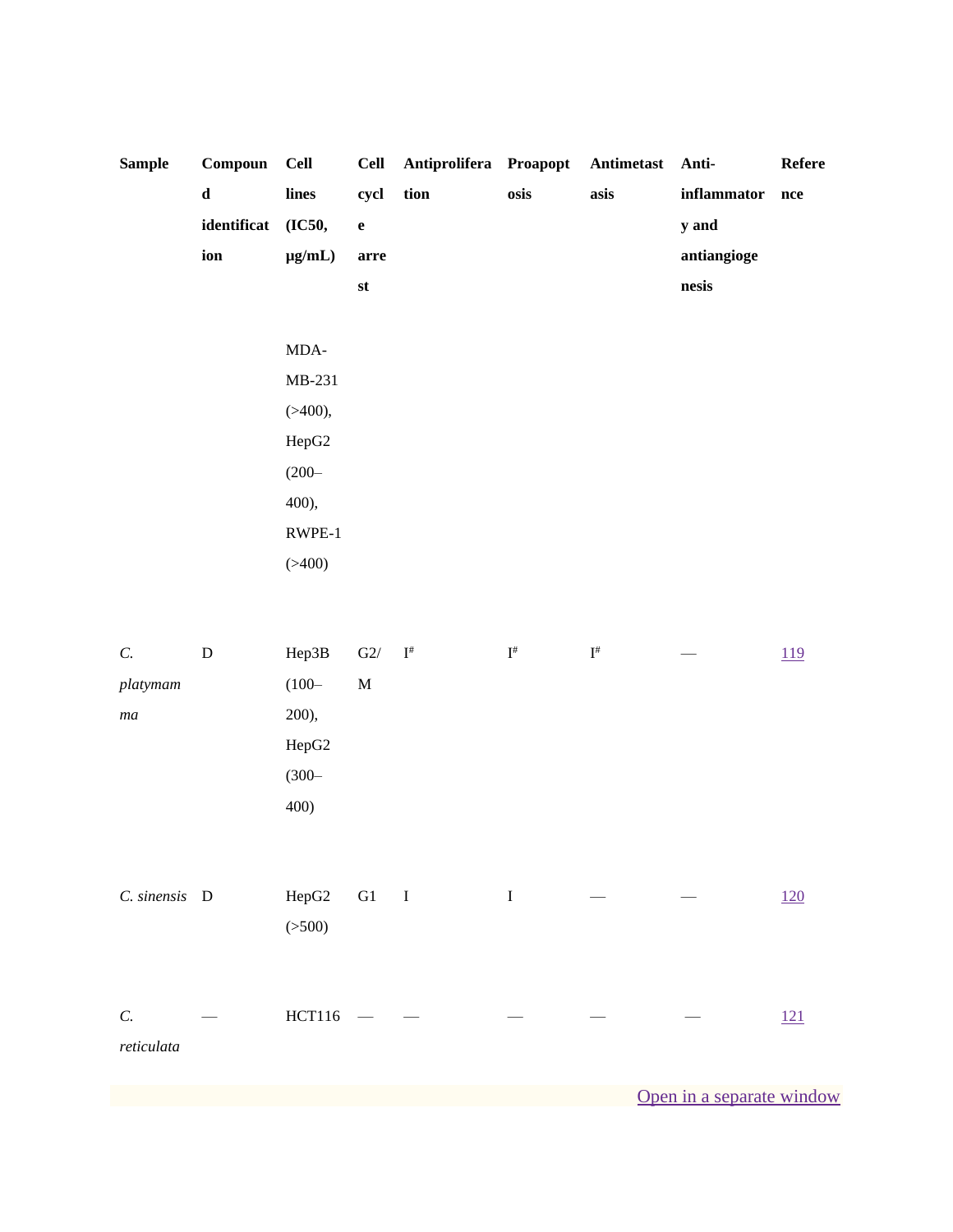<sup>1</sup>D, determined; I, induced; \*only for U937; ^only for DU145; \*only for Hep3B.

# **TABLE 2**

In vivo anticancer effects of citrus peel extract<sup>1</sup>

| <b>Sample</b>                | <b>Animal models</b>                         | Dose (route)                             | <b>Duration Effects</b> |                                                                       | Reference        |
|------------------------------|----------------------------------------------|------------------------------------------|-------------------------|-----------------------------------------------------------------------|------------------|
| Citrus<br>junos              | HT-29 cells implanted<br>mice                | $100 \frac{\text{mg}}{\text{kg}}$ (i.p.) | 4 wk                    | Reduced tumor size,<br>disease activity index and<br>colon shortening | 113              |
| $\mathcal{C}$ .<br>aurantium | A549 cells injected in<br>mice tail vein     | Twice weekly (i.p.)                      | 5 wk                    | Reduced cancer metastasis                                             | $\underline{40}$ |
| $C$ .<br>reticulata          | Treated leukemic cells<br>injected into mice |                                          | $2/10$ wk               | Reduced number of tumor<br>cells and increased mice<br>survival time  | 106              |
| C. sinensis                  | AOM-induced<br>carcinogenesis in mice        | $0.2\%$ in diet                          | 26 wk                   | Reduced number and size<br>of ACF, tumor burden, and<br>incidence     | <u>128</u>       |
| C. sinensis                  | Western diet inducing<br>cancer              | 0.25%/0.5% in diet                       | 9 wk                    | Reduced tumor number,<br>multiplicity, and induced<br>apoptosis       | 129              |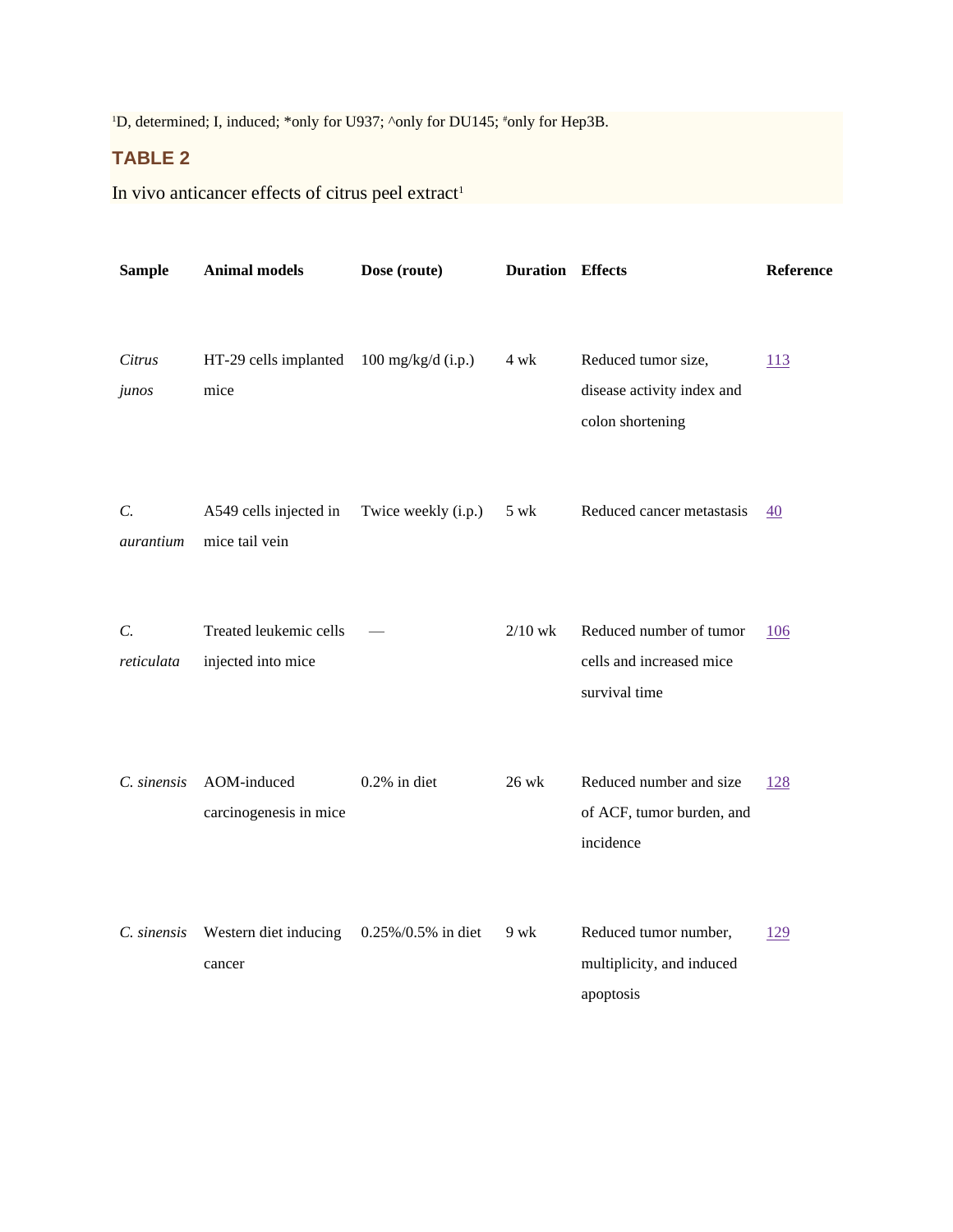| <b>Sample</b>      | <b>Animal models</b>                           | Dose (route)                                                            | <b>Duration Effects</b> |                                                                                                  | Reference  |
|--------------------|------------------------------------------------|-------------------------------------------------------------------------|-------------------------|--------------------------------------------------------------------------------------------------|------------|
|                    |                                                |                                                                         |                         |                                                                                                  |            |
| Multiple<br>citrus | DMBA-induced<br>carcinogenesis in mice         | 100/200 µL twice<br>weekly (cream<br>application)                       | $20$ wk                 | Reduced epidermal<br>thickness, number of<br>papillomas, tumor<br>incidence, and tumor<br>weight | <u>127</u> |
| C. unshiu          | Double-TPA<br>application to ICR<br>mouse skin | 8.1 nmol/30 min                                                         | 24h                     | Inhibit NO and<br>$O_2$ <sup>-</sup> generation                                                  | 56         |
| Multiple<br>citrus | PC-3 cells implanted<br>in mice                | $1/2$ mg/kg 5 d/wk<br>$(i.p.)$ and 2 or<br>$4$ mg/kg $5$ d/wk<br>(o.p.) | $3$ wk                  | Suppressed tumor size                                                                            | 126        |
| Multiple<br>citrus | AOM-induced<br>carcinogenesis in mice          | 100/200 μL 5 d/wk<br>(o.p.)                                             | 6 wk                    | Reduced number of ACF                                                                            | <u>126</u> |
| C. iyo             | DU145 cells<br>implanted in mice               | 50/200 mg/kg thrice<br>weekly (i.p.)                                    | 4 wk                    | Suppressed tumor growth                                                                          | 75         |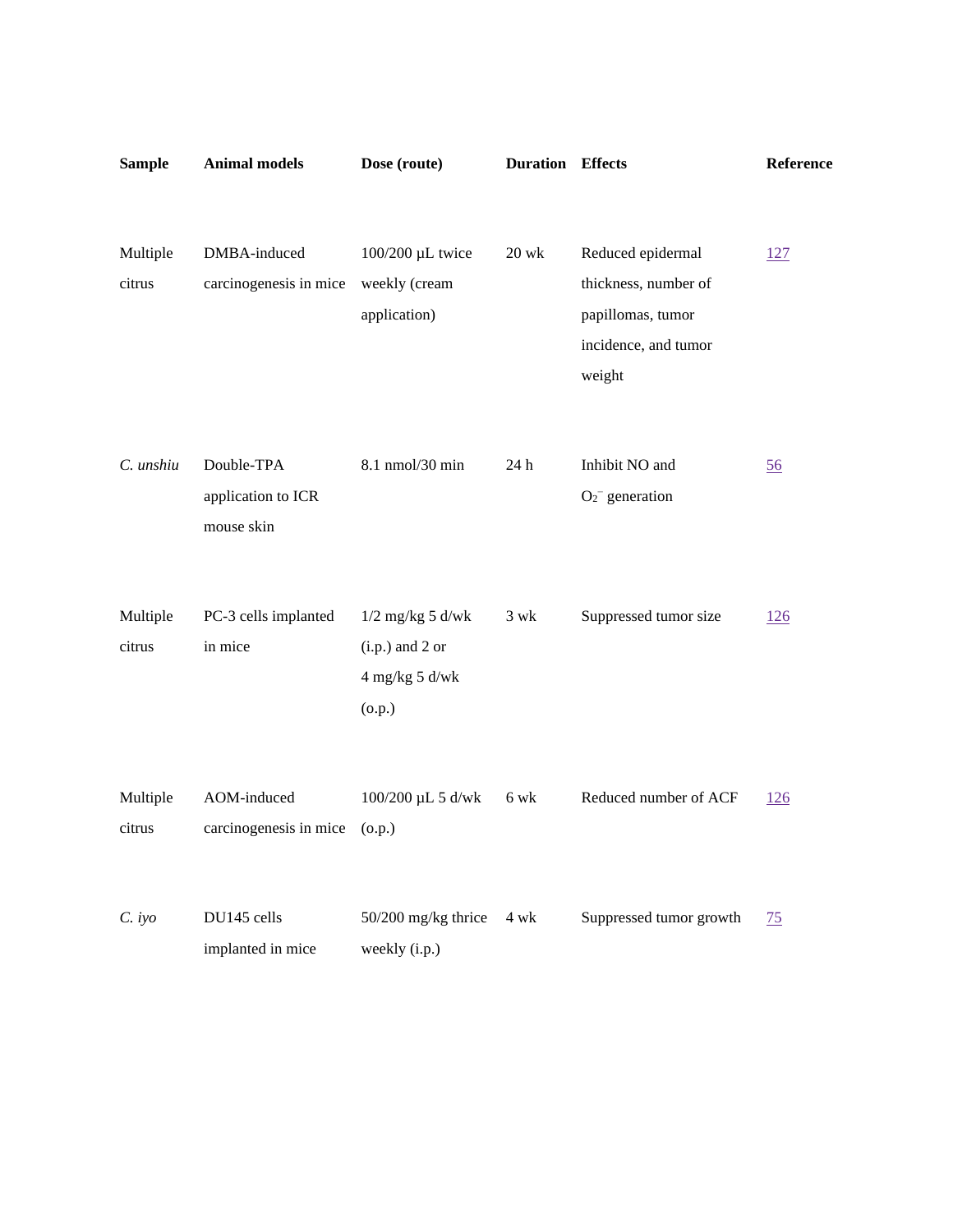| <b>Sample</b>               | <b>Animal models</b>                                             | Dose (route)                          | <b>Duration</b> | <b>Effects</b>               | Reference  |
|-----------------------------|------------------------------------------------------------------|---------------------------------------|-----------------|------------------------------|------------|
| $\mathcal{C}$ .<br>depressa | TEWL and epidermal<br>thickness in UVB-<br>irradiated mouse skin | $100 \mu L$ of $10\% / d$             | 1 wk            | Reduce photoaging in<br>mice | <u>130</u> |
| C. sinensis                 | HepG2 cells<br>implanted in mice                                 | $1/10$ mg/kg thrice<br>weekly in diet | 3 wk            | Reduced tumor growth         | <u>120</u> |
| C. sinensis                 | AOM-induced<br>carcinogenesis in mice                            | $0.01/0.05\%$ in diet                 | $4/18$ wk       | Reduced number of ACF        | <u>125</u> |

[Open in a separate window](https://www.ncbi.nlm.nih.gov/pmc/articles/PMC7199889/table/tbl2/?report=objectonly)

<sup>1</sup>ACF, aberrant crypt foci; AOM, azoxymethane; DMBA, 7,12-dimethylbenz(α)anthracene; ICR, Institute of Cancer Research; i.p., intraperitoneal injection; o.p., oral injection; TEWL, transepidermal water loss; TPA, tissue plasminogen activator.

The following section examines the anticancer effects of CPEs reported in in vitro experiments and animal studies that elucidate the specific mechanisms involved. The anticancer effect of CPEs can be exhibited through suppression of proliferation, cell cycle inhibition, and induction of apoptosis.

# **Suppression of proliferation**

Cancer cells differ from normal cells by their ability to proliferate without control, resistance to apoptosis, ability to form new blood vessels, and metastasis to distant parts of the body. Flavonoids found in CPEs have been shown to suppress these events through modulation of multiple cellular proteins that inhibit cell proliferation by downregulation of oncoproteins.

In human lung carcinoma A549 cells, the methanol extract of Korean *Citrus aurantium* fruit peel inhibited cell proliferation dose dependently and also induced apoptosis [\(86\)](https://www.ncbi.nlm.nih.gov/pmc/articles/PMC7199889/#bib86). Similar inhibitory effects were also observed with flavonoids isolated from Korean *C. aurantium* peel in A549 cancer cells [\(39\)](https://www.ncbi.nlm.nih.gov/pmc/articles/PMC7199889/#bib39).

Quercetin—the aglycone form of polyhydroxylated flavonoids (flavonols) found in onions, berries, grapes, green vegetables, and apple—is one of the most highly studied flavonoids in terms of its effects on cell proliferation. It exhibits growth inhibitory effects against a range of cancer cell lines including immortal human HeLa cells [\(36\)](https://www.ncbi.nlm.nih.gov/pmc/articles/PMC7199889/#bib36), human epidermoid carcinoma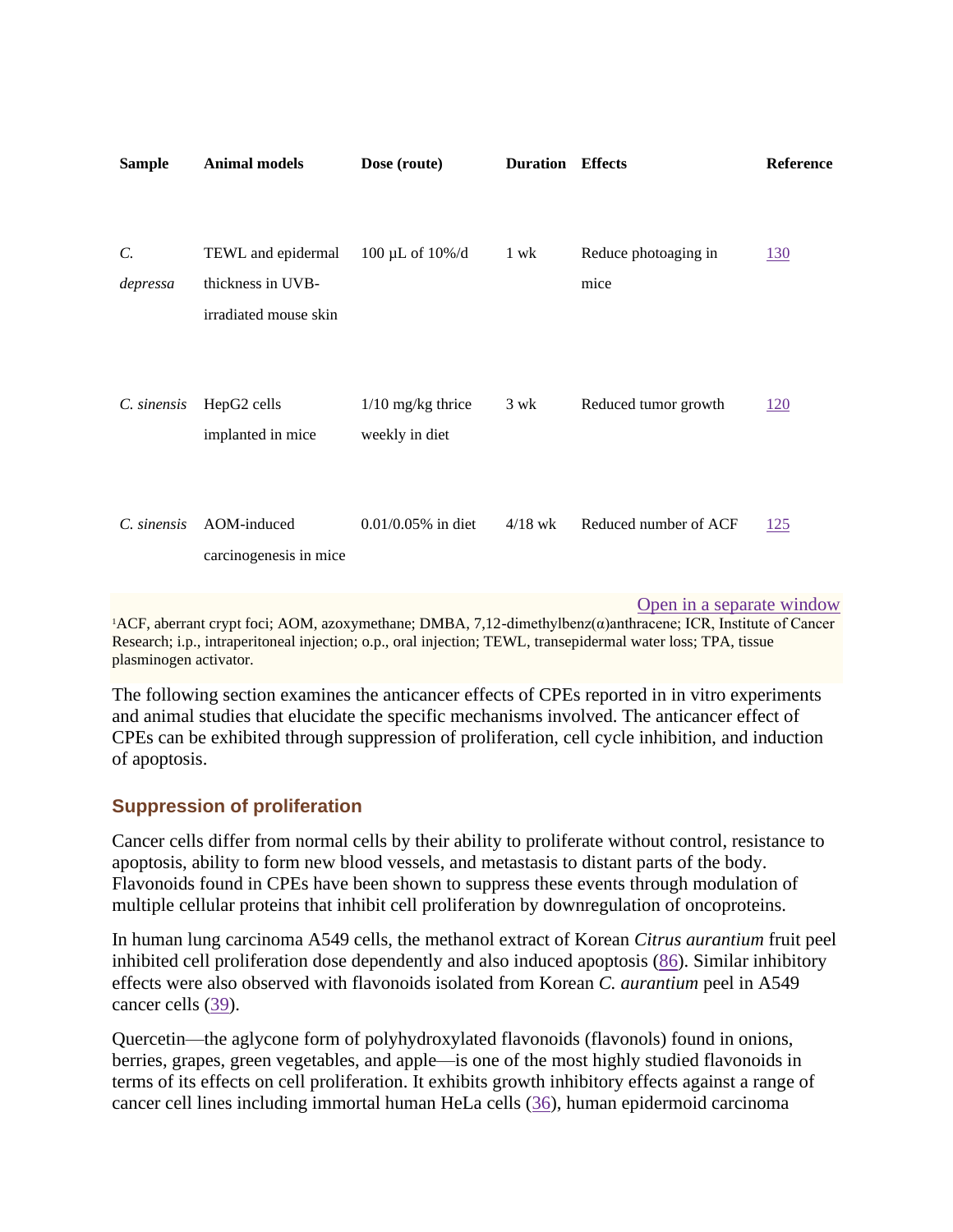(A431), NK/LY ascites tumor cells, gastric cancer cells including NUGC-2, HGC-27, MKN-28, and MKN-7 [\(39\)](https://www.ncbi.nlm.nih.gov/pmc/articles/PMC7199889/#bib39), colon (COLO 320 DM) [\(39,](https://www.ncbi.nlm.nih.gov/pmc/articles/PMC7199889/#bib39) [87\)](https://www.ncbi.nlm.nih.gov/pmc/articles/PMC7199889/#bib87), human breast [\(87,](https://www.ncbi.nlm.nih.gov/pmc/articles/PMC7199889/#bib87) [88\)](https://www.ncbi.nlm.nih.gov/pmc/articles/PMC7199889/#bib88), human squamous, gliosarcoma [\(89,](https://www.ncbi.nlm.nih.gov/pmc/articles/PMC7199889/#bib89) [90\)](https://www.ncbi.nlm.nih.gov/pmc/articles/PMC7199889/#bib90), ovarian [\(91\)](https://www.ncbi.nlm.nih.gov/pmc/articles/PMC7199889/#bib91), human pancreatic, and human liver (HepG2) cancer cells [\(88,](https://www.ncbi.nlm.nih.gov/pmc/articles/PMC7199889/#bib88) [92\)](https://www.ncbi.nlm.nih.gov/pmc/articles/PMC7199889/#bib92). Indeed, quercetin's strong antiproliferative effect might be attributable to inhibition of the protein kinase C (PKC) pathway [\(93,](https://www.ncbi.nlm.nih.gov/pmc/articles/PMC7199889/#bib93) [94\)](https://www.ncbi.nlm.nih.gov/pmc/articles/PMC7199889/#bib94).

Polymethoxylated flavones such as nobiletin, tangeretin, quercetin, and sinensetin showed antiproliferative activity against human lung carcinoma cells (A549), squamous cell carcinoma (HBT43) [\(90\)](https://www.ncbi.nlm.nih.gov/pmc/articles/PMC7199889/#bib90), gastric cancer, leukemia (HL-60), T-cell leukemia (CCRF-HSB-2), and B16 melanoma cells [\(95\)](https://www.ncbi.nlm.nih.gov/pmc/articles/PMC7199889/#bib95). The antiproliferative effect of naringin is correlated with the inhibition of cell survival by binding ATP on a phosphoinositide 3-kinase (PI3K) binding site; prohibition of cell growth and modulation of cell cycle–associated proteins by inhibition of the extracellular signal regulated kinase (ERK)-signaling pathway [\(96\)](https://www.ncbi.nlm.nih.gov/pmc/articles/PMC7199889/#bib96); and/or binding to p21 to increase the cells' nuclear antigens and block DNA synthesis [\(97\)](https://www.ncbi.nlm.nih.gov/pmc/articles/PMC7199889/#bib97). Naringenin and hesperetin exhibited strong antiproliferative activity against a broad spectrum of human [estrogen receptor positive (ER<sup>−</sup> )] MDA-MB-435 and (ER<sup>+</sup> ) MCF-7 breast cancer cells, prostate (DU-145), melanoma (SK-MEL5), lung (DMS-114), and colon (HT-29) cancer cell lines [\(60,](https://www.ncbi.nlm.nih.gov/pmc/articles/PMC7199889/#bib60) [90,](https://www.ncbi.nlm.nih.gov/pmc/articles/PMC7199889/#bib90) [98–100\)](https://www.ncbi.nlm.nih.gov/pmc/articles/PMC7199889/#bib98).

Nobiletin, a major polymethoxyflavone, also enhances the cytostatic effect in (ER+) MCF-7 breast cancer cells, via upregulation of inhibitors selective for the cytochrome P450 family members CYP1B1 and CYP1A1 (the main oxidizing enzymes which are major determinants of resistance) [\(101\)](https://www.ncbi.nlm.nih.gov/pmc/articles/PMC7199889/#bib101). Moreover, nobiletin has effectively inhibited the proliferation of human endothelial cells of human breast, prostate, skin, and colon carcinoma cells [\(95,](https://www.ncbi.nlm.nih.gov/pmc/articles/PMC7199889/#bib95) [102\)](https://www.ncbi.nlm.nih.gov/pmc/articles/PMC7199889/#bib102); decreased azoxymethane (AOM)-induced cell proliferation in colonic adenocarcinoma cells [\(103,](https://www.ncbi.nlm.nih.gov/pmc/articles/PMC7199889/#bib103) [104\)](https://www.ncbi.nlm.nih.gov/pmc/articles/PMC7199889/#bib104), and exhibited direct cytotoxicity in MKN-45, TMK-1, MKN-74, and KATO-III gastric cancer cells through cell cycle deregulation [\(105\)](https://www.ncbi.nlm.nih.gov/pmc/articles/PMC7199889/#bib105).

Cell cycle dysfunction is correlated with cancer development. Cell cycle progression is a complex and highly regulated process and consists of 4 phases: G1, S, G2, and M [\(122\)](https://www.ncbi.nlm.nih.gov/pmc/articles/PMC7199889/#bib113). The progression of cells from one phase to another is controlled by the coordinated interaction of cyclin-dependent kinases (CDKs) and their cyclin subunits to form active complexes. The formation of an active complex is regulated by CDK inhibitors. In normal cells, cell cycle progression is arrested when faulty DNA needs to be repaired, or further cell replication is not required. In the context of cancer, by arresting the cell cycle progression of malignant cells the tumor or metastatic cancer burden can be reduced or eliminated [\(123,](https://www.ncbi.nlm.nih.gov/pmc/articles/PMC7199889/#bib114) [124\)](https://www.ncbi.nlm.nih.gov/pmc/articles/PMC7199889/#bib115).

CPEs can modulate proteins involved with cell growth such as epidermal growth factor receptor and reticular activating system (Ras), which have a range of downstream pathways including mitogen-activated protein kinases (MAPKs), serine specific protein kinase (Akt), 3-kinase PI3K/Akt, and mechanistic target of rapamycin (mTOR). Methanol extract from freeze-dried Korean *C. platymamma* flavonoids reduced the proliferation of Hep3B cells by inhibiting PI3K and Akt phosphorylation and increased the ERK1/2, c-Jun N-terminal kinase, and p38 MAPK phosphorylation; these reduced PI3K/AKT signaling and increased MAPK activity [\(119\)](https://www.ncbi.nlm.nih.gov/pmc/articles/PMC7199889/#bib106). Methanol extract of the peel of *C. aurantium* also suppressed the phosphorylation of Akt in U937 cells [\(111\)](https://www.ncbi.nlm.nih.gov/pmc/articles/PMC7199889/#bib107), and mTOR in SNU-1 cancer cell lines [\(116\)](https://www.ncbi.nlm.nih.gov/pmc/articles/PMC7199889/#bib108). In A549 cells, the ethanolic extract from *C. aurantifolia* peels inhibited cell proliferation dose dependently while inducing apoptosis  $(39, 86, 114)$  $(39, 86, 114)$  $(39, 86, 114)$  $(39, 86, 114)$  $(39, 86, 114)$ . The suppression of growth signals was ascribed to Akt, Ras, ERK1/2, and Ecadherin in colon tumor-bearing mice [\(125\)](https://www.ncbi.nlm.nih.gov/pmc/articles/PMC7199889/#bib110). The treated mice showed low concentrations of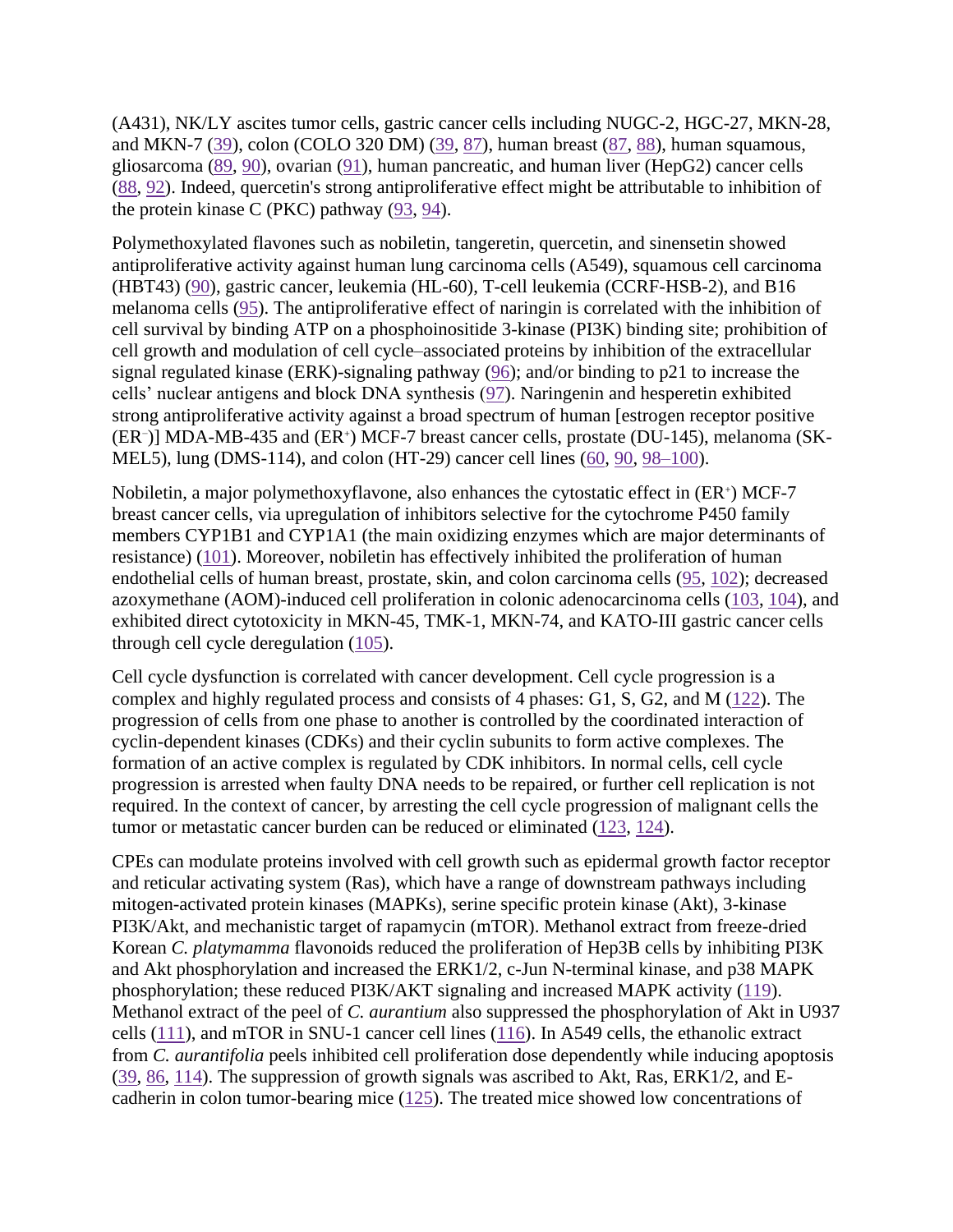inactive glycogen synthase kinase-3β and low accumulation in cell nuclei of β-catenin, which limits the activity of signaling pathways. The oral administration of CPEs from Gold Lotion has been reported to considerably reduce the enzyme ornithine decarboxylase, which controls cell growth and proliferation through the biosynthesis and metabolism of polyamines in treated mice with colorectal cancer [\(125–127\)](https://www.ncbi.nlm.nih.gov/pmc/articles/PMC7199889/#bib110).

# **Cell cycle inhibition**

CPEs suppress cancer cell proliferation by arresting cell cycle progression and modulating cell proliferation signaling pathways that can be reduced or eliminated in malignant cells. Analysis of cell cycle distribution in CPE-treated cells demonstrated that auraptene, the main compound of the supercritical fluid extraction of *C. hassaku* Hort ex. Tanaka peel, caused cell cycle arrest mainly at G1 phase [\(116,](https://www.ncbi.nlm.nih.gov/pmc/articles/PMC7199889/#bib108) [120\)](https://www.ncbi.nlm.nih.gov/pmc/articles/PMC7199889/#bib116). The ethanoic extract of *C. aurantifolia* lime peels at a concentration of 6 μg/mL induced apoptosis and cell accumulation at G1 phase, whereas the 15 μg/mL extract induced apoptosis and cell accumulation at G2/M phase [\(38,](https://www.ncbi.nlm.nih.gov/pmc/articles/PMC7199889/#bib38) [39,](https://www.ncbi.nlm.nih.gov/pmc/articles/PMC7199889/#bib39) [86,](https://www.ncbi.nlm.nih.gov/pmc/articles/PMC7199889/#bib86) [119,](https://www.ncbi.nlm.nih.gov/pmc/articles/PMC7199889/#bib106) [114\)](https://www.ncbi.nlm.nih.gov/pmc/articles/PMC7199889/#bib109). CPEs have been shown to upregulate the expression of p21 (cyclin-dependent kinase inhibitor 1) and/or p53 (tumor suppressor protein) leading to G1 arrest as observed in breast cancer cell line MCF-7 [\(114\)](https://www.ncbi.nlm.nih.gov/pmc/articles/PMC7199889/#bib109), human gastric cells SNU-1 [\(116\)](https://www.ncbi.nlm.nih.gov/pmc/articles/PMC7199889/#bib108), DU145 prostate cancer cells [\(75\)](https://www.ncbi.nlm.nih.gov/pmc/articles/PMC7199889/#bib75), and COLO 205 human colon carcinoma cells [\(114,](https://www.ncbi.nlm.nih.gov/pmc/articles/PMC7199889/#bib109) [131\)](https://www.ncbi.nlm.nih.gov/pmc/articles/PMC7199889/#bib117). The CPEs can also arrest cell cycle at G2/M by increasing the expression of p21 and decreasing the expression of cyclin B1, cell division cycle 25C (CDC25C), and CDC2 in A549, Hep3B, and human gastric cancer AGS cells [\(38,](https://www.ncbi.nlm.nih.gov/pmc/articles/PMC7199889/#bib38) [39,](https://www.ncbi.nlm.nih.gov/pmc/articles/PMC7199889/#bib39) [86,](https://www.ncbi.nlm.nih.gov/pmc/articles/PMC7199889/#bib86) [119\)](https://www.ncbi.nlm.nih.gov/pmc/articles/PMC7199889/#bib106). A water-based extract from *C. sinensis* L. peel (which chiefly contains hesperidin and narirutin) modulated the cell cycle of quiescent (PC-3 and LNCaP) prostate cancer cells, impairing their ability to enter the S phase (2–3% reduction of G0/G1 cells compared with  $12-18\%$  reduction of control cells) [\(132\)](https://www.ncbi.nlm.nih.gov/pmc/articles/PMC7199889/#bib118).

Tangeretin induced G1 phase by increasing the expression of p37 and p21 in COLO 205 human colon carcinoma cells [\(131\)](https://www.ncbi.nlm.nih.gov/pmc/articles/PMC7199889/#bib117) and prohibited the growth of estradiol-stimulated T47D cells [\(133\)](https://www.ncbi.nlm.nih.gov/pmc/articles/PMC7199889/#bib119). Nobiletin modulated the cell cycle in MKN-45, TMK-1, and KATO-III human gastric carcinoma cells [\(105\)](https://www.ncbi.nlm.nih.gov/pmc/articles/PMC7199889/#bib105), and MKN-74, and induced G1 phase arrest in MCF-7 and MDA-MB-435 breast cancer cells, and HT-29 colon cancer cell lines [\(134,](https://www.ncbi.nlm.nih.gov/pmc/articles/PMC7199889/#bib120) [135\)](https://www.ncbi.nlm.nih.gov/pmc/articles/PMC7199889/#bib121). Hesperetin decreased the activity of MCF-7 breast cancer cells by accumulating cells in G1 phase through the inhibition of CDK4, CDK2, and cyclin D, upregulation of p21 and p27, and increased binding of p21 and CDK4 [\(136\)](https://www.ncbi.nlm.nih.gov/pmc/articles/PMC7199889/#bib122). Both tangeretin and nobiletin led to the accumulation of cells in the G1/S cell cycle in human colon and breast cancer cells. Naringin induced G1 arrest by upregulation of p21 [\(96\)](https://www.ncbi.nlm.nih.gov/pmc/articles/PMC7199889/#bib96). Apigenin also arrested cell cycle in G2/M phase in both androgen-insensitive PC-3 and androgen-sensitive LNCaP human prostate cancer cell lines by activation of a cyclin kinase suppressor WAF1/p21 [\(137\)](https://www.ncbi.nlm.nih.gov/pmc/articles/PMC7199889/#bib123) (**[Table 3](https://www.ncbi.nlm.nih.gov/pmc/articles/PMC7199889/table/tbl3/)**).

# **TABLE 3**

Mechanisms and chemopreventive effects of citrus peel extract flavonoids on cancer cell lines<sup>1</sup>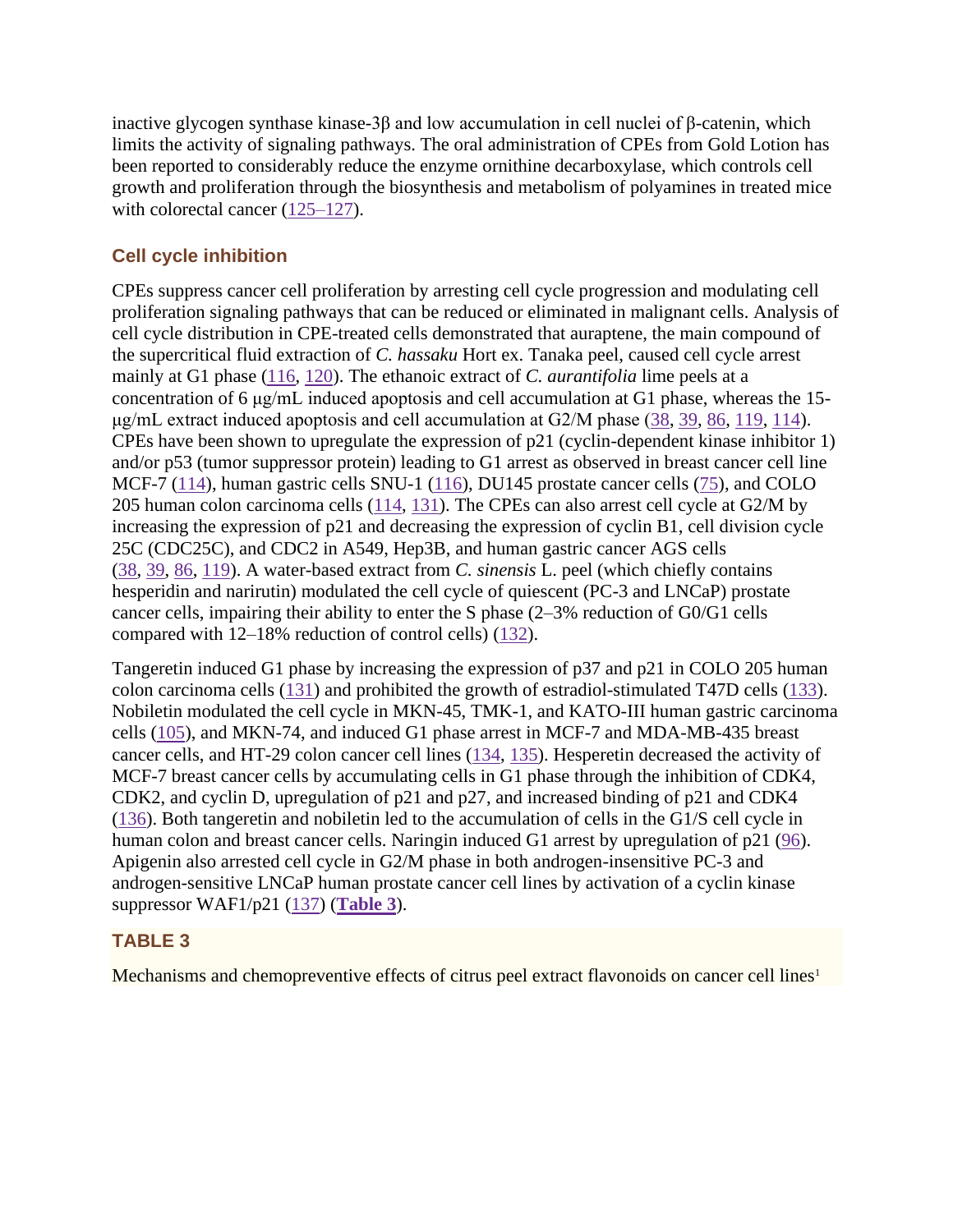| Flavonoids |         | Chemo Mechanis | <b>Cancer</b> | Reference |
|------------|---------|----------------|---------------|-----------|
|            | preven  | ms             | cells         | ${\bf S}$ |
|            | tive    |                |               |           |
|            | and     |                |               |           |
|            | anti-   |                |               |           |
|            | inflam  |                |               |           |
|            | matory  |                |               |           |
|            | effects |                |               |           |
|            |         |                |               |           |

Nobiletin (5,6,7,8,3',4'-hexamethoxyflavone)

| Cell     | Arrested    | MDA-           | 39, 68, 14 |
|----------|-------------|----------------|------------|
| cycle    | cell cycle  | MB-435,        | 2,130, 170 |
| regulati | progression | $MCF-7$ .      | $-172$     |
| on       | at G1       | HT-29.         |            |
|          |             | KATO-          |            |
|          |             | III, TMK-      |            |
|          |             | 1, A549,       |            |
|          |             | <b>MKN-45.</b> |            |
|          |             | <b>MKN-74</b>  |            |

|                  | Antiang Inhibited MDA-       |        |
|------------------|------------------------------|--------|
|                  | iogenes the activity MB-435, |        |
| is, anti- of     |                              | MCF-7, |
|                  | inflam extracellula HT-29    |        |
| matory, r signal |                              |        |
|                  | antimet regulated            |        |
| astasis          | kinases $1/2$                |        |
|                  | (ERK1/2)                     |        |
|                  | phosphoryl                   |        |
|                  | ation and c-                 |        |
|                  | JNK and                      |        |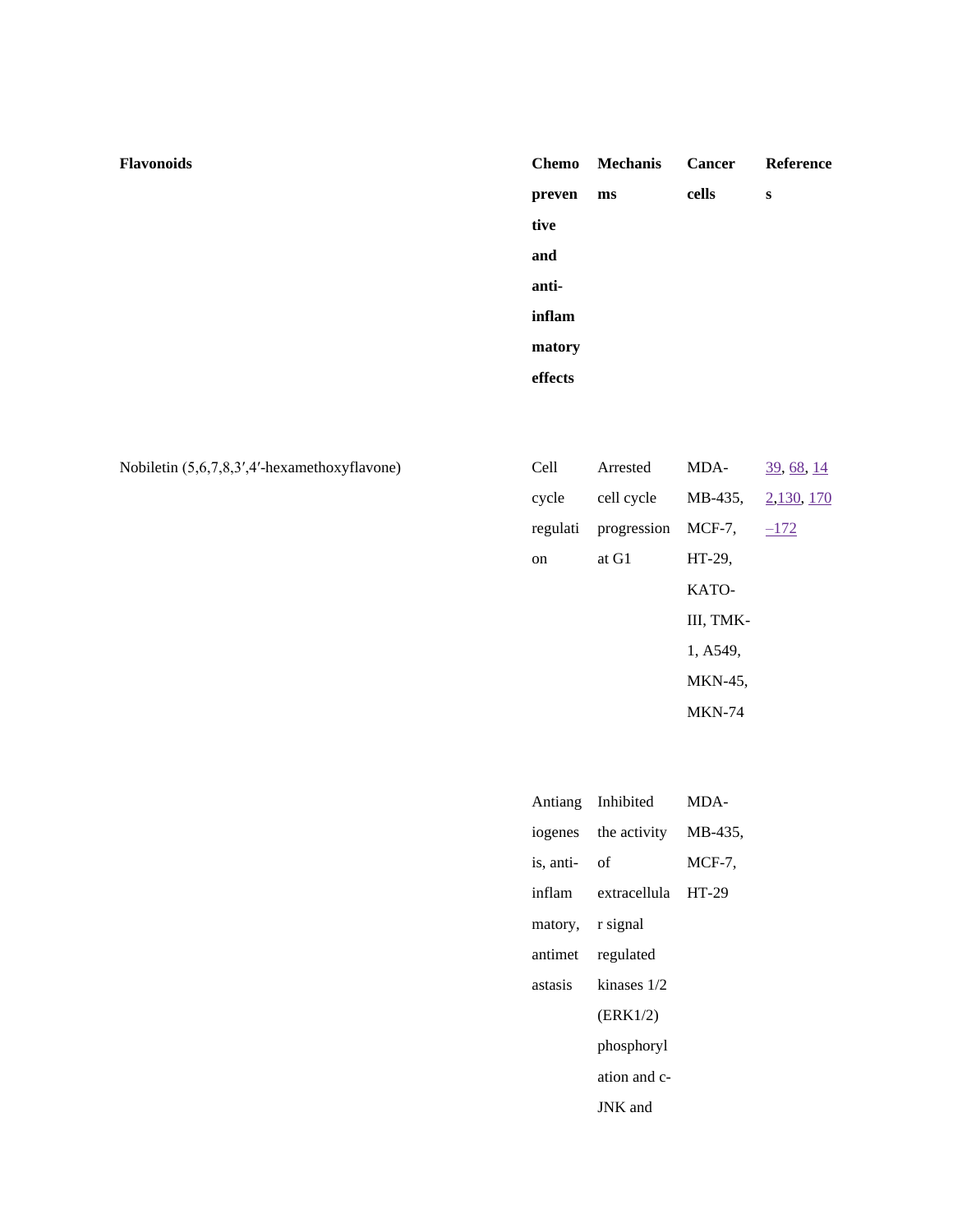

|  | Suppres Inhibited         | $MCF-7$ . |
|--|---------------------------|-----------|
|  | sion of the activity T47D |           |
|  | of CYP1A2                 |           |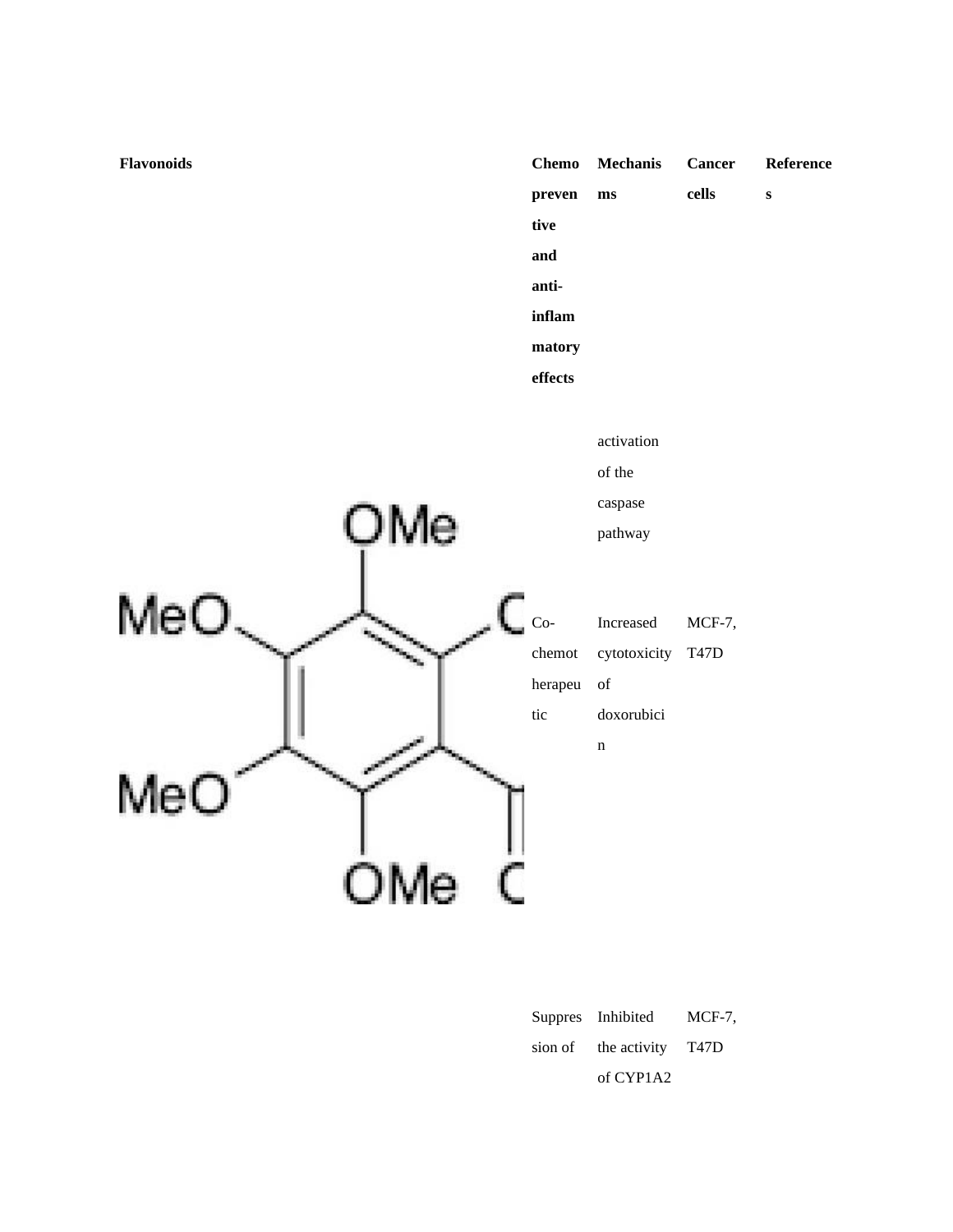# Chemo Mechanis **Cancer** Reference  $\mbox{cells}$ preven  $\mathbf{m}\mathbf{s}$  $\bf{s}$ tive and antiinflam matory effects carcino genesis Antioxi Scavenge  $\sim$

|      | $\frac{1}{2}$ |
|------|---------------|
| dant | <b>DPPH</b>   |
|      | radicals,     |
|      | hydrogen      |
|      | peroxide      |
|      | scavenging,   |
|      | hydroxyl      |
|      | radical       |
|      | scavenging    |

|          | Antime Prevented   | A549     |
|----------|--------------------|----------|
| tastasis | the                | cells in |
|          | migration vitro/in |          |
|          | of A549            | vivo     |
|          | cancer cells       |          |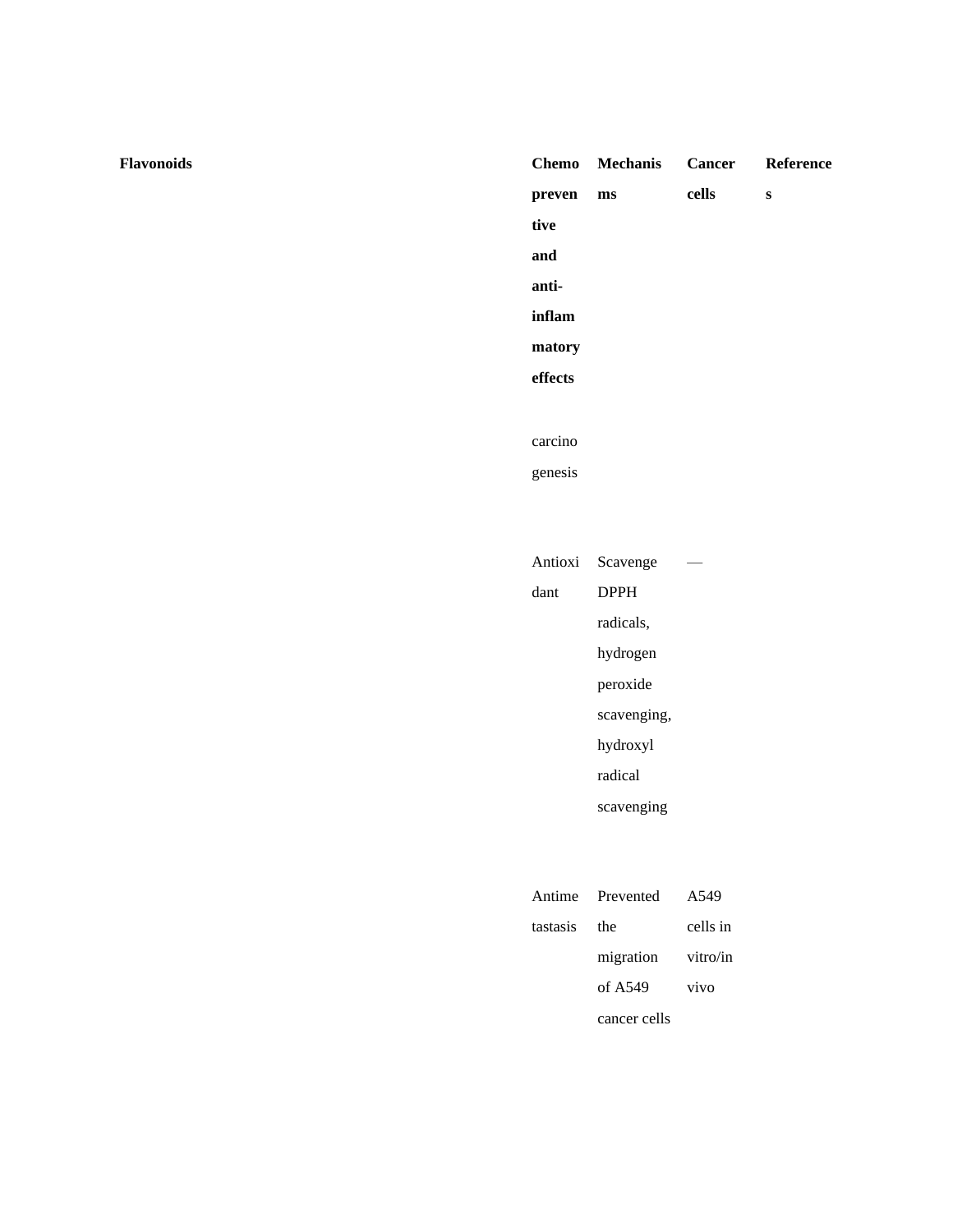**Flavonoids Chemo**

|         | Chemo Mechanis Cancer Reference |       |   |
|---------|---------------------------------|-------|---|
| preven  | ms                              | cells | s |
| tive    |                                 |       |   |
| and     |                                 |       |   |
| anti-   |                                 |       |   |
| inflam  |                                 |       |   |
| matory  |                                 |       |   |
| effects |                                 |       |   |

|     | Apopto Downregul HeLa, |       |
|-----|------------------------|-------|
| sis | ated (Bcl-             | THP-1 |
|     | $2)$ /upregula         |       |
|     | tion (Bax)             |       |

| Anti-  | Decreased                       | <b>RAW</b> |
|--------|---------------------------------|------------|
| inflam | activation                      | 264.7      |
| mation | of $AP-1$ .                     | monocyte   |
|        | $NF$ - $\kappa$ B, and /macroph |            |
|        | <b>CREB</b>                     | age-like   |
|        |                                 | cells      |

| Anti-          | Prohibited | Skin     |
|----------------|------------|----------|
| inflam         | the LPS-   | inflamma |
| mation induced |            | tion     |
|                | mRNA and   |          |
|                | protein    |          |
|                | expression |          |
|                | of iNOS    |          |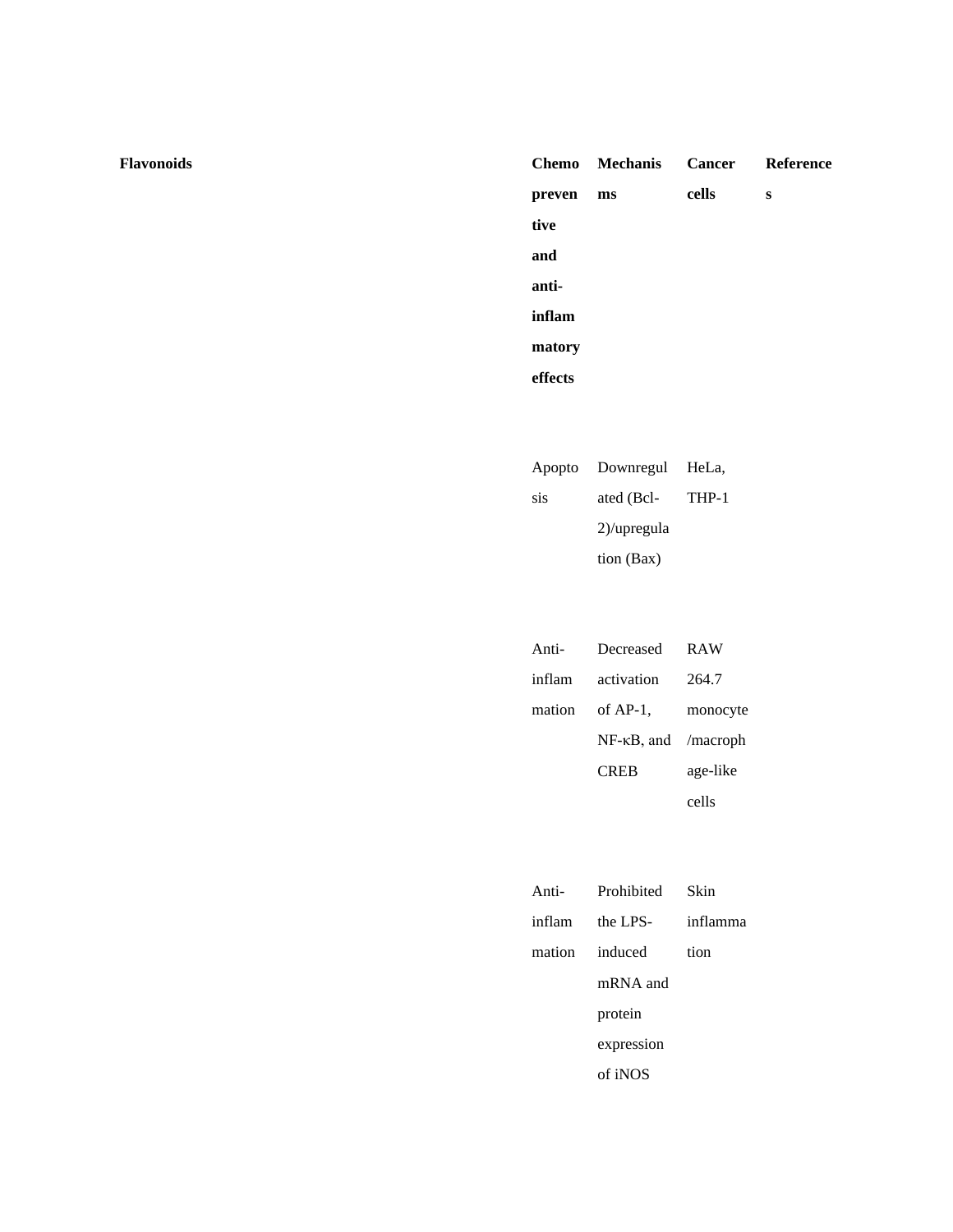#### **preven tive and antiinflam matory effects** Chemo Mechanis **ms Cancer cells Reference s**

| Anti- | Induced the Human           |         |
|-------|-----------------------------|---------|
|       | inflam expression keratinoc |         |
|       | mation of COX-2             | ytes in |
|       | by                          | vitro   |
|       | suppressing                 |         |
|       | 'VВ                         |         |

|          | Antime Inhibited | Human        |
|----------|------------------|--------------|
| tastatic | MEK1/2           | fibrosarco   |
|          | activity is      | ma HT-       |
|          | associated       | $1080$ cells |
|          | with the         |              |
|          | suppression      |              |
|          | of pro-          |              |
|          | <b>MMPs</b>      |              |

|              | Antime Enhanced Human |            |
|--------------|-----------------------|------------|
| tastatic the |                       | fibrosarco |
|              | expression            |            |
|              | of $TIME-1$           |            |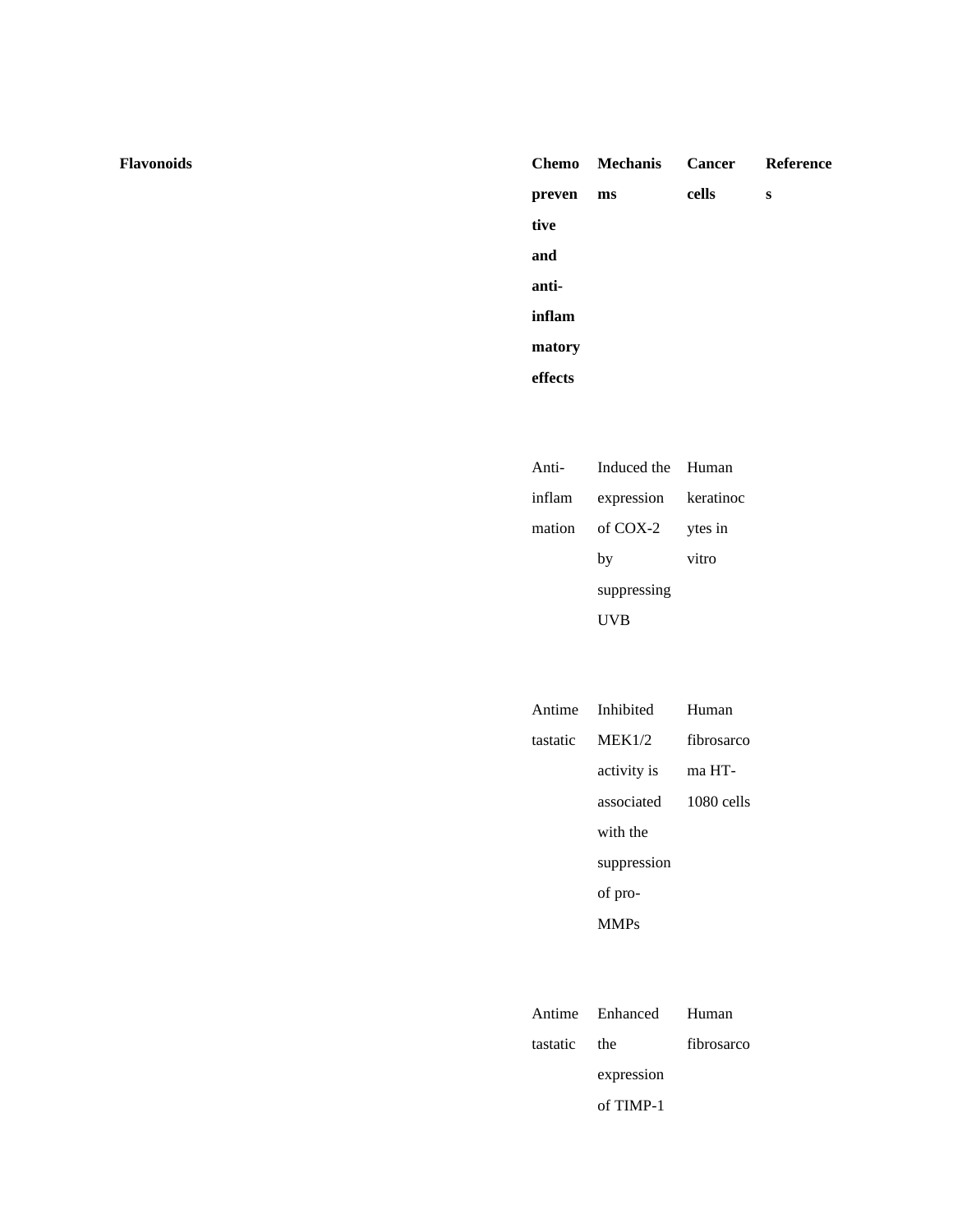|         | Chemo Mechanis |       | Cancer Reference |
|---------|----------------|-------|------------------|
| preven  | ms             | cells | s                |
| tive    |                |       |                  |
| and     |                |       |                  |
| anti-   |                |       |                  |
| inflam  |                |       |                  |
| matory  |                |       |                  |
| effects |                |       |                  |

| by the             | ma HT-     |
|--------------------|------------|
| activation         | 1080 cells |
| of                 |            |
| $PKC\beta II$ /eps |            |
| ilon-JNK           |            |
| pathway            |            |

|   | Antipro Decreased Murine        |          |
|---|---------------------------------|----------|
|   | liferatio differentiati myeloid |          |
| n | on into                         | leukemia |
|   | granulocyte WEHI 3B             |          |
|   | s and                           | cells    |
|   | macrophag                       |          |
|   | es by TNF-                      |          |
|   | α                               |          |

Tangeretin (4',5,6,7,8-pentamethoxyflavone)

|      | Antioxi Scavenge | __ | 111, 133,   |
|------|------------------|----|-------------|
| dant | <b>DPPH</b>      |    | 136, 170,   |
|      | radicals,        |    | $173 - 177$ |
|      | hydrogen         |    |             |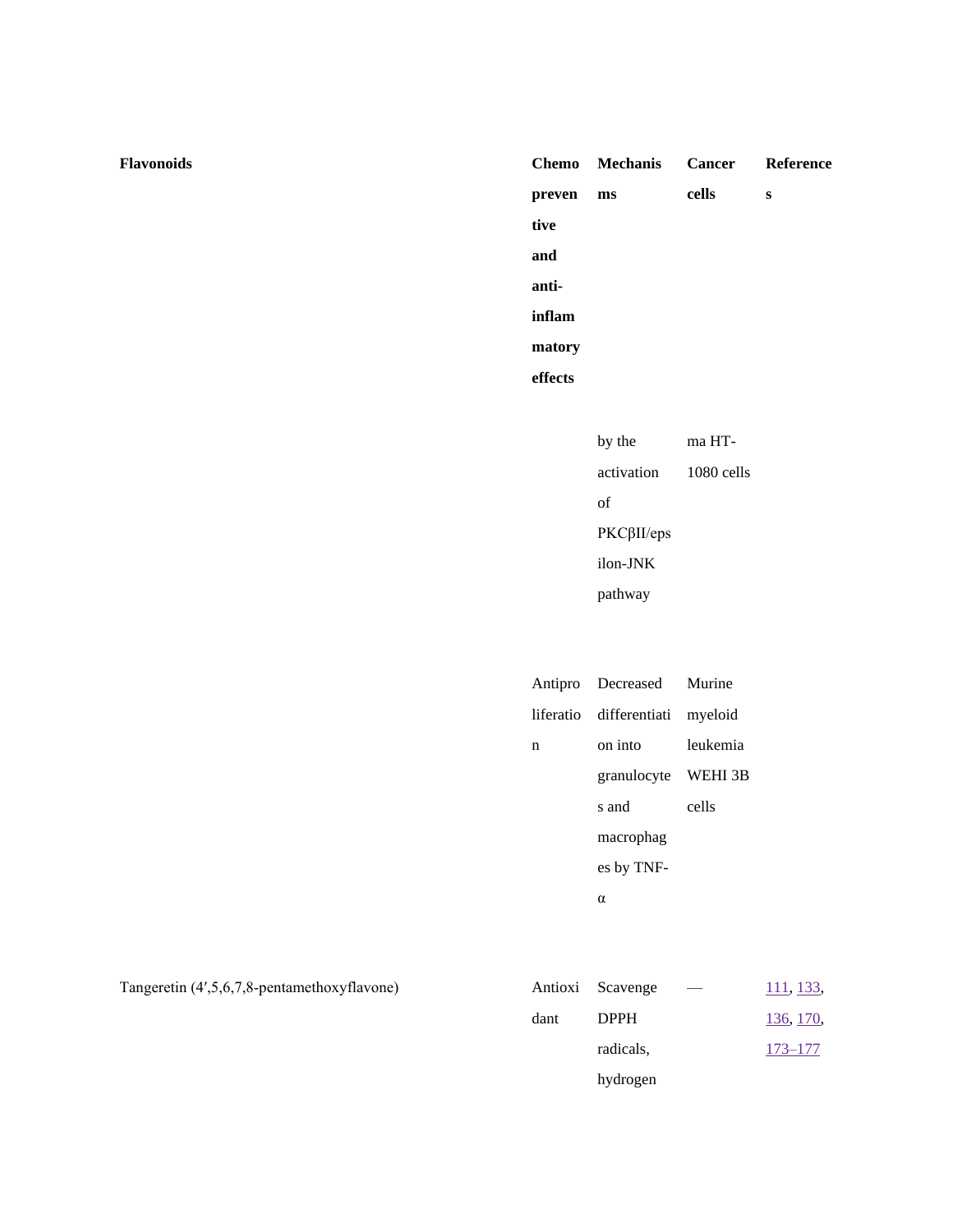## Chemo **Mechanis Cancer** Reference  $\mbox{cells}$ preven  $\mathbf{m}\mathbf{s}$  $\bf{s}$ tive and antiinflam matory effects peroxide scavenging,

hydroxyl  $\operatorname{radical}$ 

scavenging

|      | Antioxi Inhibited Human |       |  |
|------|-------------------------|-------|--|
| dant | the activity intestine  |       |  |
|      | of $CYP1A1$ $Caco-2$    |       |  |
|      | and the                 | cells |  |
|      | expression              |       |  |
|      | of $mRNA$               |       |  |
|      |                         |       |  |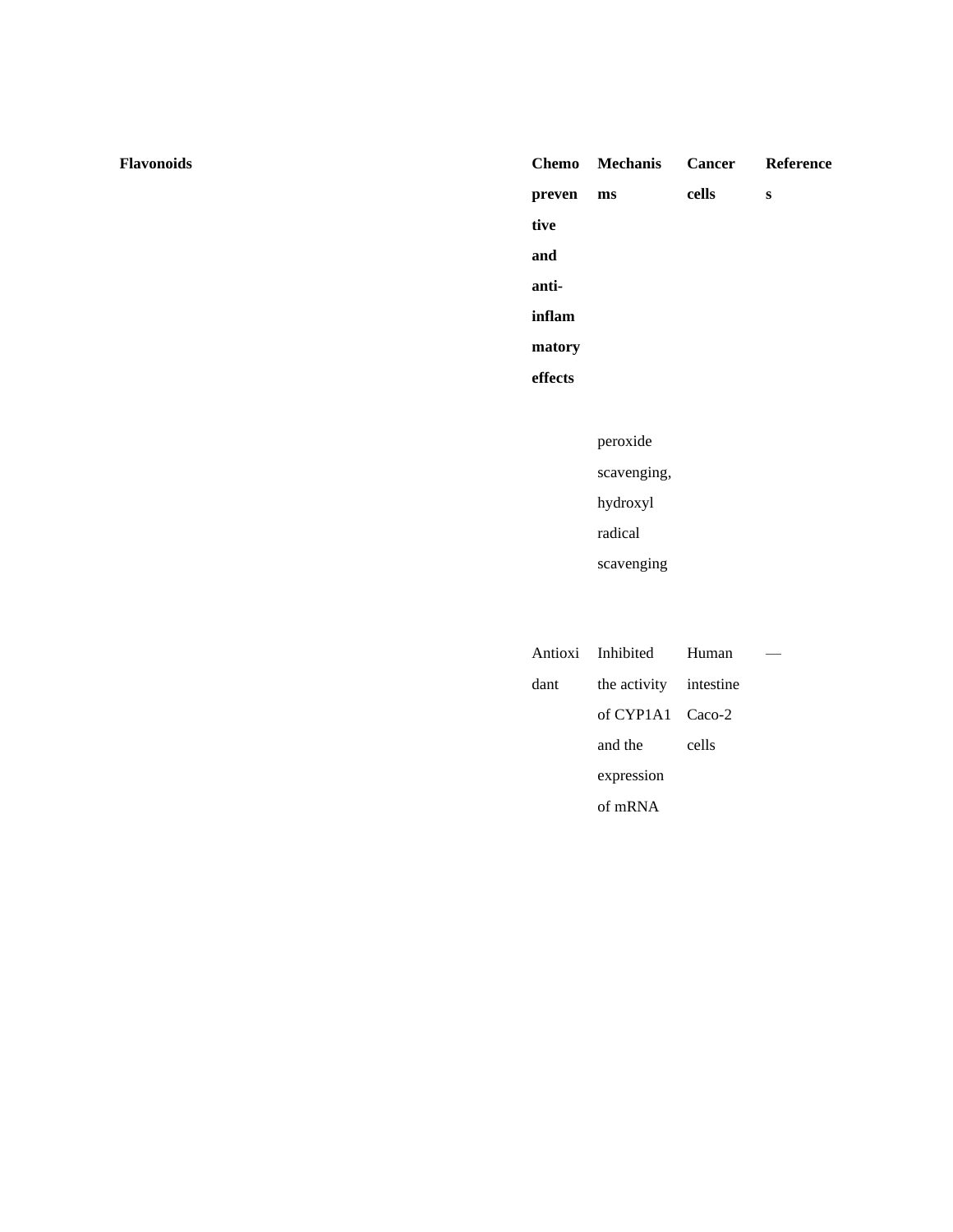|         | <b>Chemo</b> Mechanis |       | <b>Cancer</b> Reference |
|---------|-----------------------|-------|-------------------------|
| preven  | ms                    | cells | s                       |
| tive    |                       |       |                         |
| and     |                       |       |                         |
| anti-   |                       |       |                         |
| inflam  |                       |       |                         |
| matory  |                       |       |                         |
| effects |                       |       |                         |



Apopto Triggered COLO sis apoptosis 205, HLvia p53 60 cells  $\mathop{\mathrm{pathway}}$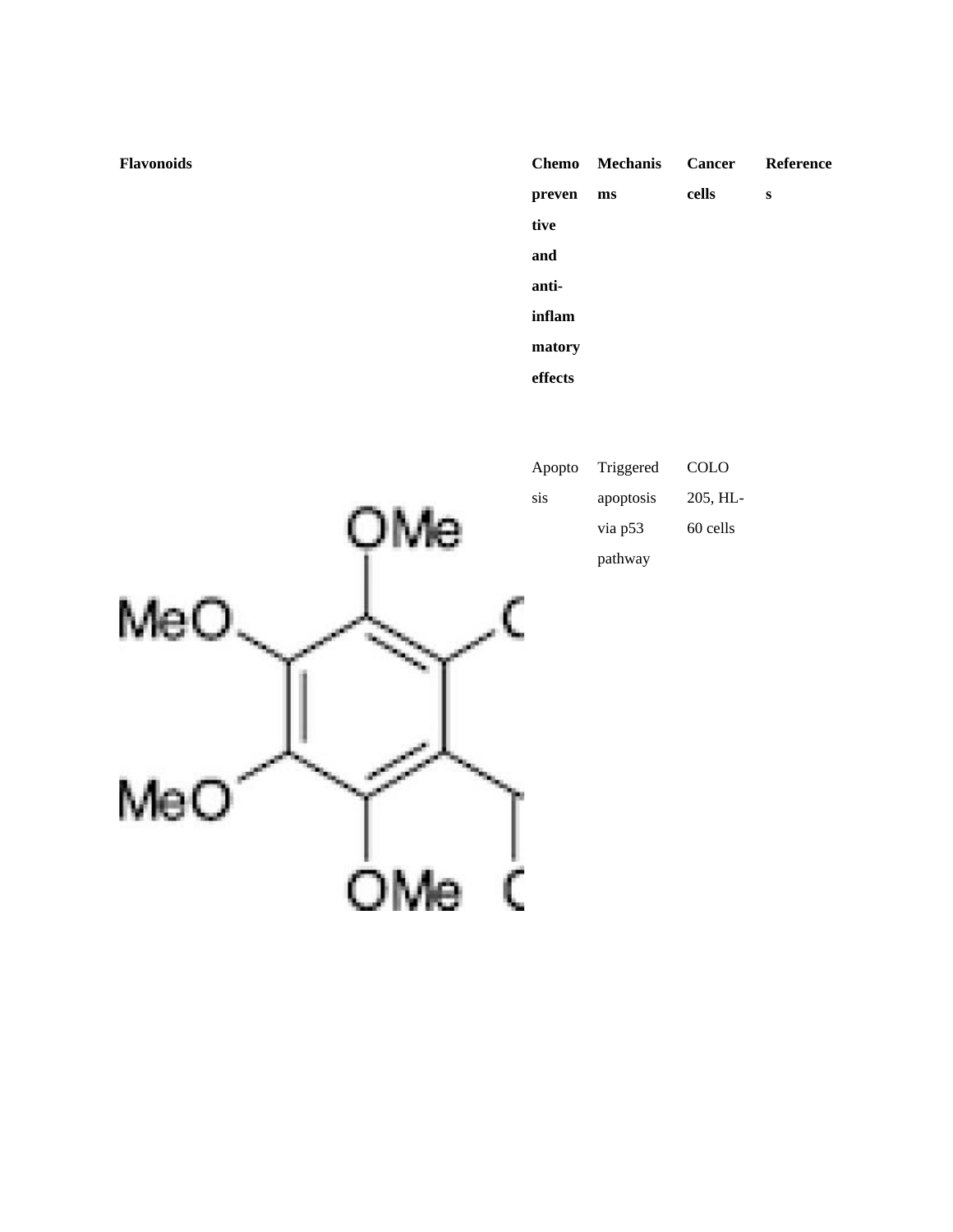|         | Chemo Mechanis Cancer Reference |       |   |
|---------|---------------------------------|-------|---|
| preven  | ms                              | cells | S |
| tive    |                                 |       |   |
| and     |                                 |       |   |
| anti-   |                                 |       |   |
| inflam  |                                 |       |   |
| matory  |                                 |       |   |
| effects |                                 |       |   |

|               | Antipro Decreased Cancer |           |
|---------------|--------------------------|-----------|
| liferatio the |                          | stem cell |
| n             | expression of HT29       |           |
|               | of PROM <sub>1</sub>     |           |
|               | and SNAI1                |           |

|         | Antipro Activated Cocon       |       |
|---------|-------------------------------|-------|
|         | liferatio caspase-3 $LOvo/DX$ |       |
| n.      |                               | cells |
| apoptos |                               |       |
| 18      |                               |       |

| $Co-$      | Increased MCF-7,         |  |
|------------|--------------------------|--|
|            | chemot cytotoxicity T47D |  |
| herapeu of |                          |  |
| tic        | doxorubici               |  |
|            | n                        |  |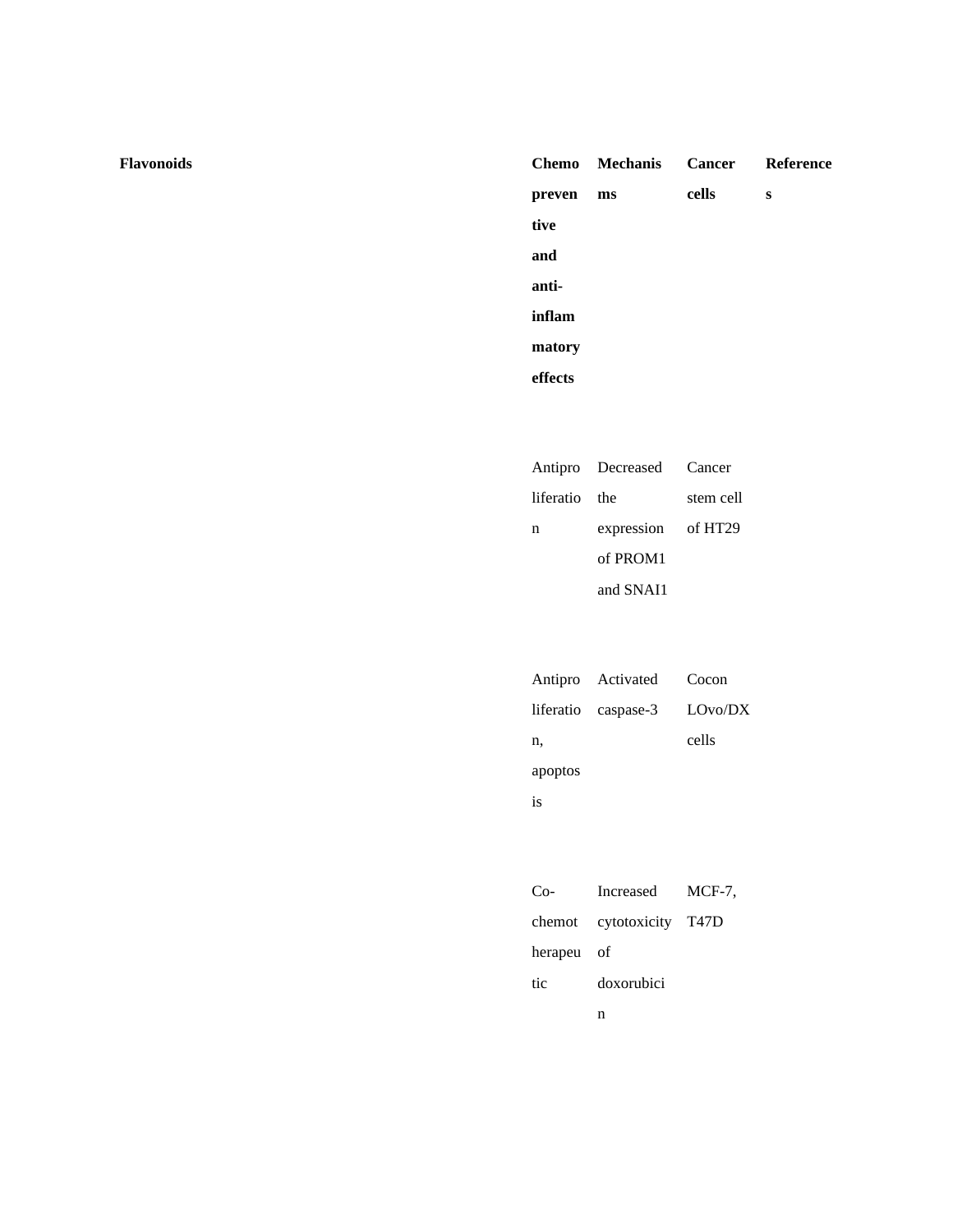|         | Chemo Mechanis Cancer Reference |       |   |
|---------|---------------------------------|-------|---|
| preven  | ms                              | cells | s |
| tive    |                                 |       |   |
| and     |                                 |       |   |
| anti-   |                                 |       |   |
| inflam  |                                 |       |   |
| matory  |                                 |       |   |
| effects |                                 |       |   |

| Cell     | Arrested      | MCF-7.    |
|----------|---------------|-----------|
| cycle    | cell cycle at | MDA-      |
| regulati | G1 by         | MB-435,   |
| on       | targeting     | colon     |
|          | p53, p21,     | cancer    |
|          | and p37       | line HT-  |
|          | pathway       | 29,       |
|          |               | upregulat |
|          |               | e COLO    |
|          |               | 205 cells |

| Anti-      | <b>Blocked</b>    | Lung     |
|------------|-------------------|----------|
| inflam AKT |                   | carcinom |
|            | mation activation | a cells  |

|              | Anticar Inhibited Human |         |
|--------------|-------------------------|---------|
| cinogen P450 |                         | liver   |
| ic           | 1A/1A2/3A microsom      |         |
|              |                         | e cells |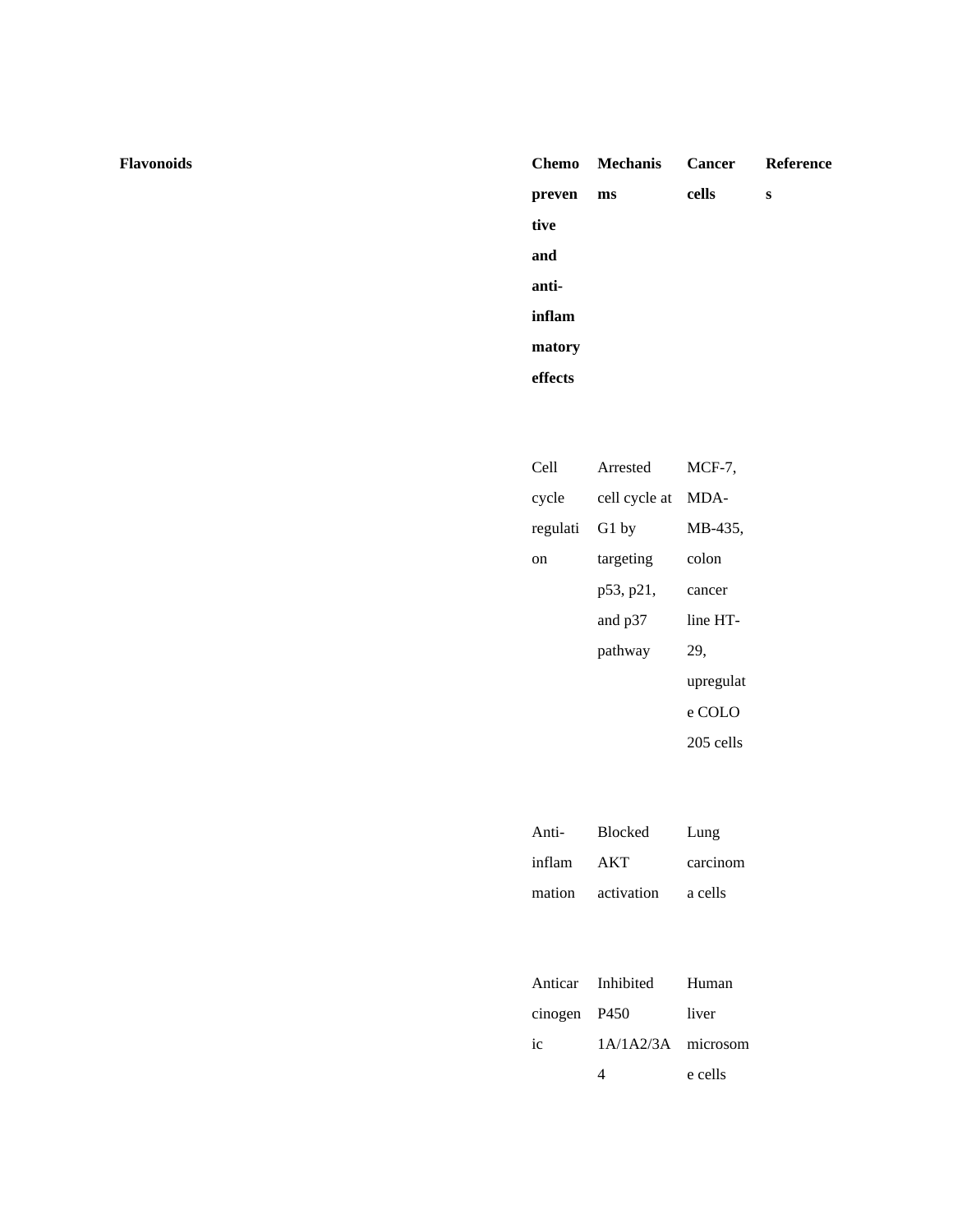#### **preven tive and antiinflam matory effects** Chemo Mechanis **ms Cancer cells Reference s**

| Antime Decreased Melanom       |       |
|--------------------------------|-------|
| tastatic the number a $B16F10$ |       |
| οf                             | cells |
| metastatic                     |       |
| nodules in                     |       |
| Lentini                        |       |
| model                          |       |

|    | Anticar Reduced         | Colon |
|----|-------------------------|-------|
|    | cinogen PhIP-DNA cancer |       |
| ic | adduct                  | cells |
|    | formation               |       |
|    | in colon                |       |
|    |                         |       |

| Anti-  | Induced        | <b>RAW</b> |
|--------|----------------|------------|
| inflam | LPS-           | 264.7      |
|        | mation induced | cells      |
|        | NO.            |            |
|        | production     |            |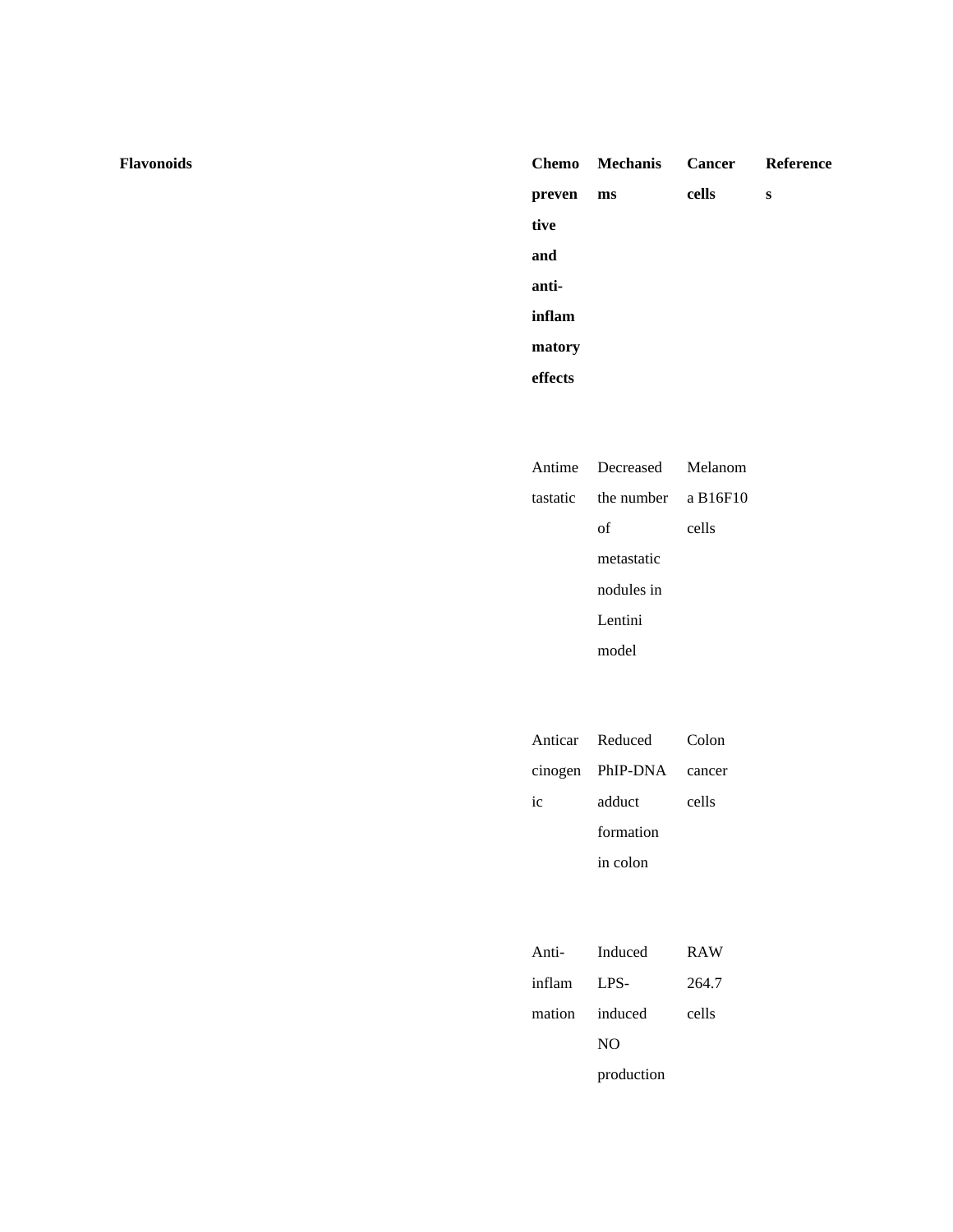| <b>Flavonoids</b> | <b>Chemo</b> |
|-------------------|--------------|
|                   |              |

|         | Chemo Mechanis | Cancer Reference |   |
|---------|----------------|------------------|---|
| preven  | ms             | cells            | S |
| tive    |                |                  |   |
| and     |                |                  |   |
| anti-   |                |                  |   |
| inflam  |                |                  |   |
| matory  |                |                  |   |
| effects |                |                  |   |
|         |                |                  |   |

| Anti-  | Inhibited      | A549,             |
|--------|----------------|-------------------|
| inflam | IL-1 $\beta$ - | H <sub>1299</sub> |
| mation | induced        |                   |
|        | production     |                   |
|        | of $COX-2$     |                   |
|        | by the         |                   |
|        | activation     |                   |
|        | of JNK,        |                   |
|        | AKT,           |                   |
|        | ERK, and       |                   |
|        | p38 MAPK       |                   |
|        |                |                   |

| Sinensetin $(5,6,7,3',4'$ -pentamethoxyflavone) | Cell   | Induced  | HUVEC | <u>149, 178–</u> |
|-------------------------------------------------|--------|----------|-------|------------------|
|                                                 | cycle  | cells in |       | <u> 186</u>      |
|                                                 | arrest | G0/G1    |       |                  |
|                                                 |        | phase    |       |                  |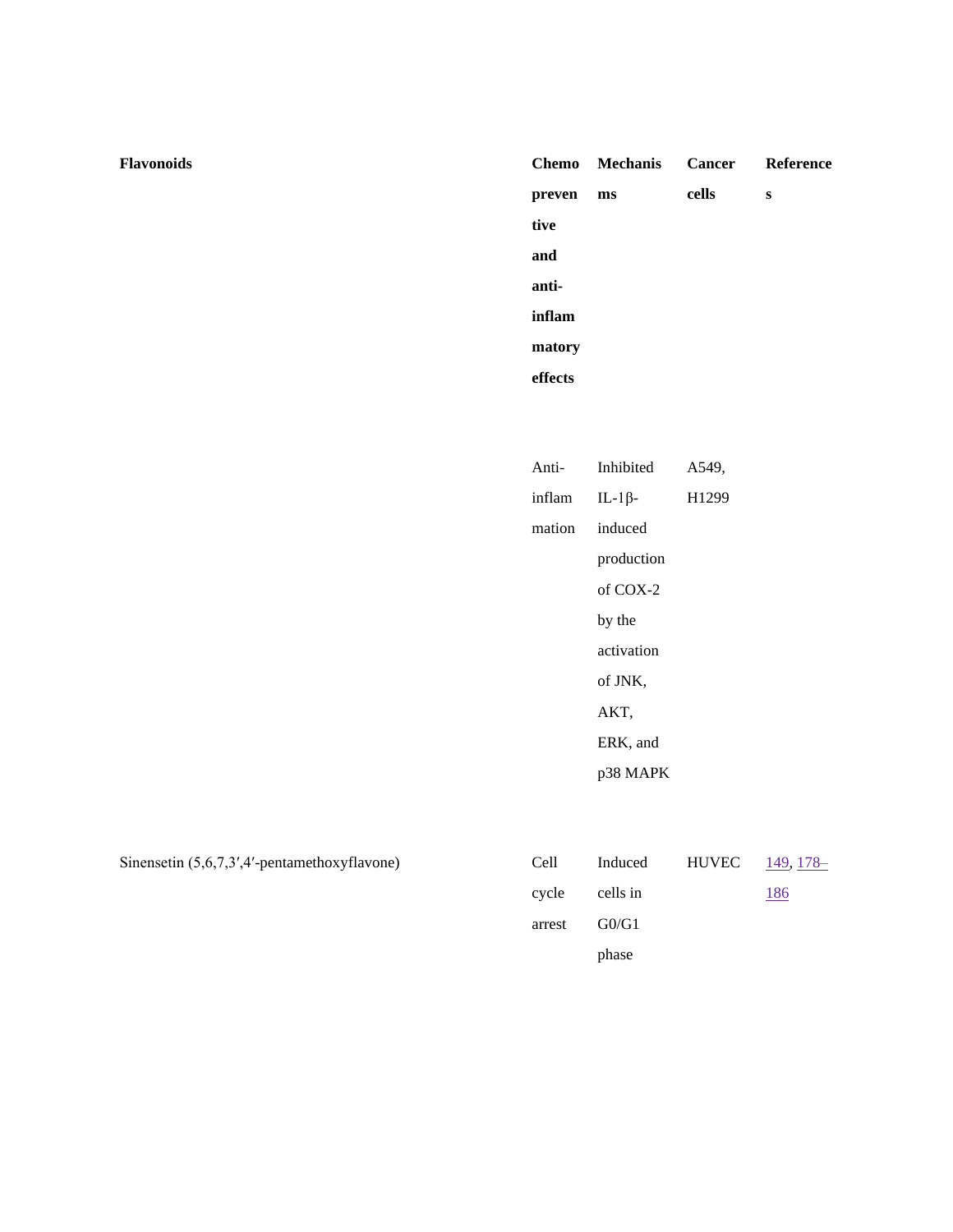|         | <b>Chemo</b> Mechanis |       | Cancer Reference |
|---------|-----------------------|-------|------------------|
| preven  | ms                    | cells | s                |
| tive    |                       |       |                  |
| and     |                       |       |                  |
| anti-   |                       |       |                  |
| inflam  |                       |       |                  |
| matory  |                       |       |                  |
| effects |                       |       |                  |



| Cell  | Inhibited in | <b>T47D</b> |
|-------|--------------|-------------|
| cycle | S phase by   | breast      |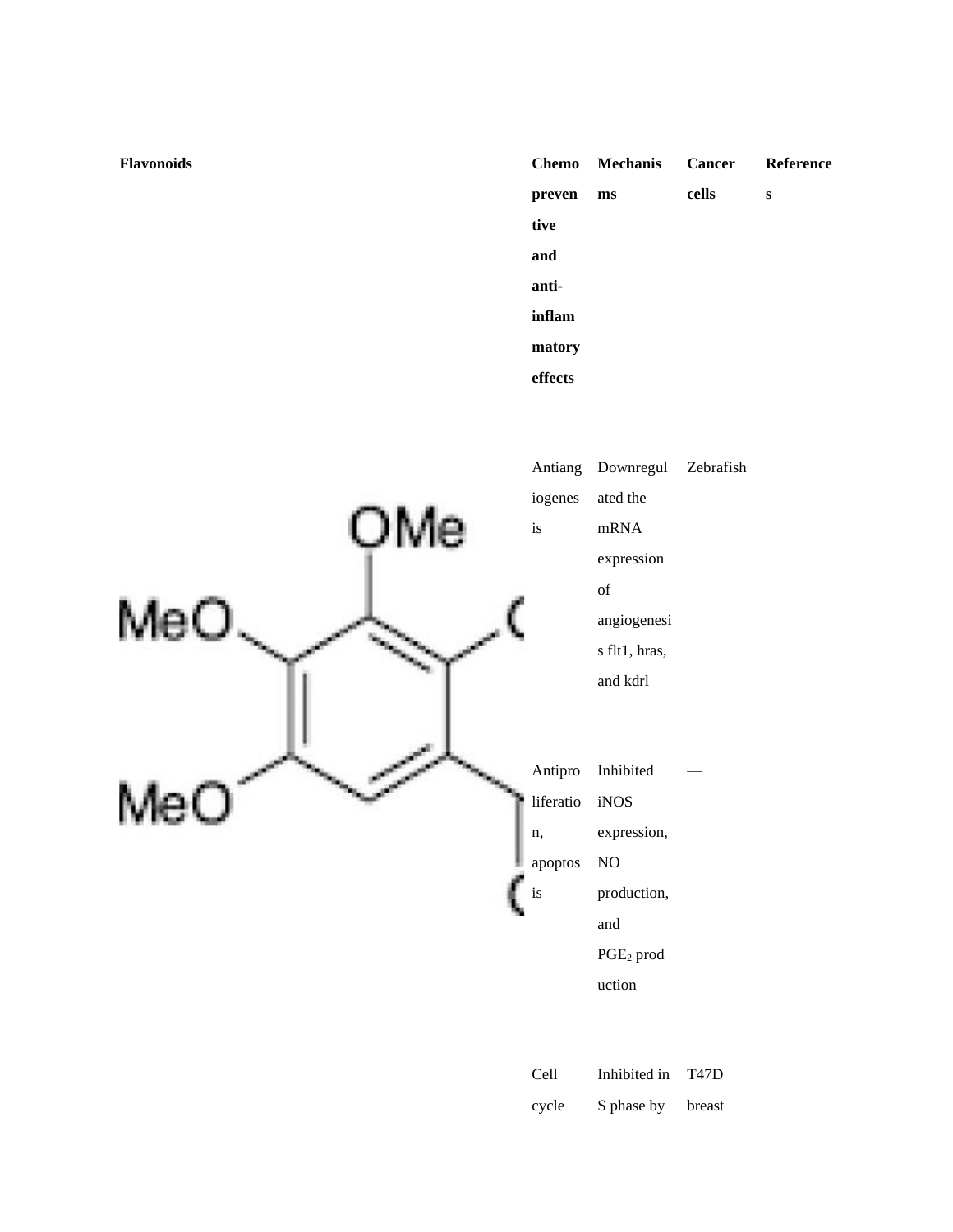**Flavonoids Chemo**

## **preven tive and antiinflam matory effects Mechanis ms Cancer cells Reference s** regulati DNA cancer

cells

|         | Antipro Captured     | AGS     |
|---------|----------------------|---------|
|         | liferatio cells G2/M | gastric |
| n, cell | phase and            | cancer  |
| cycle   | increased            | cells   |
| block   | apoptosis,           |         |
|         | increased            |         |
|         | the                  |         |
|         | expression           |         |
|         | of p53 and           |         |
|         | p21                  |         |

elongation

on

| Anti- | Inhibited          | Carragee |
|-------|--------------------|----------|
|       | inflam inflammato  | nan-     |
|       | matory ry gene     | induced  |
|       | expression         | paw      |
|       | and STAT1 inflamma |          |
|       | activation,        |          |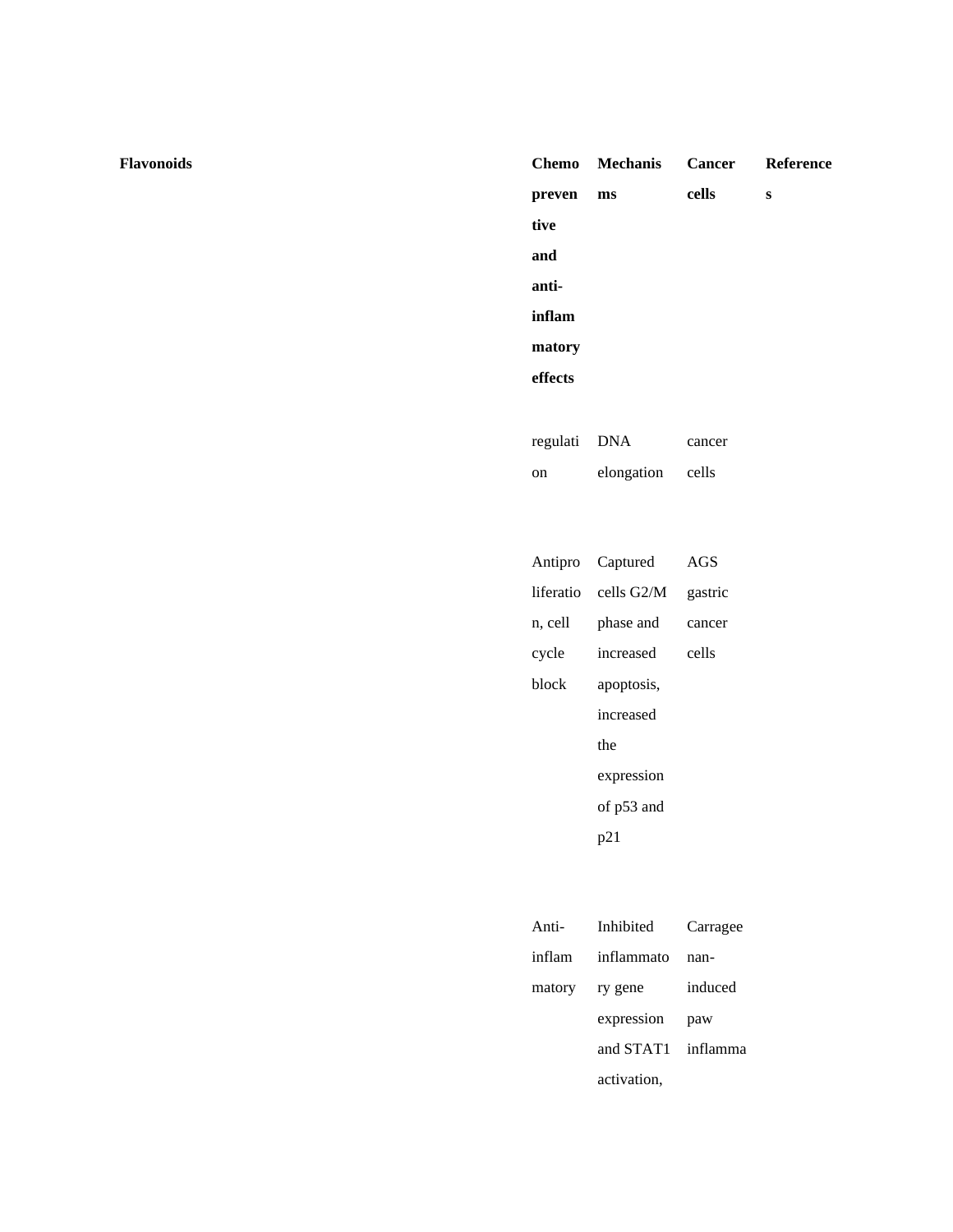|         | <b>Chemo</b> Mechanis | <b>Cancer</b> Reference |   |
|---------|-----------------------|-------------------------|---|
| preven  | ms                    | cells                   | S |
| tive    |                       |                         |   |
| and     |                       |                         |   |
| anti-   |                       |                         |   |
| inflam  |                       |                         |   |
| matory  |                       |                         |   |
| effects |                       |                         |   |
|         |                       |                         |   |

inhibited tion in the iNOS, NO, rat and  $\overline{\text{PGE}_2}$  prod uction

|     | Apopto Reactivated Leukemia |       |  |
|-----|-----------------------------|-------|--|
| sis | oxygen                      | cells |  |
|     | species                     |       |  |
|     | production,                 |       |  |
|     | <b>DNA</b>                  |       |  |
|     | damage,                     |       |  |
|     | gene 153                    |       |  |
|     | expression,                 |       |  |
|     | caspase                     |       |  |
|     | activation                  |       |  |
|     |                             |       |  |
|     |                             |       |  |

|                     | Antipro Activated | MCF-7  |
|---------------------|-------------------|--------|
| liferatio $Ca^{2+}$ |                   | breast |
| n                   | dependent         |        |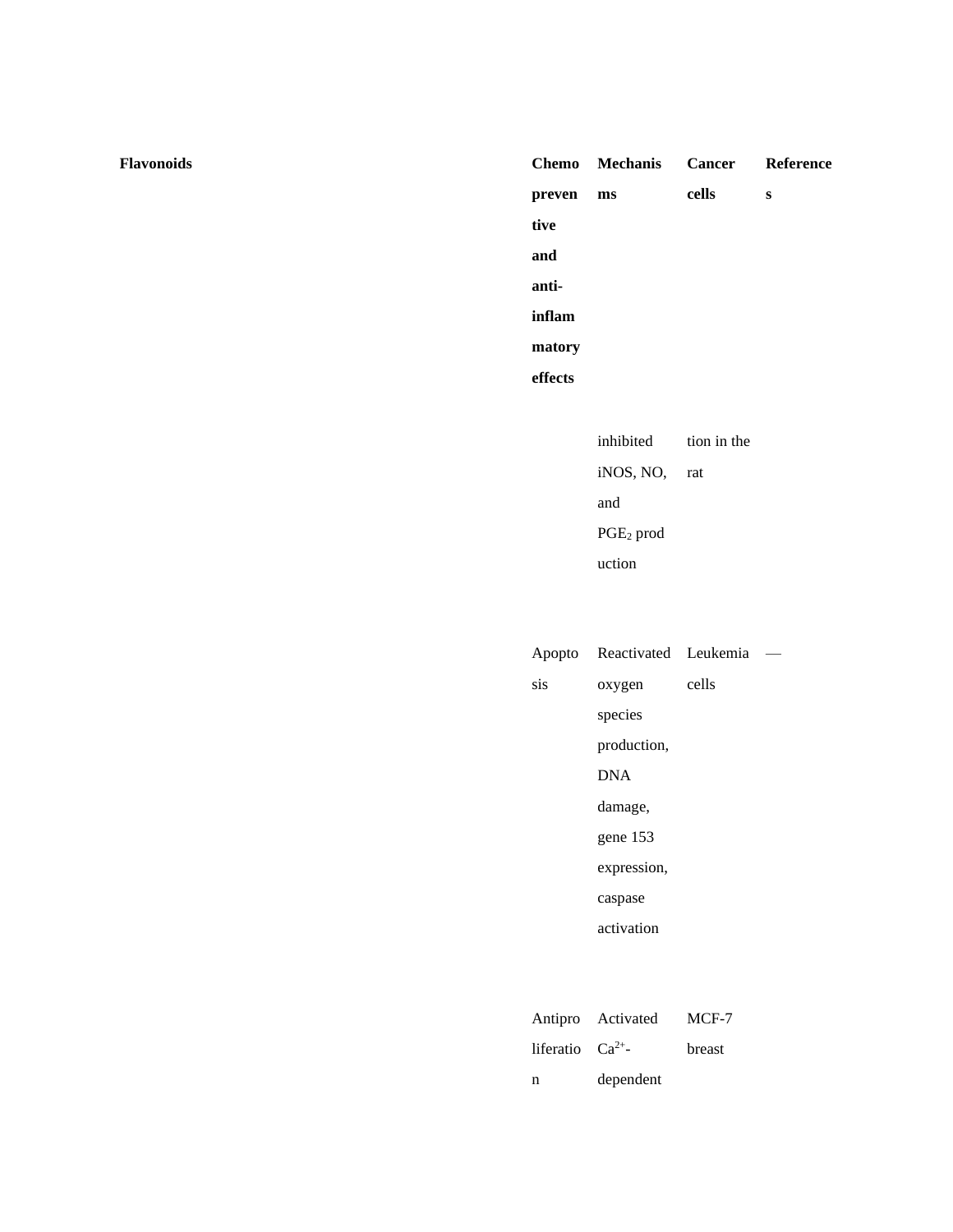**Flavonoids Chemo**

### **preven tive and antiinflam matory effects Mechanis ms Cancer cells Reference s**

apoptotic proteases cancer cells

|     | Apopto Upregulate | T-cell   |
|-----|-------------------|----------|
| sis | d caspase-        | lymphom  |
|     | $3, -8, -9,$      | a Jurkat |
|     | and               | cells    |
|     | poly(ADP-         |          |
|     | ribose).          |          |
|     | polymerase        |          |
|     | (PARP)            |          |
|     | cleavage          |          |

|                  | Induced Activated      | T-cell   |
|------------------|------------------------|----------|
| autopha reactive |                        | lymphom  |
| gy and           | oxygen                 | a Jurkat |
| cell             | species/c-             | cells    |
| death            | $\text{Jun} \text{ N}$ |          |
|                  | terminal               |          |
|                  | kinase                 |          |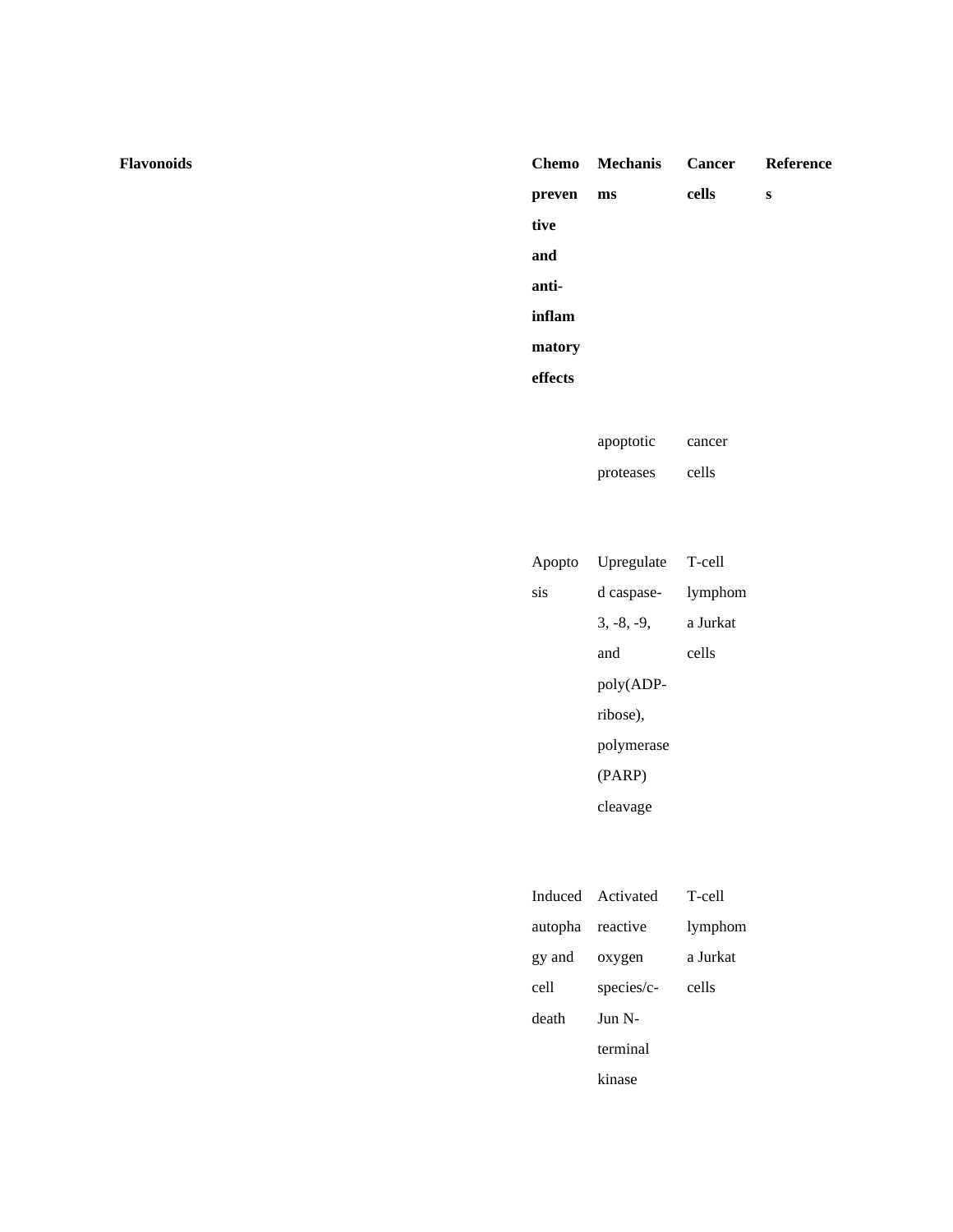| Chemo   | <b>Mechanis</b>        | <b>Cancer</b> | Reference |
|---------|------------------------|---------------|-----------|
| preven  | $\mathbf{m}\mathbf{s}$ | cells         | ${\bf S}$ |
| tive    |                        |               |           |
| and     |                        |               |           |
| anti-   |                        |               |           |
| inflam  |                        |               |           |
| matory  |                        |               |           |
| effects |                        |               |           |
|         |                        |               |           |
|         | (JNK),                 |               |           |
|         | blocked                |               |           |
|         | Akt/mTOR               |               |           |
|         |                        |               |           |
|         |                        |               |           |
| Cell    | Arrest cells           | HepG2         |           |
| cycle   | at G0/G1               | cells         |           |
| arrest  | population             |               |           |
|         |                        |               |           |
|         |                        |               |           |
| Apopto  | Downregul HepG2        |               |           |
| sis     | ated Bcl-              | cells         |           |
|         | xL,                    |               |           |
|         | upregulated            |               |           |
|         | TRAIL and              |               |           |
|         | <b>PTEN</b>            |               |           |
|         |                        |               |           |
|         |                        |               |           |
|         |                        |               |           |

Hesperetin (3',5,7-trihydroxy-4'-methoxyflavanone)

|     | Apopto Induced | $HL-60$ | 39, 86, 18 |
|-----|----------------|---------|------------|
| sis | apoptosis      | cells   | $7 - 193$  |
|     | by             |         |            |
|     | activation     |         |            |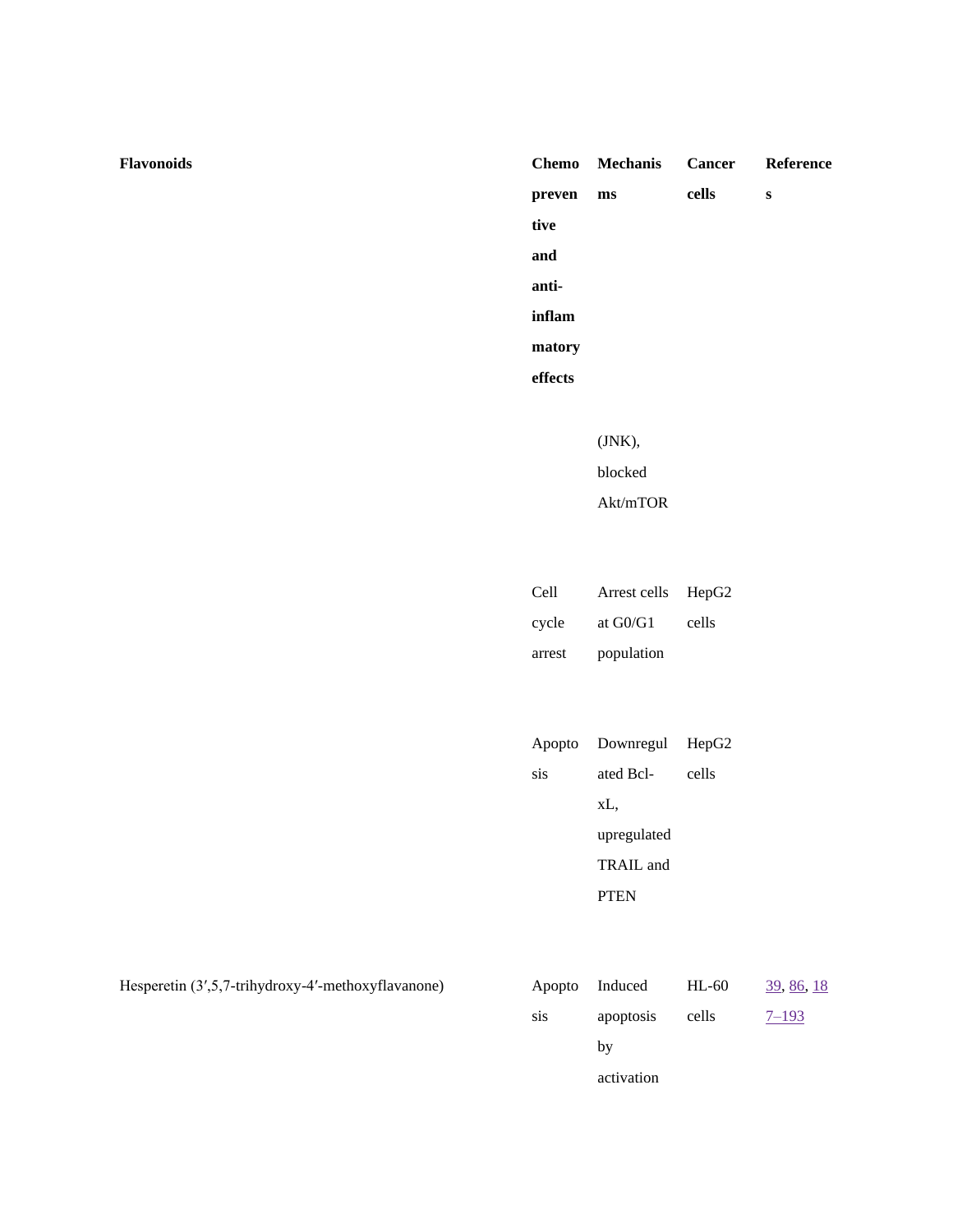| <b>Flavonoids</b>      | <b>Chemo</b> | <b>Mechanis</b>             | <b>Cancer</b> | Reference |
|------------------------|--------------|-----------------------------|---------------|-----------|
|                        | preven       | $\mathbf{m}$ s              | cells         | ${\bf S}$ |
|                        | tive         |                             |               |           |
|                        | and          |                             |               |           |
|                        | anti-        |                             |               |           |
|                        | inflam       |                             |               |           |
|                        | matory       |                             |               |           |
|                        | effects      |                             |               |           |
|                        |              |                             |               |           |
|                        |              | of caspase-                 |               |           |
|                        |              | $\ensuremath{\mathfrak{Z}}$ |               |           |
|                        |              |                             |               |           |
|                        |              |                             |               |           |
|                        | Antipro      | Inhibited                   | $HT-29$       |           |
|                        | liferatio    | oxidative                   | colon         |           |
|                        | $\mathbf n$  | stress and                  | adenocarc     |           |
|                        |              | $\rm DNA$                   | inoma         |           |
|                        |              | damage                      |               |           |
| $MeO_{\smallsetminus}$ |              |                             |               |           |
|                        | Anticar      | Downregul                   | Xenograft     |           |
|                        | cinogen      | ated the                    | C6            |           |
|                        | ic           | HIF-                        | glioma        |           |
|                        |              | $1a/VEGF/$                  | cells in      |           |
|                        |              | VEGFR2                      | rats          |           |
|                        |              | pathway                     |               |           |
|                        |              |                             |               |           |
| OН                     |              |                             |               |           |
|                        |              |                             |               |           |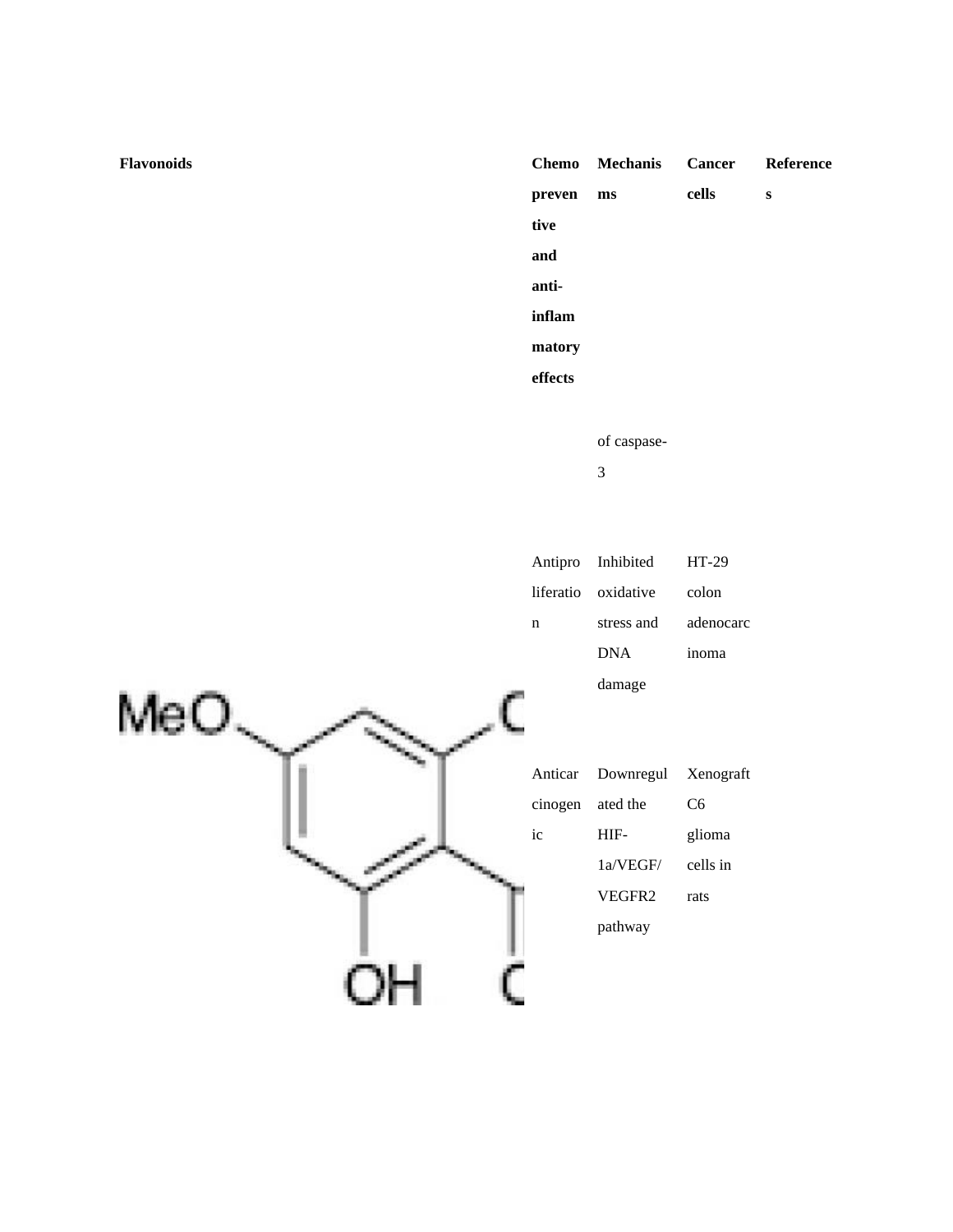**Flavonoids Chemo**

|         | Chemo Mechanis Cancer Reference |       |   |
|---------|---------------------------------|-------|---|
| preven  | ms                              | cells | s |
| tive    |                                 |       |   |
| and     |                                 |       |   |
| anti-   |                                 |       |   |
| inflam  |                                 |       |   |
| matory  |                                 |       |   |
| effects |                                 |       |   |

| Cell   | Decreased   | MCF-7  |
|--------|-------------|--------|
| cycle  | cyclin D1,  | cancer |
| arrest | CDK4 and    | cells  |
|        | Bcl-xL by   |        |
|        | upregulatin |        |
|        | g the level |        |
|        | of p57Kip2  |        |

|          | Antime Induced | DMH-      |
|----------|----------------|-----------|
| tastatic | $COX-2$        | induced   |
|          | $MMP-2$ ,      | colon     |
|          | and MMP-       | cancer in |
|          | 9              | rat; B16- |
|          |                | F10       |
|          |                | murine    |
|          |                | melanom   |
|          |                | a cells   |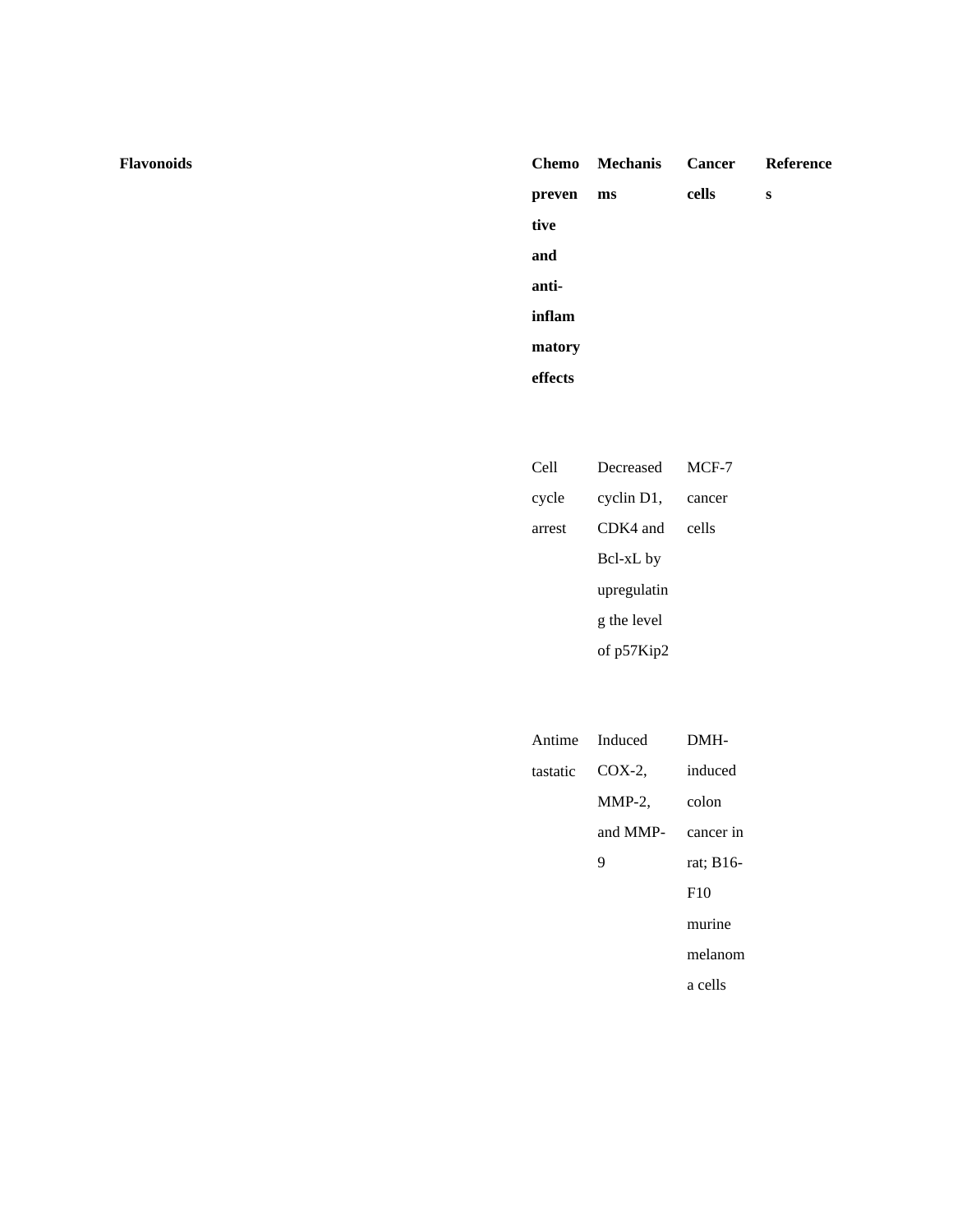|         | Chemo Mechanis Cancer Reference |       |   |
|---------|---------------------------------|-------|---|
| preven  | ms                              | cells | s |
| tive    |                                 |       |   |
| and     |                                 |       |   |
| anti-   |                                 |       |   |
| inflam  |                                 |       |   |
| matory  |                                 |       |   |
| effects |                                 |       |   |

|     | Apopto Activated Xenograft |           |
|-----|----------------------------|-----------|
| sis | the                        | tumors in |
|     | mitochondr mouse           |           |
|     | ial pathway model of       |           |
|     | by rising                  | gastric   |
|     | concentrati cancer         |           |
|     | ons of                     |           |
|     | ROS, $Ca2+$ ,              |           |
|     | and ATP in                 |           |
|     | mice                       |           |

|      | Apopto Suppressed PC-3   |          |
|------|--------------------------|----------|
| sis. | the                      | prostate |
|      | antiprol expression      | cancer   |
|      | iferatio of NF-KB, cells |          |
| n    | $p38$ , and              |          |
|      | caspase-3                |          |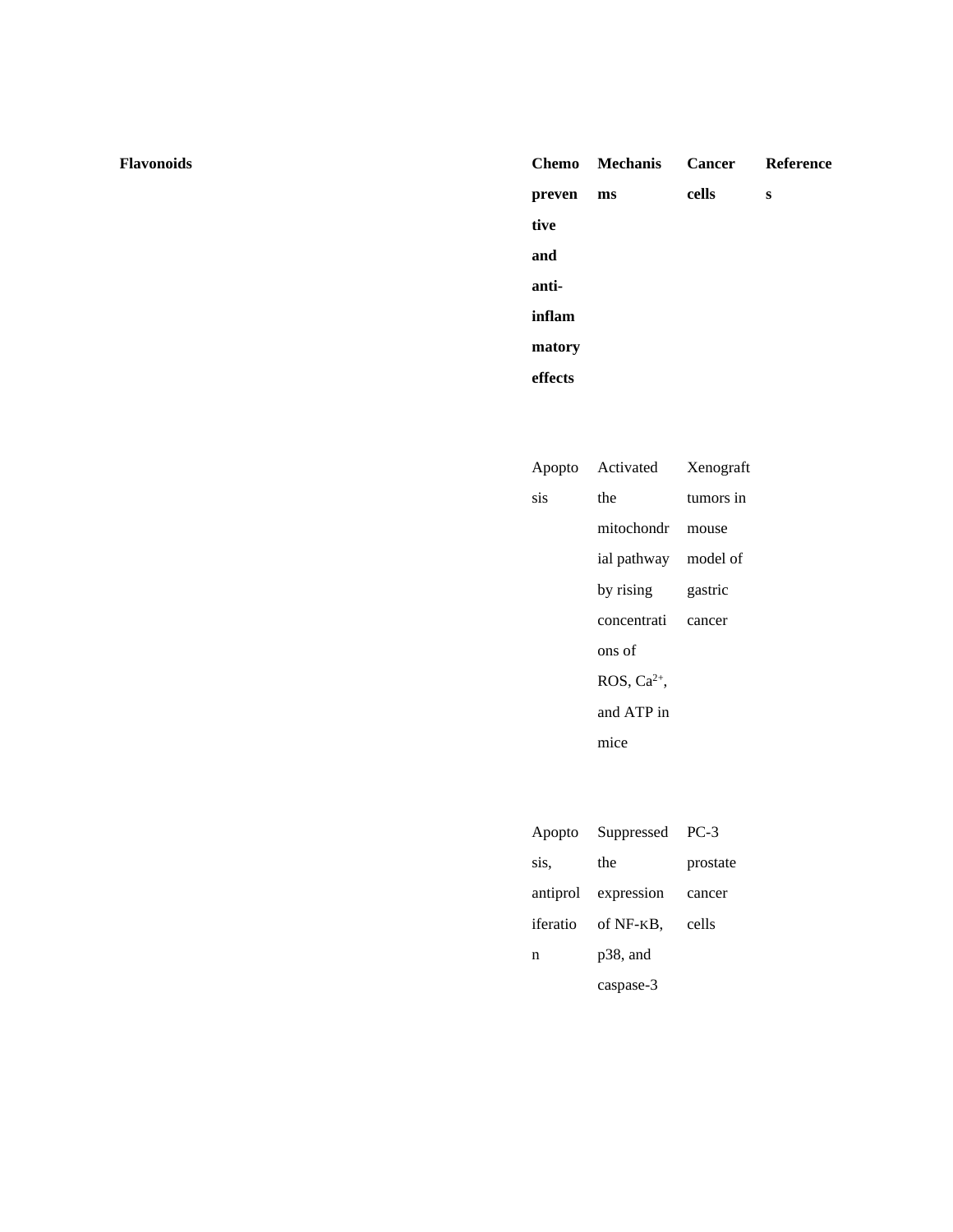#### **preven tive and antiinflam matory effects** Chemo Mechanis **ms Cancer cells Reference s**

| Cell   | G2/M             | A549    |
|--------|------------------|---------|
| cycle  | arrest by        | lung    |
| arrest | controlling      | cancer. |
|        | the              | $MCF-7$ |
|        | concentrati      |         |
|        | on of cyclin     |         |
|        | <b>B1, CDC2,</b> |         |
|        | CDC25C,          |         |
|        | and p21          |         |

|     | Apopto Increased | Cervical |
|-----|------------------|----------|
| sis | the              | cancer   |
|     | expression       | SiHa.    |
|     | of caspase-      | A549     |
|     | $3, -8, -9$      | lung     |
|     | p53, Bax,        | cancer,  |
|     | and Fas          | $HL-60$  |
|     | death            | cells    |
|     | receptor         |          |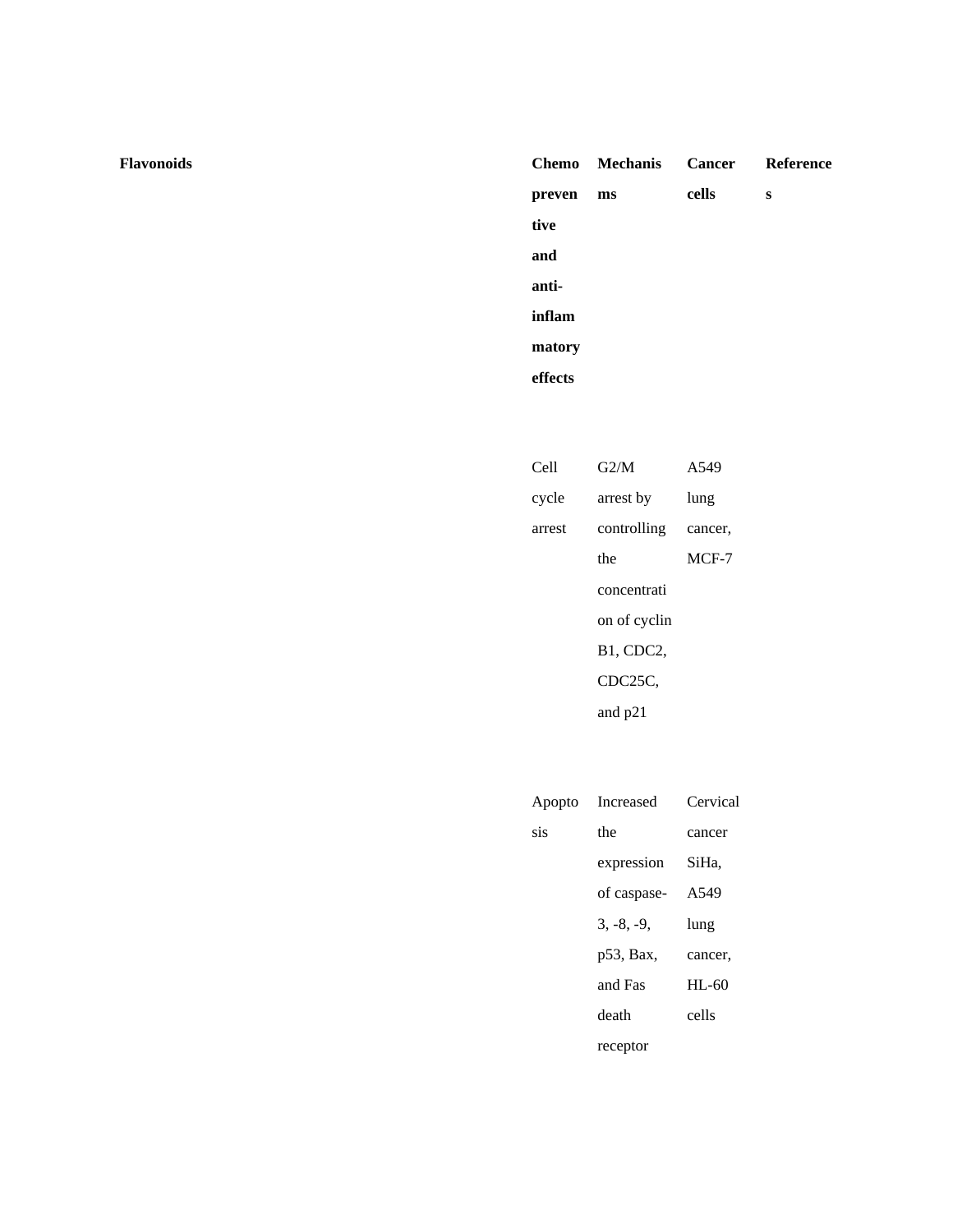|         | Chemo Mechanis Cancer Reference |       |   |
|---------|---------------------------------|-------|---|
| preven  | ms                              | cells | S |
| tive    |                                 |       |   |
| and     |                                 |       |   |
| anti-   |                                 |       |   |
| inflam  |                                 |       |   |
| matory  |                                 |       |   |
| effects |                                 |       |   |

|     | Apopto Induced via HT-29 |       |
|-----|--------------------------|-------|
| sis | Bax-                     | cells |
|     | dependent                |       |
|     | mitochondr               |       |
|     | ial pathway              |       |

| Naringin (4',5,7-trihydroxyflavanone-7-rhamnoglucoside) | Cell     | Upregulate | 5637      | $96, 194 -$ |
|---------------------------------------------------------|----------|------------|-----------|-------------|
|                                                         | cycle    | d p21, G1- | bladder   | 200         |
|                                                         | regulati | phase      | cancer    |             |
|                                                         | on       | arrest,    | cells,    |             |
|                                                         |          | activated  | MDA-      |             |
|                                                         |          | Ras/Raf/ER | MB-231    |             |
|                                                         |          | $K-$       | xenograft |             |
|                                                         |          | mediated,  | mice      |             |
|                                                         |          | decreased  |           |             |
|                                                         |          | cyclin D1  |           |             |
|                                                         |          | and cyclin |           |             |
|                                                         |          | E          |           |             |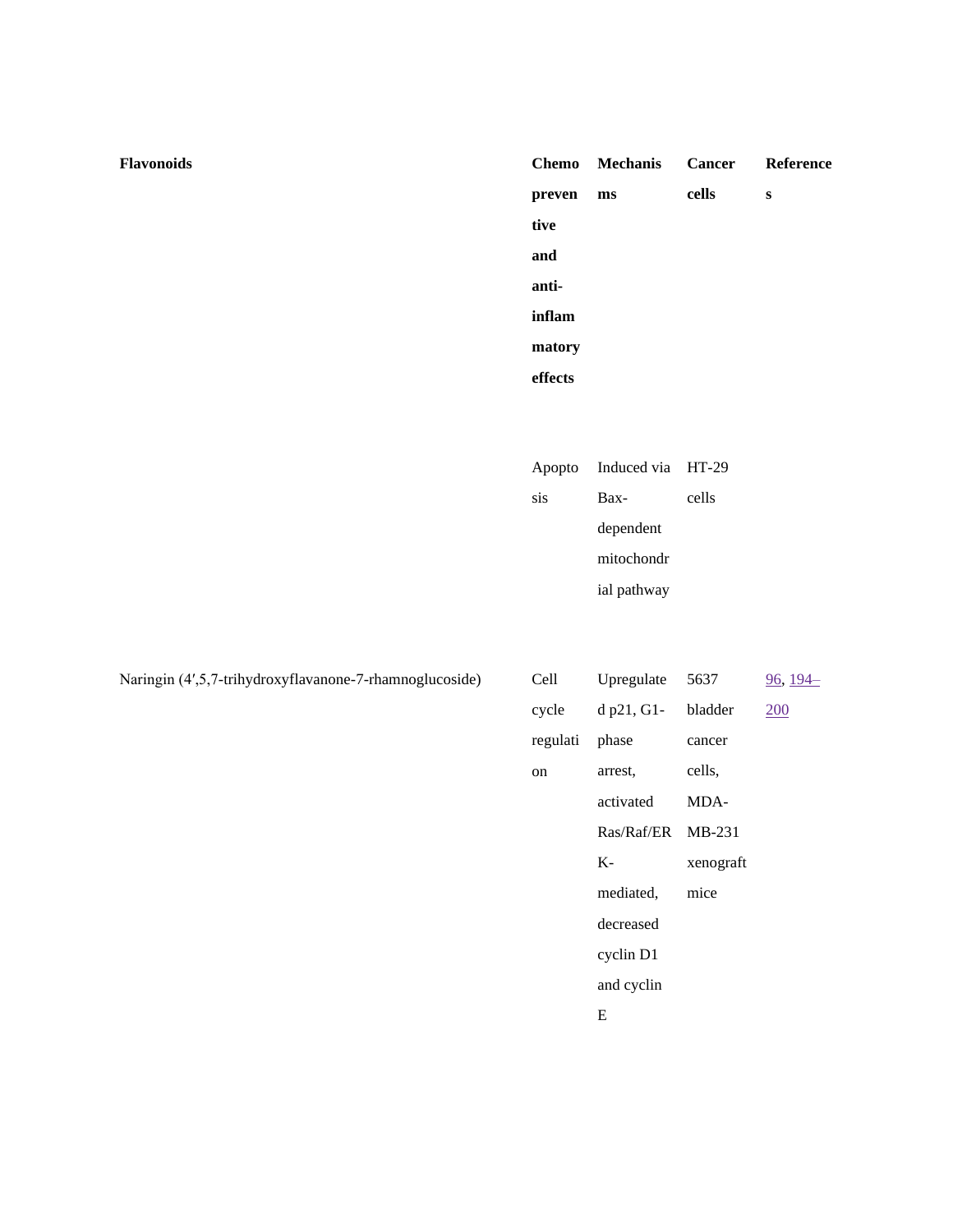|         | <b>Chemo</b> Mechanis |       | Cancer Reference |
|---------|-----------------------|-------|------------------|
| preven  | ms                    | cells | s                |
| tive    |                       |       |                  |
| and     |                       |       |                  |
| anti-   |                       |       |                  |
| inflam  |                       |       |                  |
| matory  |                       |       |                  |
| effects |                       |       |                  |



| Antipro        | Modulated | SKOV3   |
|----------------|-----------|---------|
| liferatio gene |           | ovarian |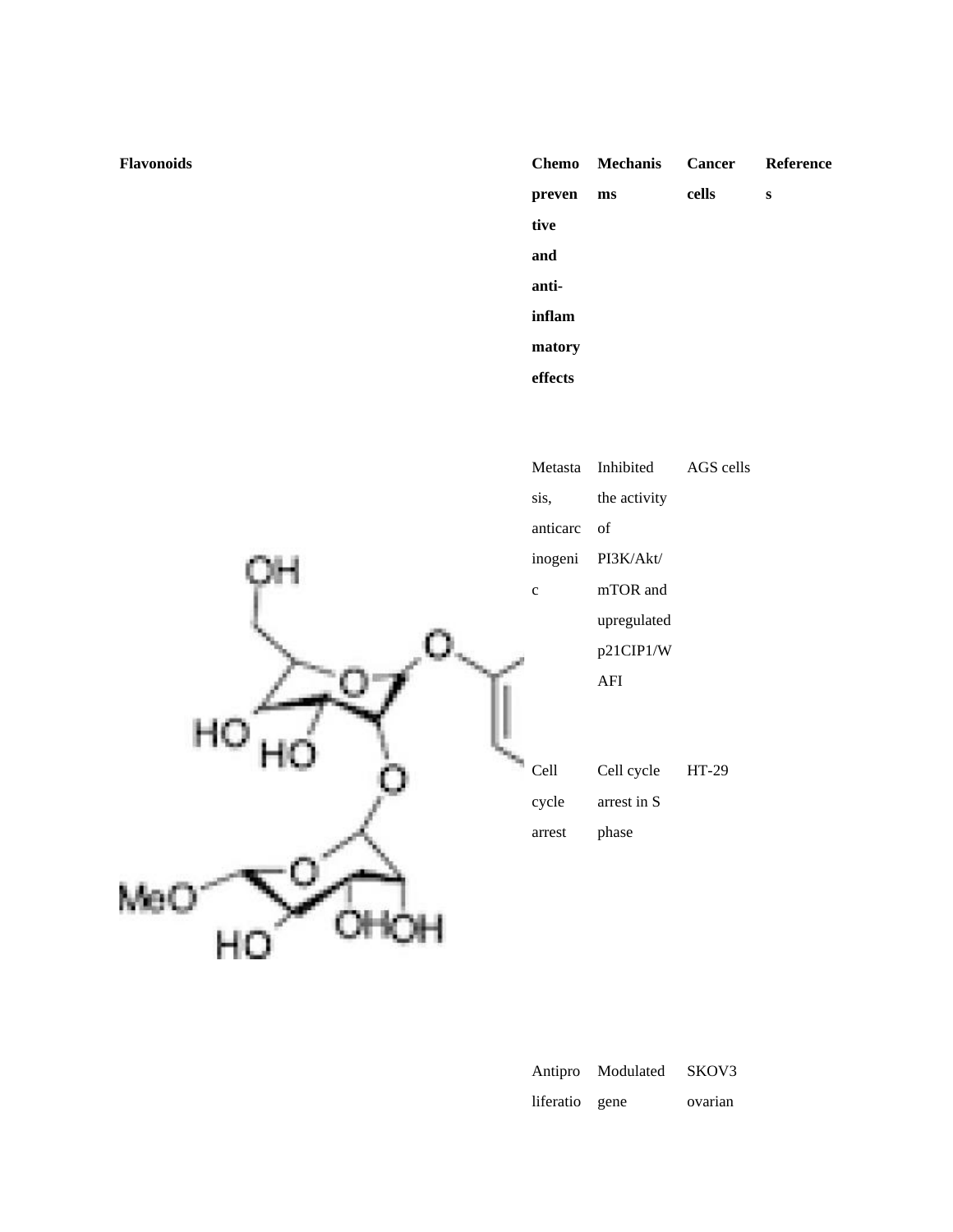## **Flavonoids Chemo preven tive and antiinflam matory effects Mechanis ms Cancer cells Reference s** n, antioxi dant expression, decreased DNA methyltrans ferase activity, downregula ted the expression of Bcl2 and Bcl-xL cancer cells

| Cell   | Increasing          | MCF-7 |
|--------|---------------------|-------|
| cycle  | p21 and             |       |
| arrest | arrest in G1        |       |
|        | of cell             |       |
|        | cycle;              |       |
|        | inhibited           |       |
|        | the activity        |       |
|        | of CDK <sub>2</sub> |       |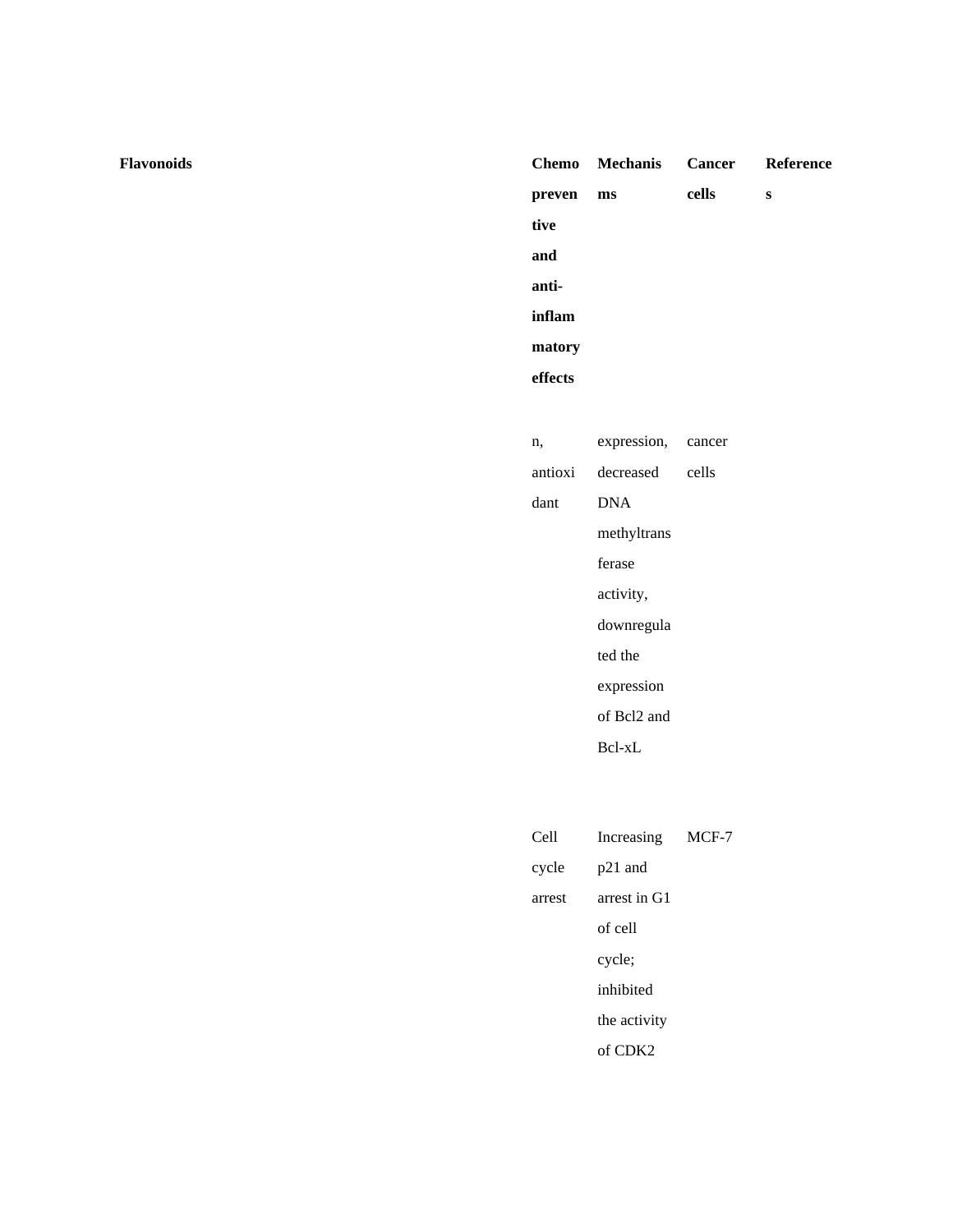#### **preven tive and antiinflam matory effects** Chemo Mechanis **ms Cancer cells Reference s**

|   | Antipro Inhibited |
|---|-------------------|
|   | liferativ CYP3A4, |
| e | CYP1A2.           |
|   | CYP2C9,           |
|   | CYP2C19.          |
|   | and               |
|   | CYP2D6            |

|                 | Antipro Decreased DU145 |          |
|-----------------|-------------------------|----------|
|                 | liferatio the mRNA      | prostate |
| n,              | expression cancer       |          |
| apoptos of BID, |                         | cells    |
| is              | BAX.                    |          |
|                 | caspase-3,              |          |
|                 | cytochrome              |          |
|                 | c, p53,                 |          |
|                 | $p21$ , and             |          |
|                 | p27                     |          |
|                 |                         |          |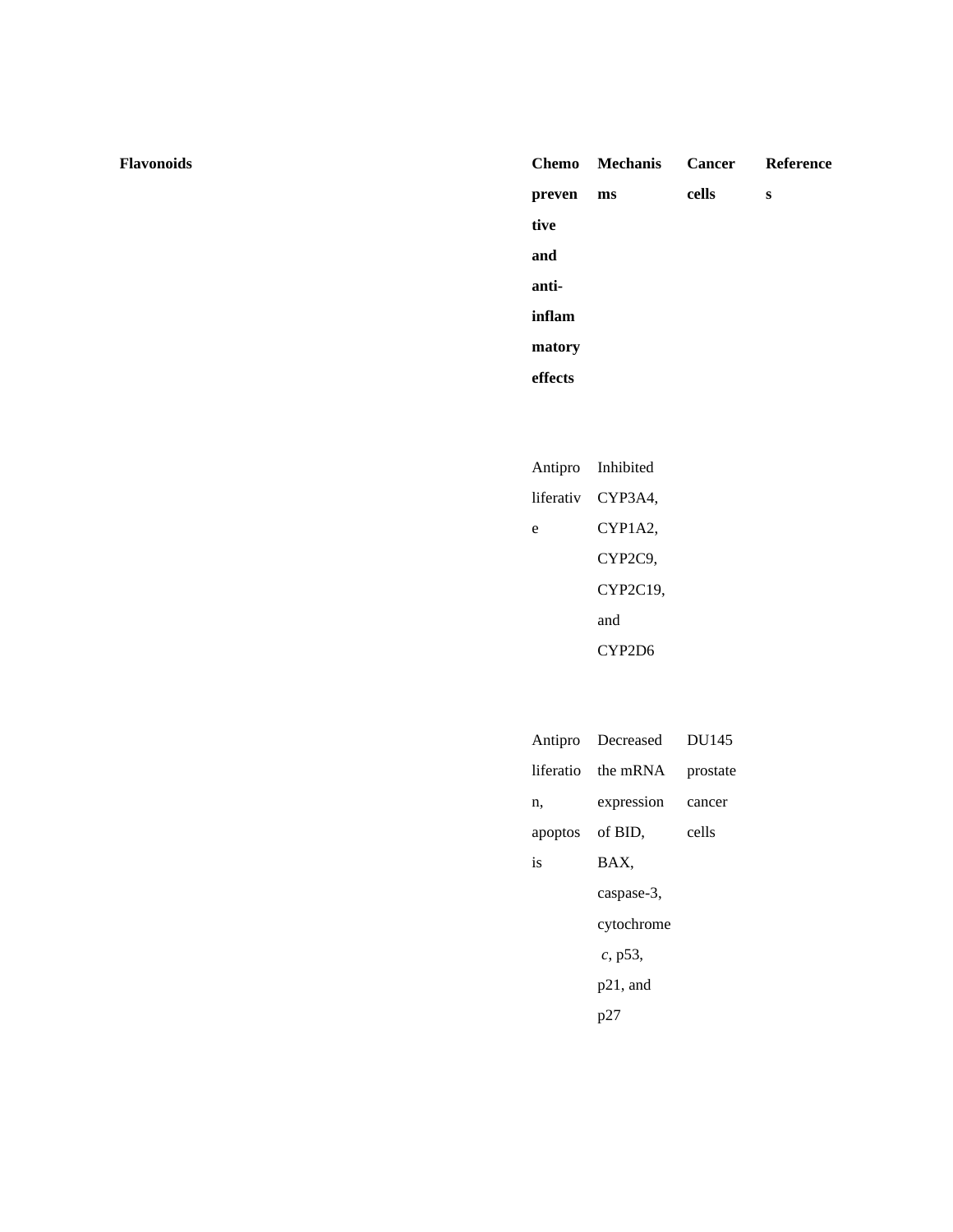|         | Chemo Mechanis Cancer Reference |       |   |
|---------|---------------------------------|-------|---|
| preven  | ms                              | cells | s |
| tive    |                                 |       |   |
| and     |                                 |       |   |
| anti-   |                                 |       |   |
| inflam  |                                 |       |   |
| matory  |                                 |       |   |
| effects |                                 |       |   |

|     | Apopto Enhanced HT-29 |  |
|-----|-----------------------|--|
| sis | the                   |  |
|     | expression            |  |
|     | of caspases,          |  |
|     | p53, Bax,             |  |
|     | and Fas               |  |
|     | death                 |  |
|     | receptor              |  |
|     |                       |  |

| Antime Downregul MCF-7 |  |
|------------------------|--|
| tastasis ation of      |  |
| MMP-9                  |  |
| and                    |  |
| repressed              |  |
| the                    |  |
| PI3K/AKT/              |  |
| mTOR/p70               |  |
| S6K                    |  |
| signaling              |  |
| pathway                |  |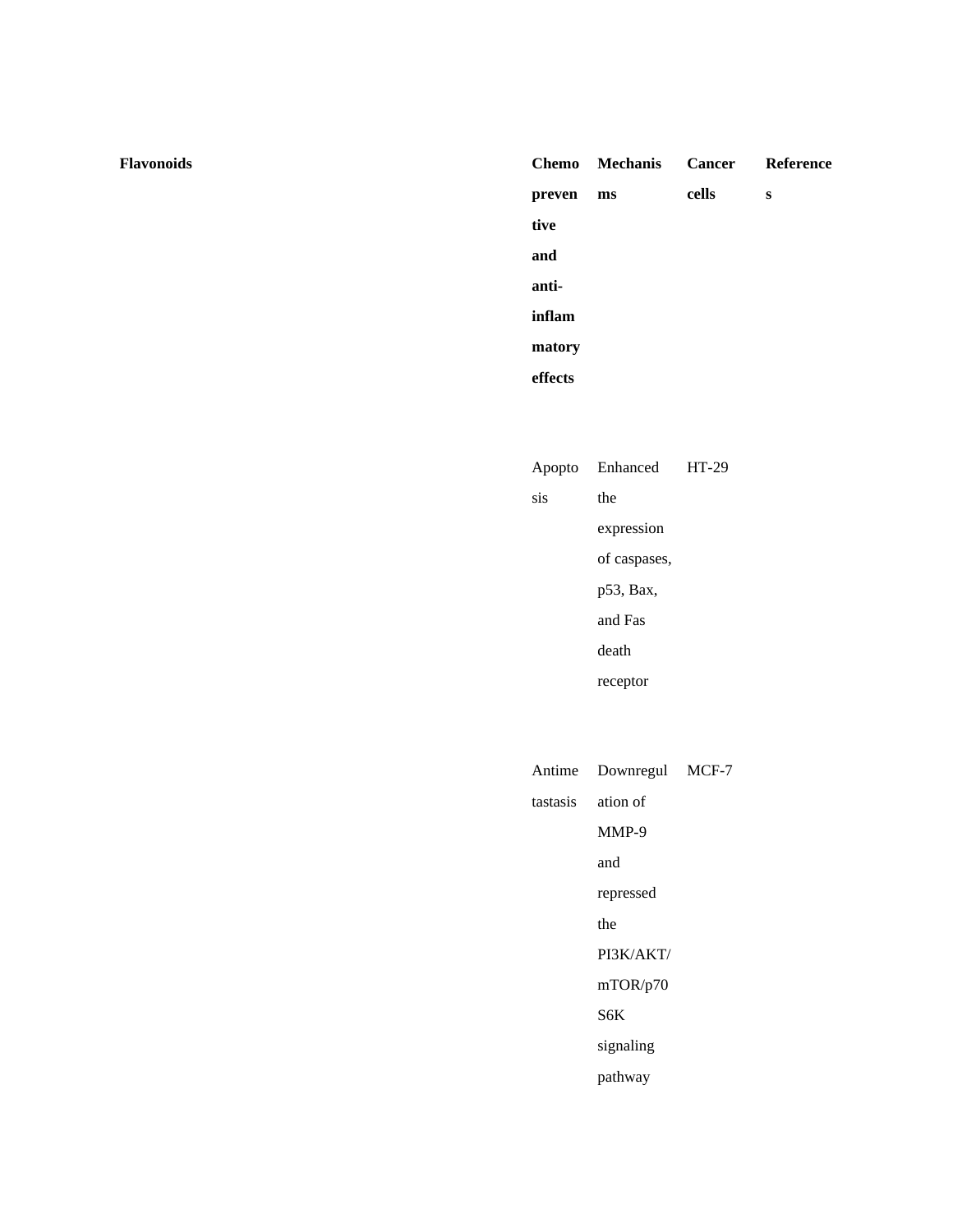|         | Chemo Mechanis Cancer Reference |       |   |
|---------|---------------------------------|-------|---|
| preven  | ms                              | cells | S |
| tive    |                                 |       |   |
| and     |                                 |       |   |
| anti-   |                                 |       |   |
| inflam  |                                 |       |   |
| matory  |                                 |       |   |
| effects |                                 |       |   |

|   | Antipro Upregulate HeLa and |                  |
|---|-----------------------------|------------------|
|   | liferatio d EGFR            | A <sub>549</sub> |
| n | and ERK                     | cells            |
|   | phosphoryl                  |                  |
|   | ation                       |                  |

|                   | Antipro Suppressed HeLa |  |
|-------------------|-------------------------|--|
| liferatio the NF- |                         |  |
| n,                | $\kappa$ B/COX-         |  |
|                   | apoptos 2/caspase 1     |  |
| <b>1S</b>         |                         |  |

Hesperidin (hesperetin-7-rutinoside)

|   | Antipro Inhibited NALM-6 187, 188,    |  |
|---|---------------------------------------|--|
|   | liferativ MMP-9 by leukemia $201-206$ |  |
| e | $NF-\kappa B$ and cells               |  |
|   | $AP-1$                                |  |
|   | signaling                             |  |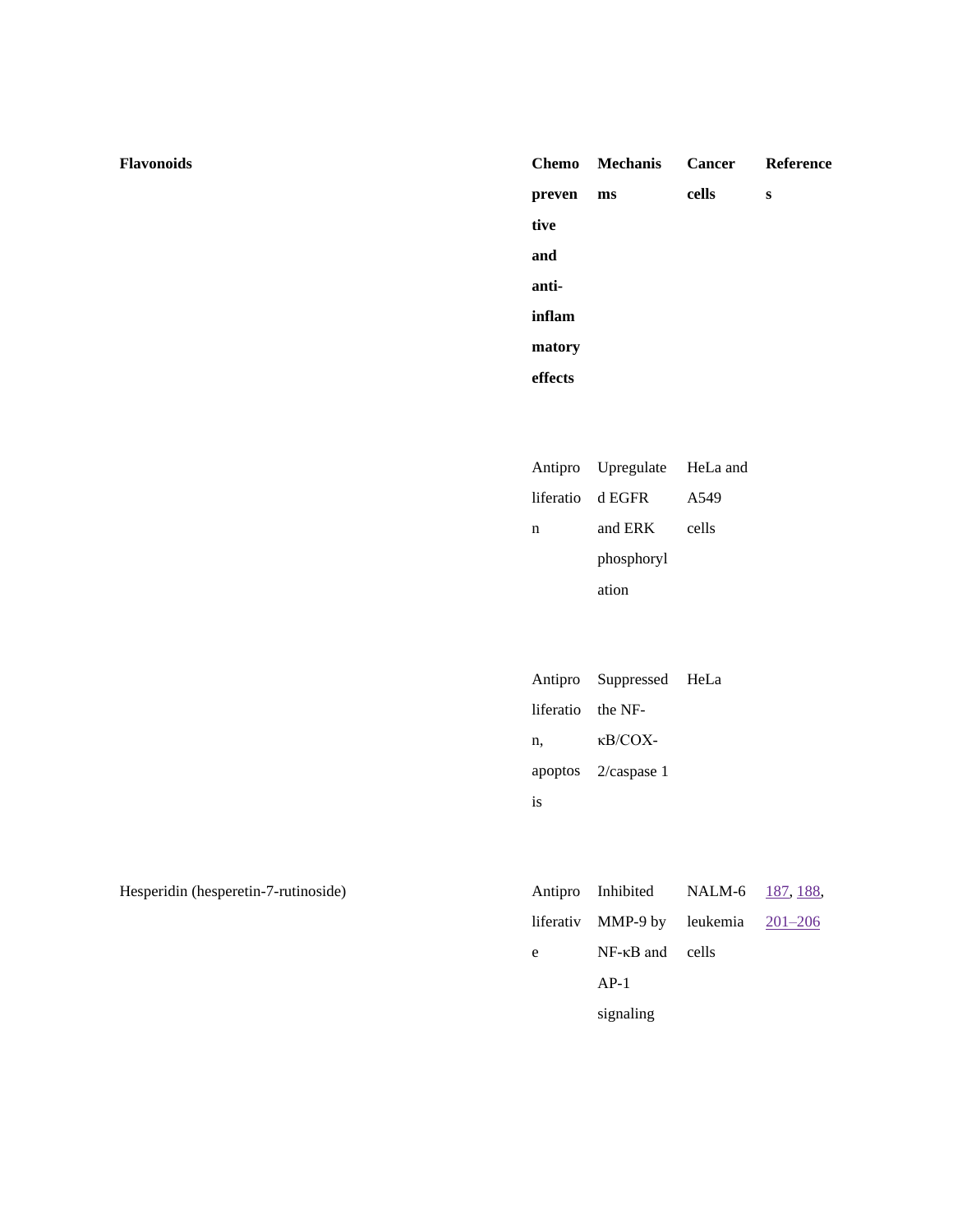|         | Chemo Mechanis Cancer Reference |       |   |
|---------|---------------------------------|-------|---|
| preven  | ms                              | cells | s |
| tive    |                                 |       |   |
| and     |                                 |       |   |
| anti-   |                                 |       |   |
| inflam  |                                 |       |   |
| matory  |                                 |       |   |
| effects |                                 |       |   |



|              | Apopto Inhibited | SUN-C4    |
|--------------|------------------|-----------|
| sis          | the              | colon     |
|              | PI3K/Akt         | cancer    |
|              | pathway          | cells     |
|              | through          |           |
|              | PTEN-            |           |
|              | phosphatas       |           |
|              | e                |           |
|              |                  |           |
|              |                  |           |
| Antime       | Suppressin       | Laryngeal |
| tastatic,    | g ANGPT1         | cancer    |
| angioge gene |                  | cells     |
| nesis        |                  |           |
|              |                  |           |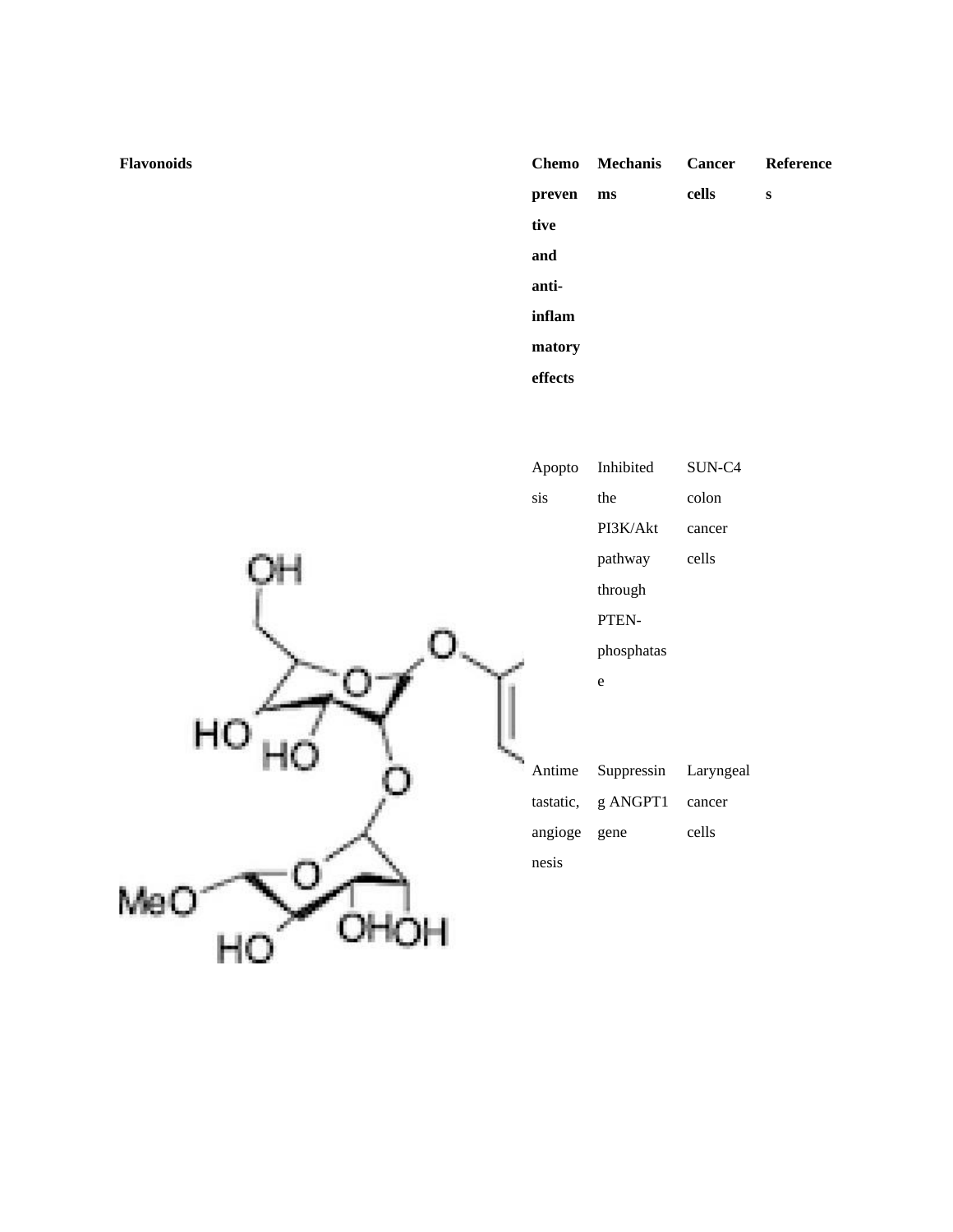**Flavonoids Chemo**

|         | Chemo Mechanis Cancer Reference |       |   |
|---------|---------------------------------|-------|---|
| preven  | ms                              | cells | s |
| tive    |                                 |       |   |
| and     |                                 |       |   |
| anti-   |                                 |       |   |
| inflam  |                                 |       |   |
| matory  |                                 |       |   |
| effects |                                 |       |   |

| Upregulate  | MCF-7 |
|-------------|-------|
| d the level | cells |
| of p21 and  |       |
| p53         |       |

|              | Antipro Inhibition | Cutaneou |
|--------------|--------------------|----------|
| liferatio of |                    | s skin   |
| n            | JAK/STAT           | cancer   |
|              | signaling          | cells    |
|              | pathway            |          |

|     | Apopto Inhibited   | A431   |
|-----|--------------------|--------|
| sis | Aurora-A           | skin   |
|     | and Akt-           | cancer |
|     | mediated           | cells  |
|     | $GSK-3\beta/\beta$ |        |
|     | catenin            |        |
|     | cascade            |        |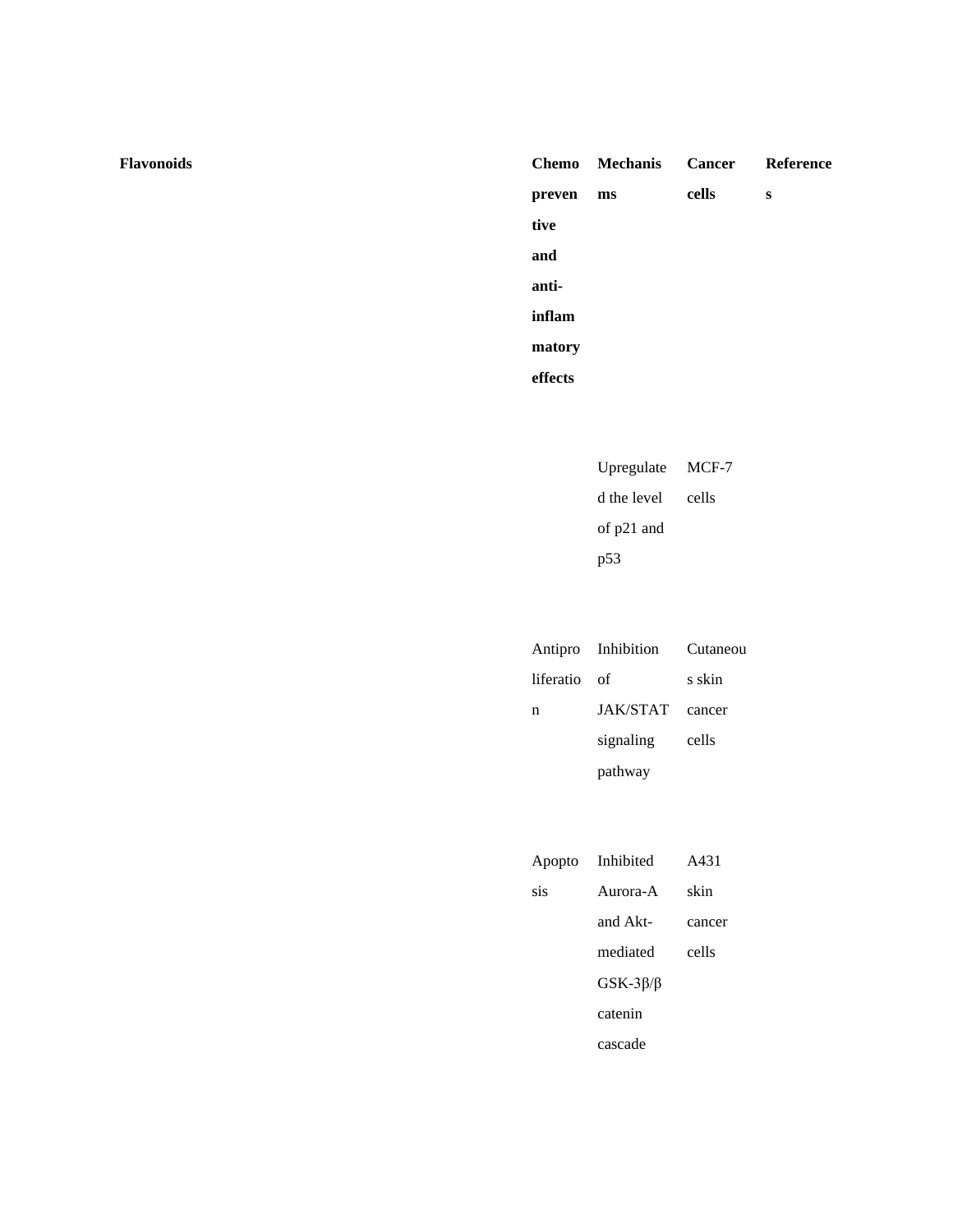|         | Chemo Mechanis Cancer Reference |       |   |
|---------|---------------------------------|-------|---|
| preven  | ms                              | cells | S |
| tive    |                                 |       |   |
| and     |                                 |       |   |
| anti-   |                                 |       |   |
| inflam  |                                 |       |   |
| matory  |                                 |       |   |
| effects |                                 |       |   |

|      | Antioxi Upregulate Cutaneou |        |
|------|-----------------------------|--------|
| dant | d Nrf2                      | s skin |
|      | (nuclear)                   | cancer |
|      | factor-2)                   | cells  |

| Anti-  | Downregul Cutaneou |        |
|--------|--------------------|--------|
| inflam | ated               | s skin |
| mation | mRNA               | cancer |
|        | expression         | cells  |
|        | of various         |        |
|        | cytokines          |        |
|        | $(TNF, IL-1,$      |        |
|        | $IL-6)$            |        |
|        |                    |        |

| Anti-  | Inhibited         | A431   |
|--------|-------------------|--------|
|        | inflam IL-6, TNF, | skin   |
| mation | $COX-2$           | cancer |
|        | iNOS              | cells  |
|        | inflammato        |        |
|        | ГŊ                |        |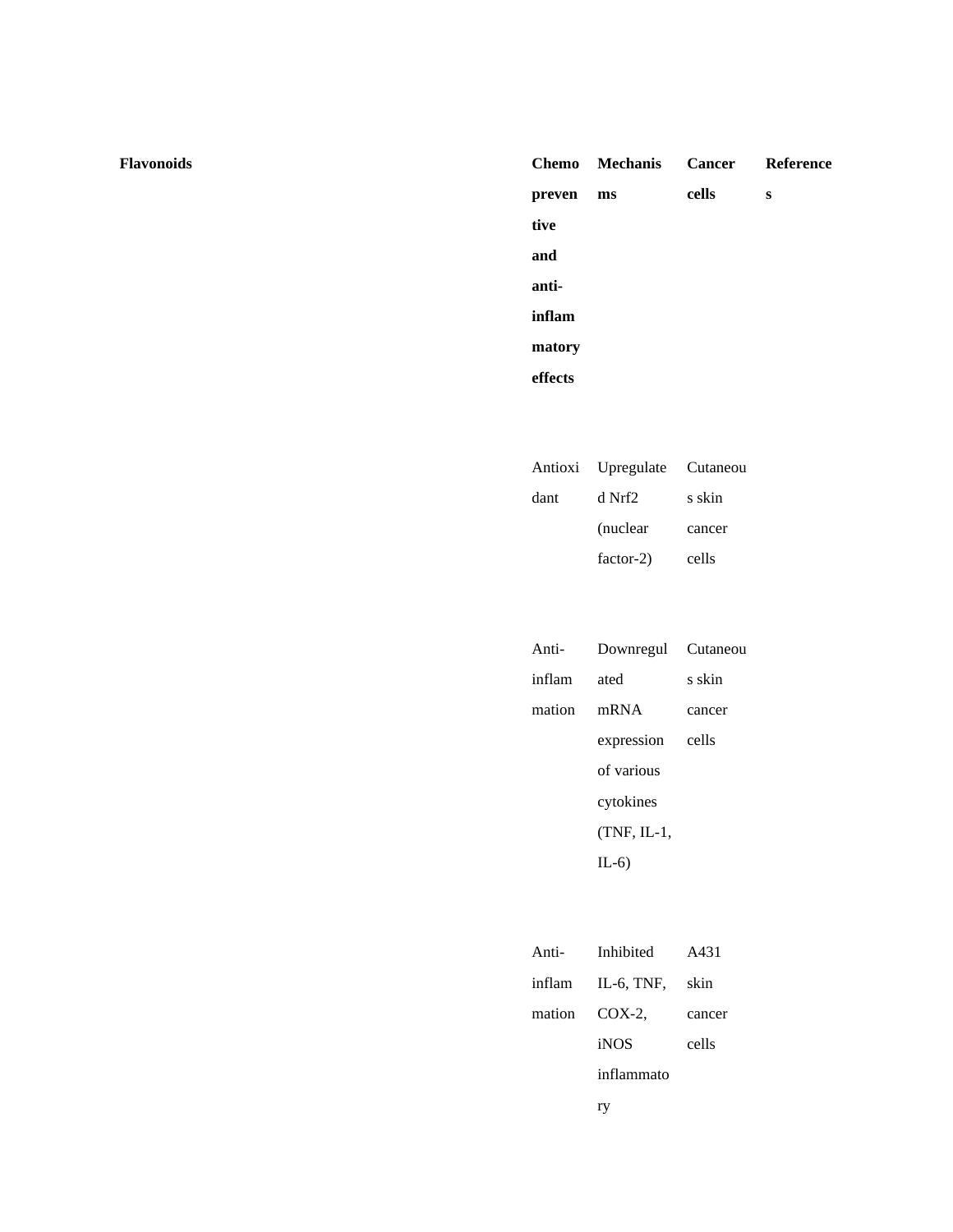## **Flavonoids Chemo preven tive and antiinflam matory effects Mechanis ms Cancer cells Reference s** component s Antipro liferatio n Upregulate d BAX and downregula ted Bcl-2, decreased the release of cytochrome *c* HeLa cervical cancer cells, A2780 ovarian cancer cells Co-Inhibited Human

| $chemot$ $PgP$   | leukemia |
|------------------|----------|
| herapeu activity | cells    |
| tic              | (CEM/A   |
|                  | DR5000)  |

## [Open in a separate window](https://www.ncbi.nlm.nih.gov/pmc/articles/PMC7199889/table/tbl3/?report=objectonly)

<sup>1</sup>Akt, serine specific protein kinase; ANGPT1, angiopoietin 1; AP-1, activator protein 1; Bax, Bcl2-associated X protein; Bcl, B-cell lyphoma; Bcl-xL, Bcl2-associated extra large protein; BID, a proapoptotic protein; CDK, cyclin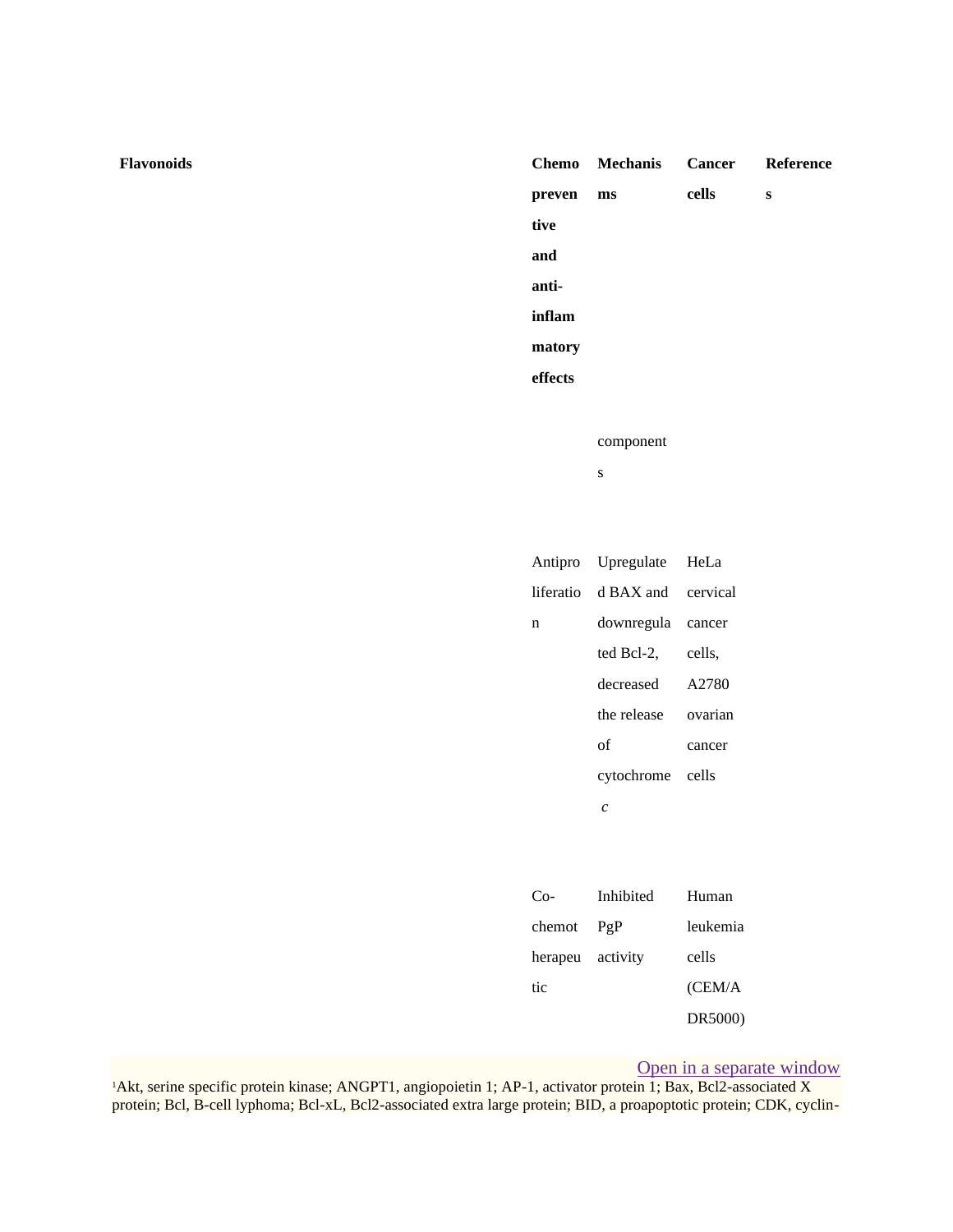dependent kinase; COX, cyclooxygenase; CREB, c-AMP response element binding protein; CYP, cytochrome P450; DPPH, 2,2-diphenyl-1-picrylhydrazyl; EGFR, epidermal growth factor receptor; ERK, extracellular signal regulated kinase; Fas, a receptor protein of the TNF receptor family; flt, vascular endothelial growth factor receptor 1; GSK, glycogen synthase kinase; HIF, hypoxia inducible factor; hras, transforming protein p21; HUVEC, human umbilical vein endothelial cell; iNOS, inducible nitric oxide synthase; JAK, Janus-like kinase; JNK, c-Jun Nterminal kinase; kdrl, vascular endothelial growth factor receptor kdr-like; Kip2, cyclin-dependent kinase inhibitor; MAPK, mitogen-activated protein kinase; MEK, mitogen-activated protein kinase kinase; MMP, matrix metalloproteinase; mTOR, mechanistic target of rapamycin; PgP permeability glyoprotein; PhIP, 2-amino-1-methyl-6-phenylimidazo(4,5-b)pyridine; PI3K, phosphoinositide 3-kinase; PKC, protein kinase C; PROM, prominin-1; PTEN, phosphatase and tensin homolog; p21CIP1/WAFI, cyclin-dependent kinase inhibitor 1; P450, cytochrome P450; Raf, a serine/threonine-specific protein kinase; Ras, reticular activating system; ROS, reactive oxygen species; SNAI, sodium-coupled neutral amino acid transporter 1; STAT, signal transducer and activator of transcription; TIMP, tissue inhibitor of metalloproteinases; TRAIL, TNF-related apoptosis-inducing ligand; VEGF, vascular endothelial growth factor; VEGFR, vascular endothelial growth factor receptor.

## **Induction of apoptosis**

Apoptosis and necrosis are 2 distinct mechanisms of cell death in eukaryote cells. Apoptosis, or programmed cell death, is involved in embryonic development, hormone-dependent atrophy, and metamorphosis. These processes eliminate damaged or unwanted cells [\(138\)](https://www.ncbi.nlm.nih.gov/pmc/articles/PMC7199889/#bib124). The apoptosis is characterized by plasma blebbing, cell shrinkage, and fragmented nuclei/DNA [\(139\)](https://www.ncbi.nlm.nih.gov/pmc/articles/PMC7199889/#bib125), which are reported in a variety of cancer cells treated with CPE in vitro [\(38,](https://www.ncbi.nlm.nih.gov/pmc/articles/PMC7199889/#bib38) [40,](https://www.ncbi.nlm.nih.gov/pmc/articles/PMC7199889/#bib40) [42,](https://www.ncbi.nlm.nih.gov/pmc/articles/PMC7199889/#bib42) [53,](https://www.ncbi.nlm.nih.gov/pmc/articles/PMC7199889/#bib53) [68,](https://www.ncbi.nlm.nih.gov/pmc/articles/PMC7199889/#bib68) [70,](https://www.ncbi.nlm.nih.gov/pmc/articles/PMC7199889/#bib70) [75,](https://www.ncbi.nlm.nih.gov/pmc/articles/PMC7199889/#bib75) [111,](https://www.ncbi.nlm.nih.gov/pmc/articles/PMC7199889/#bib107) [116,](https://www.ncbi.nlm.nih.gov/pmc/articles/PMC7199889/#bib108) [119,](https://www.ncbi.nlm.nih.gov/pmc/articles/PMC7199889/#bib106) [117\)](https://www.ncbi.nlm.nih.gov/pmc/articles/PMC7199889/#bib126) and in an in vivo mouse model [\(140\)](https://www.ncbi.nlm.nih.gov/pmc/articles/PMC7199889/#bib127).

Citrus peel polymethoxyflavones and CPE from *C. unshiu* induce apoptosis mainly through the intrinsic pathway by reducing antiapoptotic B-cell lymphoma 2 (Bcl-2) and B-cell lymphoma extra large (Bcl-XL) proteins and increasing proapoptotic proteins [Bcl-2 associated X protein (Bax); proapoptotic Bcl-2 protein (Bid); Bcl-2 homologous antagonist killer (Bak); Bcl-2 associated death promoter (Bad)] in different cancer cell lines [\(105,](https://www.ncbi.nlm.nih.gov/pmc/articles/PMC7199889/#bib105) [141–143\)](https://www.ncbi.nlm.nih.gov/pmc/articles/PMC7199889/#bib128). The increase in the ratios of Bax/Bcl-XL and Bax/Bcl-2 allows the release of cytochrome *c* through the permeabilized mitochondrial membrane. Following the binding of cytochrome *c* to the apoptosis protease–activating factor 1 and formation of an apoptosome complex, activation of caspase-9 and the apoptosis effector protein caspase-3 is achieved [\(144\)](https://www.ncbi.nlm.nih.gov/pmc/articles/PMC7199889/#bib131).

Increase of caspase-9 and caspase-3 was reported following treatment with CPEs (super critical extract of *C. hassaku* peels) for many cancer lines including gastric carcinoma SNU-668 [\(108\)](https://www.ncbi.nlm.nih.gov/pmc/articles/PMC7199889/#bib132) and SNU-1 [\(116\)](https://www.ncbi.nlm.nih.gov/pmc/articles/PMC7199889/#bib108), adenocarcinoma human alveolar basal epithelial cells A549 [\(40,](https://www.ncbi.nlm.nih.gov/pmc/articles/PMC7199889/#bib40) [86\)](https://www.ncbi.nlm.nih.gov/pmc/articles/PMC7199889/#bib86), histiocytic lymphoma U937 [\(68,](https://www.ncbi.nlm.nih.gov/pmc/articles/PMC7199889/#bib68) [111\)](https://www.ncbi.nlm.nih.gov/pmc/articles/PMC7199889/#bib107), metastatic prostate cancer DU145 [\(75\)](https://www.ncbi.nlm.nih.gov/pmc/articles/PMC7199889/#bib75), human gastric cancer AGS [\(38\)](https://www.ncbi.nlm.nih.gov/pmc/articles/PMC7199889/#bib38), hepatocellular carcinoma Hep3B [\(119\)](https://www.ncbi.nlm.nih.gov/pmc/articles/PMC7199889/#bib106) and HepG2 [\(120\)](https://www.ncbi.nlm.nih.gov/pmc/articles/PMC7199889/#bib116), as well as acute myeloblastic leukemia Kasumi-1 (*Citrus* × *paradisi* Macfad.) [\(125,](https://www.ncbi.nlm.nih.gov/pmc/articles/PMC7199889/#bib110) [117\)](https://www.ncbi.nlm.nih.gov/pmc/articles/PMC7199889/#bib126). CPEs increased the concentrations of cleaved poly ADP-ribose polymerase inhibitors in U937, SNU-1, AGS, Kasumi-1, A549, Hep3B, DU145, and colon cancer cells

[\(38,](https://www.ncbi.nlm.nih.gov/pmc/articles/PMC7199889/#bib38) [68,](https://www.ncbi.nlm.nih.gov/pmc/articles/PMC7199889/#bib68) [75,](https://www.ncbi.nlm.nih.gov/pmc/articles/PMC7199889/#bib75) [86,](https://www.ncbi.nlm.nih.gov/pmc/articles/PMC7199889/#bib86)[111,](https://www.ncbi.nlm.nih.gov/pmc/articles/PMC7199889/#bib107) [116,](https://www.ncbi.nlm.nih.gov/pmc/articles/PMC7199889/#bib108) [119,](https://www.ncbi.nlm.nih.gov/pmc/articles/PMC7199889/#bib106) [125,](https://www.ncbi.nlm.nih.gov/pmc/articles/PMC7199889/#bib110) [117\)](https://www.ncbi.nlm.nih.gov/pmc/articles/PMC7199889/#bib126). CPE can also reduce endogenous inhibitor of apoptosis (IAP) proteins such as XIAP, cIAP1, and cIAP2 in U937  $(111)$  and DU145 cancer cells  $(75)$ .

It was reported that nobiletin could induce apoptosis by increasing Bax and p53 protein expression, inhibiting Bcl-2 protein expression, and elevating the ratio of Bax/Bcl-2 proteins in human lung A549 adenocarcinoma cells [\(145\)](https://www.ncbi.nlm.nih.gov/pmc/articles/PMC7199889/#bib133). Tangeretin induced apoptosis in leukemia HL-60 cells by affecting the mitogen-stimulated blastogenic response of human peripheral blood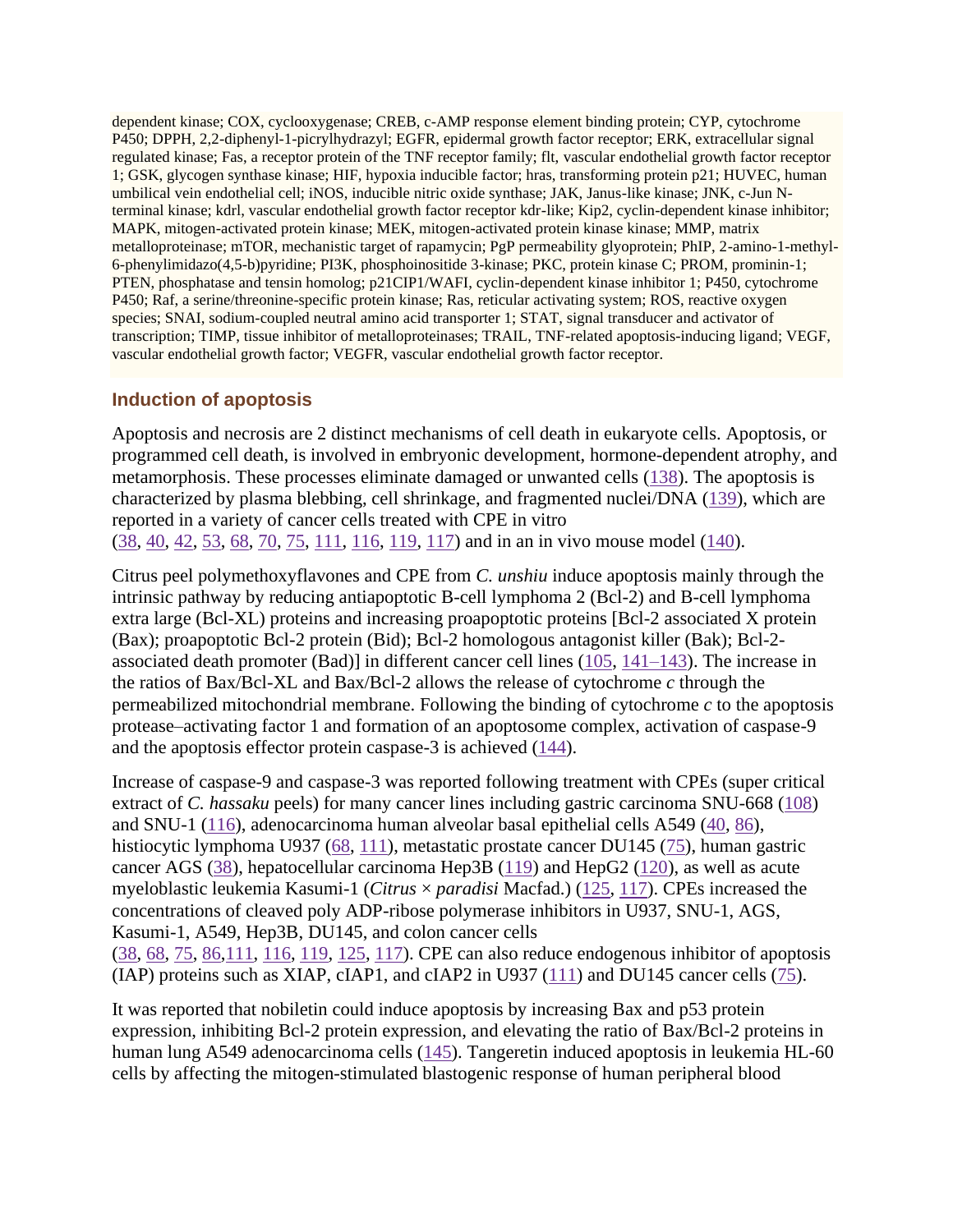mononuclear cells [\(99\)](https://www.ncbi.nlm.nih.gov/pmc/articles/PMC7199889/#bib99), and quercetin promoted apoptosis as a consequence of cell cycle arrest in triple-negative breast cancer cells [\(88,](https://www.ncbi.nlm.nih.gov/pmc/articles/PMC7199889/#bib88) [92,](https://www.ncbi.nlm.nih.gov/pmc/articles/PMC7199889/#bib92) [146\)](https://www.ncbi.nlm.nih.gov/pmc/articles/PMC7199889/#bib134).

Accumulated evidence supports that CPE has negligible apoptosis-inducing effects through the extrinsic apoptotic pathway. It was shown that CPEs induced apoptosis in U937 cells by increasing caspase-8; however, expression of the death receptors [DR4, DR5, and Fas (a receptor protein of the TFN family)], and proapoptotic ligands such as TFN-related apoptosis-inducing ligand (TRAIL), Fas ligand (FasL), and Fas-associated protein with death domain (FADD) was unchanged [\(111\)](https://www.ncbi.nlm.nih.gov/pmc/articles/PMC7199889/#bib107). Similarly, no reduction in the Fas and FasL proteins was observed in Hep3B cells treated with CPE [\(119\)](https://www.ncbi.nlm.nih.gov/pmc/articles/PMC7199889/#bib106). Further research is required to clarify the precise modulation of extrinsic apoptotic pathways involving cell death receptors by CPEs.

# **Inhibition of angiogenesis**

It is well established that tumor growth is dependent on angiogenesis—the growth of new blood vessels around cancer tissue needed to supply nutrients and oxygen to tumor cells [\(147\)](https://www.ncbi.nlm.nih.gov/pmc/articles/PMC7199889/#bib135). Because angiogenesis is essential for the growth of different cancers, vascular targeting has been considered as a potential strategy to reduce tumor growth and metastasis.

Flavonoids are antiangiogenic through a variety of mechanisms: they inhibit vascular endothelial growth factor (VEGF) expression, suppress endothelial cell migration, and decrease matrix metalloproteinases MMP-2 and MMP-9 [\(148\)](https://www.ncbi.nlm.nih.gov/pmc/articles/PMC7199889/#bib136).

The antiangiogenic properties of quercetin include inhibition of MMP-2 and MMP-9 secretion from tumor cells as well as inhibition of endothelial cell proliferation and migration [\(149\)](https://www.ncbi.nlm.nih.gov/pmc/articles/PMC7199889/#bib137). Quercetin reduced tube formation of VEGF-stimulated human umbilical vein endothelial cells (HUVECs) by 40% in vitro [\(150\)](https://www.ncbi.nlm.nih.gov/pmc/articles/PMC7199889/#bib138). Luteolin and apigenin are the most potent angiogenesis inhibitors, acting by inhibiting the release of inflammatory cytokine IL-6 and the signal transducer and activator of transcription 3 (STAT3) pathway [\(149\)](https://www.ncbi.nlm.nih.gov/pmc/articles/PMC7199889/#bib137). Hydroxylated PMFs suppress the expression of MMPs and VEGF in colonic tumors. For example, sinensetin inhibited angiogenesis by inducing cell cycle arrest in the G0/G1 phase in HUVEC culture and downregulated the mRNA expressions of angiogenesis genes kinase insert domain receptor (kdrl), transforming protein p21 (hras), and Friend leukemia integration 1 transcription factor (FLI1) in zebrafish [\(150\)](https://www.ncbi.nlm.nih.gov/pmc/articles/PMC7199889/#bib138). Nobiletin inhibited angiogenesis by regulating cell cycle progression through G0/G1 arrest in vivo [\(150\)](https://www.ncbi.nlm.nih.gov/pmc/articles/PMC7199889/#bib138). It also suppressed CD36 expression and decreased the expression of thrombospondin 1—an endogenous inhibitor of angiogenesis—and TGF-β1 [\(151\)](https://www.ncbi.nlm.nih.gov/pmc/articles/PMC7199889/#bib139). Eventually, the expression of VEGF was dramatically modified in DMBA-induced animals by tangeretin treatment [\(152\)](https://www.ncbi.nlm.nih.gov/pmc/articles/PMC7199889/#bib140).

## **Inhibition of metastasis**

In metastasis, the cancer cells break away from a primary tumor to distal sites in the body. Metastasis involves several distinct steps including secretion of metastasis-inducing proteins, cell detachment at a primary site, migration, adhesion, and invasion at the new site. MMPs such as MMP-2 and MMP-9 are the main proteins that are necessary for metastasis because they break down the extracellular matrix and allow the cancer cells to migrate [\(153\)](https://www.ncbi.nlm.nih.gov/pmc/articles/PMC7199889/#bib141).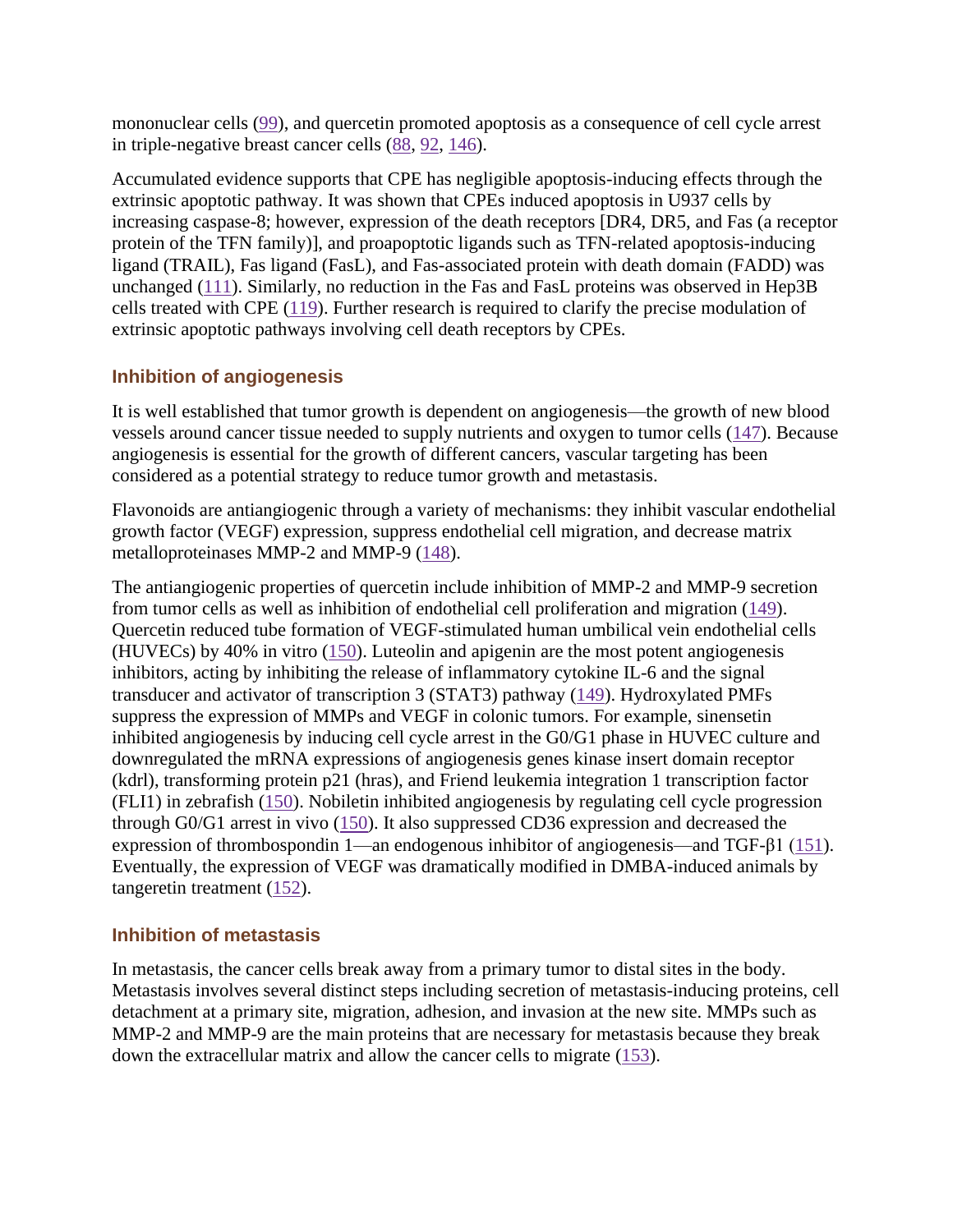The antimetastatic effects of CPE extracted by different methodologies have been tested in a range of cancer cell lines [\(Table 3\)](https://www.ncbi.nlm.nih.gov/pmc/articles/PMC7199889/table/tbl3/). CPEs have been shown to reduce MMP protein expression and activity in A549 [\(40\)](https://www.ncbi.nlm.nih.gov/pmc/articles/PMC7199889/#bib40), DU145 [\(75\)](https://www.ncbi.nlm.nih.gov/pmc/articles/PMC7199889/#bib75), Hep3B [\(119\)](https://www.ncbi.nlm.nih.gov/pmc/articles/PMC7199889/#bib106), and MDA-MB-231 breast cancer cells [\(154\)](https://www.ncbi.nlm.nih.gov/pmc/articles/PMC7199889/#bib142), and in Caco-2, LoVo, and LoVo/ADR colon cancer cell lines [\(115\)](https://www.ncbi.nlm.nih.gov/pmc/articles/PMC7199889/#bib143). In a notable study, quercetin decreased the invasion of murine melanoma cells by suppressing MMP-9 via the PKC activator pathway [\(155\)](https://www.ncbi.nlm.nih.gov/pmc/articles/PMC7199889/#bib144). Genistein prohibited the invasion of triple-negative MDA-MB 231 breast cancer cells in vitro, via downregulation of MMP-9 activity [\(153,](https://www.ncbi.nlm.nih.gov/pmc/articles/PMC7199889/#bib141) [155\)](https://www.ncbi.nlm.nih.gov/pmc/articles/PMC7199889/#bib144). Apigenin, quercine, and luteolin can also inhibit MMP-2 and -9 activities [\(156\)](https://www.ncbi.nlm.nih.gov/pmc/articles/PMC7199889/#bib145). Flavonoids with an increasing number of substitutions or hydroxyl groups showed a stronger inhibitory effect on the activity of MMP-9 and -2 [\(156,](https://www.ncbi.nlm.nih.gov/pmc/articles/PMC7199889/#bib145) [157\)](https://www.ncbi.nlm.nih.gov/pmc/articles/PMC7199889/#bib146). Suppression of the MMP proteins by CPE also was observed in in vivo models for colon  $(125, 126)$  $(125, 126)$  $(125, 126)$  and prostate tumors [\(140\)](https://www.ncbi.nlm.nih.gov/pmc/articles/PMC7199889/#bib127).

Like the reduction in MMPs, CPEs reduced concentrations of chemokine receptor CXCR4 together with the human epidermal growth factor receptor 2 (HER2)/neu protein that stimulates CXCR4 expression in MDA-MB-231 cells [\(154\)](https://www.ncbi.nlm.nih.gov/pmc/articles/PMC7199889/#bib142). CPE also suppressed the phospholipase-C gamma-1 (PLCG1) protein required for cell migration in U937 cells [\(111\)](https://www.ncbi.nlm.nih.gov/pmc/articles/PMC7199889/#bib107). Furthermore, vascular cell adhesion molecule-1, which promotes the adherence of cells at new sites, was reduced by *C. unshiu* Marc. peel in MDA-MB-231 cells through inhibition of PKC phosphorylation [\(112\)](https://www.ncbi.nlm.nih.gov/pmc/articles/PMC7199889/#bib147). Many proteins related to metastasis such as reduced epithelial mesenchymal transition (EMT) markers (N-cadherin, vimentin, and fibronectin), EMT-associated transcription factors (Slug and Snail), and activated type I receptors (SMADs) were shown to be downregulated by the Ougan (*C. reticulata* cv. Suavissima) flavedo extract in SKOV3 cells [\(118\)](https://www.ncbi.nlm.nih.gov/pmc/articles/PMC7199889/#bib148).

E-cadherin plays an essential role in cell adhesion, and loss of E-cadherin is associated with a tendency for tumor metastasis [\(158\)](https://www.ncbi.nlm.nih.gov/pmc/articles/PMC7199889/#bib149). An increase in the expression of E-cadherin was observed in colon tumor–bearing mice fed hydroxylated polymethoxyflavones in CPE [\(125\)](https://www.ncbi.nlm.nih.gov/pmc/articles/PMC7199889/#bib110). In another study, the Korean *C. aurantium* L. peel showed antimetastatic properties by preventing the migration and infiltration of A549 cells in an in vitro experiment [\(40\)](https://www.ncbi.nlm.nih.gov/pmc/articles/PMC7199889/#bib40).

## **Anti-inflammatory activity**

Cancer initiation and proliferation are closely associated with inflammation and, in some cases, infection. Inflammation can facilitate the initiation and progression of normal cells to malignancy through the production of inflammatory oxidants such as inducible nitric oxide synthase (iNOS), myeloperoxidase, eosinophil peroxidase, and NAD(P)H oxidase. Chronic inflammation is associated with carcinogenesis and acts as a driving force for cancer progression [\(159\)](https://www.ncbi.nlm.nih.gov/pmc/articles/PMC7199889/#bib150).

The expression of proinflammatory proteins is reduced by CPE in both in vitro and in vivo models [\(Table 3\)](https://www.ncbi.nlm.nih.gov/pmc/articles/PMC7199889/table/tbl3/). iNOS and inducible-type cyclooxygenase (COX) are enzymes that are induced in response to an oxidative environment. Consequently, overexpression of these enzymes contributes to carcinogenesis through promotion of inflammation [\(7,](https://www.ncbi.nlm.nih.gov/pmc/articles/PMC7199889/#bib7) [56,](https://www.ncbi.nlm.nih.gov/pmc/articles/PMC7199889/#bib56) [136\)](https://www.ncbi.nlm.nih.gov/pmc/articles/PMC7199889/#bib122). CPEs downregulated the expression of iNOS and COX-2 enzymes in human histiocytic lymphoma U937 cell lines, DU145, and murine macrophage RAW264.7 cells [\(75,](https://www.ncbi.nlm.nih.gov/pmc/articles/PMC7199889/#bib75) [113,](https://www.ncbi.nlm.nih.gov/pmc/articles/PMC7199889/#bib153) [160–162\)](https://www.ncbi.nlm.nih.gov/pmc/articles/PMC7199889/#bib151). Reduction in these enzymes by CPEs was also observed in colon, skin, and prostate cancer cell lines in in vivo models [\(125–127\)](https://www.ncbi.nlm.nih.gov/pmc/articles/PMC7199889/#bib110). It is reported that CPEs in RAW264.7 cells reduced nitric oxide that is produced by iNOS [\(163\)](https://www.ncbi.nlm.nih.gov/pmc/articles/PMC7199889/#bib155).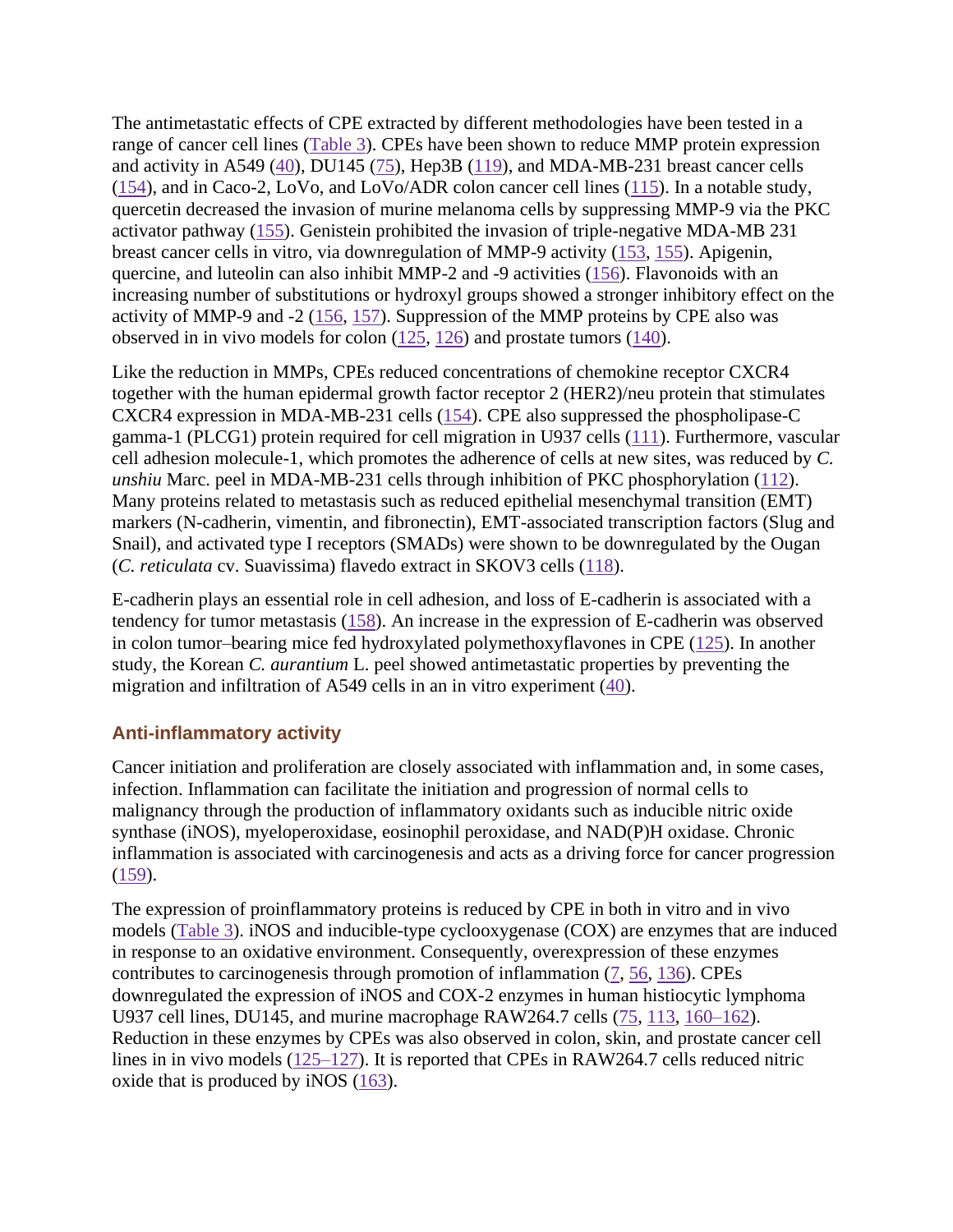NF-κB activation is an essential factor in inflammation. NF-κB is a heterodimeric protein composed of 5 subunits, and presents in an inactive state in the cytoplasm due to the binding of the inhibitory protein, I $\kappa$ B $\alpha$  [\(164,](https://www.ncbi.nlm.nih.gov/pmc/articles/PMC7199889/#bib156) [165\)](https://www.ncbi.nlm.nih.gov/pmc/articles/PMC7199889/#bib157). Upon chemical signaling for the activation of NF- $\kappa$ B, the IκBα degrades and releases the NF-κB from its inactive state in the cytoplasm. The release of NF-κB allows the translocation of NF-κB subunits p50 and p65 to the nucleus, where they activate the transcription of proinflammatory cytokines, chemokines, adhesion molecules, and enzymes. It is documented that CPE treatment reduced NF-κB activation and the nuclear translocation of its p50 and p65 subunits in RAW264.7, A549, MDA-MB-231, and U937 cancer cells [\(125,](https://www.ncbi.nlm.nih.gov/pmc/articles/PMC7199889/#bib110) [113,](https://www.ncbi.nlm.nih.gov/pmc/articles/PMC7199889/#bib153) [160,161,](https://www.ncbi.nlm.nih.gov/pmc/articles/PMC7199889/#bib151) [163,](https://www.ncbi.nlm.nih.gov/pmc/articles/PMC7199889/#bib155) [121](https://www.ncbi.nlm.nih.gov/pmc/articles/PMC7199889/#bib161)[,166–168\)](https://www.ncbi.nlm.nih.gov/pmc/articles/PMC7199889/#bib158).

Likewise, inhibition of NF-κB suppresses a range of downstream genes that include proinflammatory cytokines. Sweet orange peel extract with a high amount of PMFs suppressed the expression of TNF-α, intercellular adhesion molecule 1, IL-1β, IL-6, and IL-8 in inflammation-induced U937 cells [\(160\)](https://www.ncbi.nlm.nih.gov/pmc/articles/PMC7199889/#bib151). The abundances of TNF-α, monocyte chemoattractant protein 1 (MCP-1), IL-6, and phosphorylated p38 proteins were found to be lower in CPE-treated RAW264.7 cells than the control [\(113\)](https://www.ncbi.nlm.nih.gov/pmc/articles/PMC7199889/#bib153).

CPEs also have a suppressive effect on the STAT3 signaling pathway, which is involved in inflammation [\(75,](https://www.ncbi.nlm.nih.gov/pmc/articles/PMC7199889/#bib75) [169\)](https://www.ncbi.nlm.nih.gov/pmc/articles/PMC7199889/#bib162). CPEs reduced the phosphorylation of STAT3 in DU145, PC-3, and prostate cancer cell line M2182 [\(75\)](https://www.ncbi.nlm.nih.gov/pmc/articles/PMC7199889/#bib75). In the same study, Janus-like kinase and a c-Src kinase that mediated the phosphorylation of STAT3 were also found to be suppressed by CPE [\(125\)](https://www.ncbi.nlm.nih.gov/pmc/articles/PMC7199889/#bib110).

The mechanism of action of flavonoids on cancer cells is presented schematically in **[Figure 3](https://www.ncbi.nlm.nih.gov/pmc/articles/PMC7199889/figure/fig3/)**. It is highly complex and involves not only certain distinct biological processes but also different modulation of overlapping cell signaling pathways.



[Open in a separate window](https://www.ncbi.nlm.nih.gov/pmc/articles/PMC7199889/figure/fig3/?report=objectonly)

[FIGURE 3](https://www.ncbi.nlm.nih.gov/pmc/articles/PMC7199889/figure/fig3/)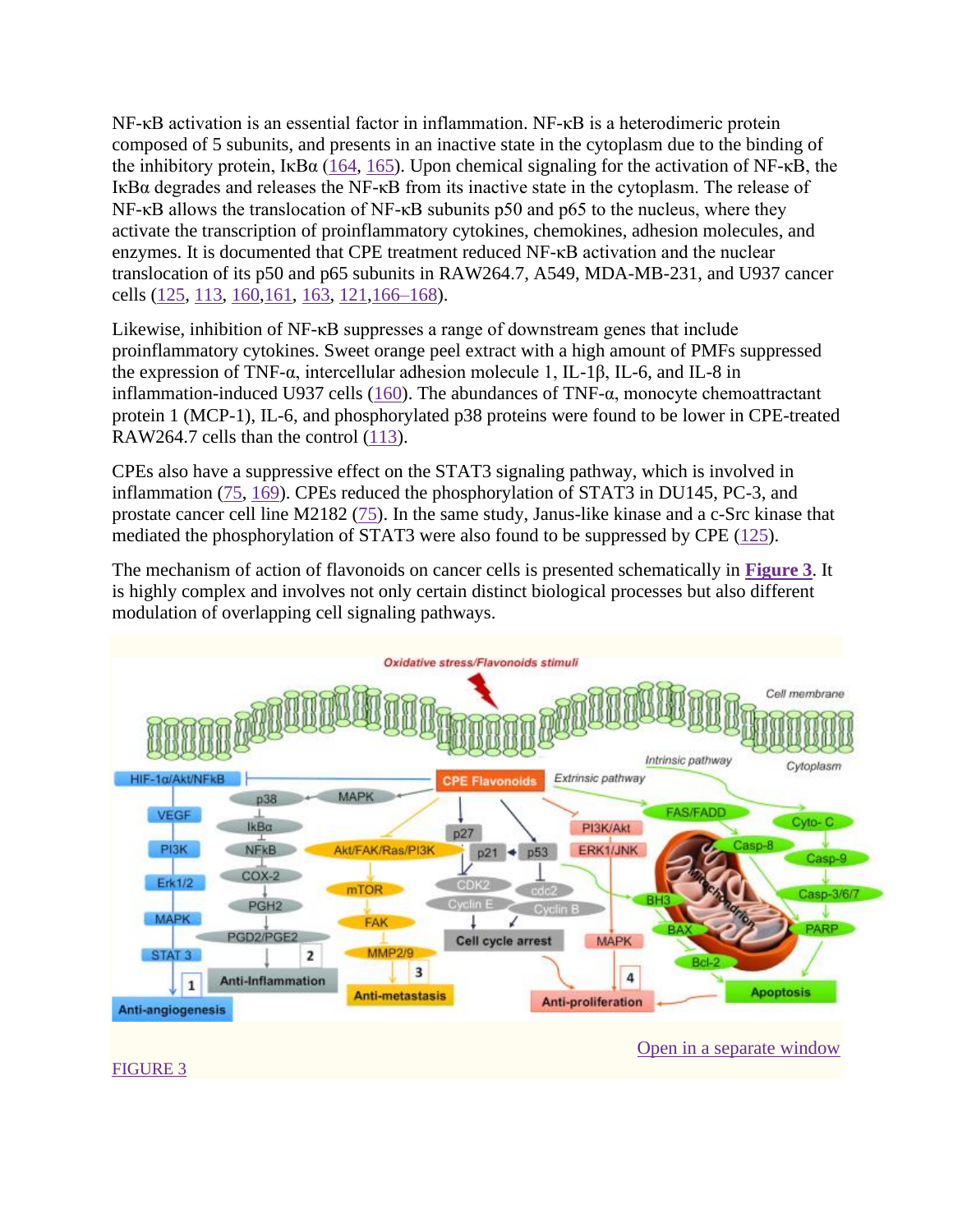Schematic of the main anticancer molecular mechanism of flavonoids. 1. Antiangiogenesis activity via VEGF by inhibiting HIF-1α/Akt/NF-κB signaling pathways. 2. Anti-inflammation activity by decreasing p38 via MAPK and inhibiting the expression of COX-2. 3. Antimetastasis activity via inhibition of MMP-2/9 by diminishing the Akt/FAK/Ras/PI3K signaling pathways. 4. Antiproliferation activity by inhibiting PI3K/Akt; via cell-cycle arrest in the G0/G1 or G1/S phase by activating p53 and p21, and also inhibiting BAX and Bcl-2; and by increasing cytochrome *c* and activating caspase pathways. Akt, serine specific protein kinase; BAX, Bcl2-associated X protein; Bcl, B-cell lymphoma; BH3, Bcl-2 homology domain 3; Casp, cysteine-aspartic proteases; cdc, cell division cycle; CDK, cyclin-dependent kinase; COX, cyclooxygenase; Cyto-C, cytochrome complex; Erk, extracellular signal-regulated kinase; FADD, Fasassociated protein with death domain; FAK, focal adhesion kinase; FAS, a receptor protein of the TNF receptor family; HIF, hypoxia-inducible factor; IκBα, nuclear factor of kappa light polypeptide gene enhancer; JNK, c-Jun N-terminal kinase; MAPK, mitogen-activated protein kinase; MMP, matrix metalloproteinase; mTOR, mechanistic target of rapamycin; PARP, poly ADP-ribose polymerase; PGD2, prostaglandin D2; PGE2, prostaglandin E2; PGH2, prostaglandin H2; PI3K, phosphoinositide 3-kinase; Ras, reticular activating system; STAT3, signal transducer and activator of transcription 3; VEGF, vascular endothelial growth factor.

## **Functional evidence for citrus anticancer activity in in vivo models**

CPE flavonoids have been suggested to play a critical role in cancer prevention and maintaining a healthy lifestyle [\(207\)](https://www.ncbi.nlm.nih.gov/pmc/articles/PMC7199889/#bib163). Individual flavonoids such as apigenin, nobiletin, hesperidin, and tangeretin, all highly enriched in CPE, have demonstrated anticancer activity in preclinical animal models. In addition to single and combined flavonoids, whole CPE has been tested for anticancer activity in rodent models.

A series of studies used preclinical mouse models of colon carcinogenesis to examine the protective effects of crude cold-pressed CPE oil. This oil contained ∼30% PMFs such as nobiletin, sinensetin, tangeretin, and monohydroxylated analogs. When mice were fed a diet containing  $0.2\%$  CPE before, during, and after carcinogen treatment  $(128)$ , the number of aberrant crypt foci (ACF)—histological biomarkers for colon carcinogenesis—was reduced by 34–66% compared with the control. The low incidence of tumor development could be due to the highly potent flavonoids in CPE [\(102,](https://www.ncbi.nlm.nih.gov/pmc/articles/PMC7199889/#bib102) [128\)](https://www.ncbi.nlm.nih.gov/pmc/articles/PMC7199889/#bib164). Feeding mice a diet containing 0.01% or 0.05% hydroxylated PMFs for 4 wk also reduced the total number of large ACF and tumors in colonic tissue by 40–44% compared with controls [\(125\)](https://www.ncbi.nlm.nih.gov/pmc/articles/PMC7199889/#bib110). When mice were fed hydroxylated PMFs for 20 wk, the number of microadenomas was reduced by ≤81% in comparison with controls. Similarly, oral administration of CPE with naringin and hesperidin reduced numbers of ACF by ≤40% compared with the control group in colon tumor–bearing mice [\(125\)](https://www.ncbi.nlm.nih.gov/pmc/articles/PMC7199889/#bib110). Moreover, the addition of CPE (containing methoxylated flavones, including: tetramethoxyflavone, 13.6%; nobiletin, 12.49%; sinensetin, 9.16%; hexamethoxyflavone, 11.06%; heptamethoxyflavone, 15.24%; and tangeretin, 19.0%) at 0.25% or 0.5% to the new Western-style diet reduced the overall colon tumor number by 26–48% and overall tumor volumes by 36–63%, and increased the number of apoptotic cells compared with patients who had the Western-style diet alone [\(129\)](https://www.ncbi.nlm.nih.gov/pmc/articles/PMC7199889/#bib165).

In another study, oral administration of ethanol extract of CPE (*C. junos* Tanaka) at 100 mg/kg/d significantly reduced the size of colorectal adenocarcinoma HT-29 tumor cells through reducing COX-2 expression in xenograft mice [\(113\)](https://www.ncbi.nlm.nih.gov/pmc/articles/PMC7199889/#bib153). Administration of methanol/water extract of dried citrus peel (*C. reticulata* Blanco) at a dose of 1000 ppm in the diet reduced total ACF by 75% compared with the control [\(121\)](https://www.ncbi.nlm.nih.gov/pmc/articles/PMC7199889/#bib161). In a similar study, an in vivo model showed that a 70% aqueous methanol extract of CPE (Korean *C. aurantium* L.) could prevent human lung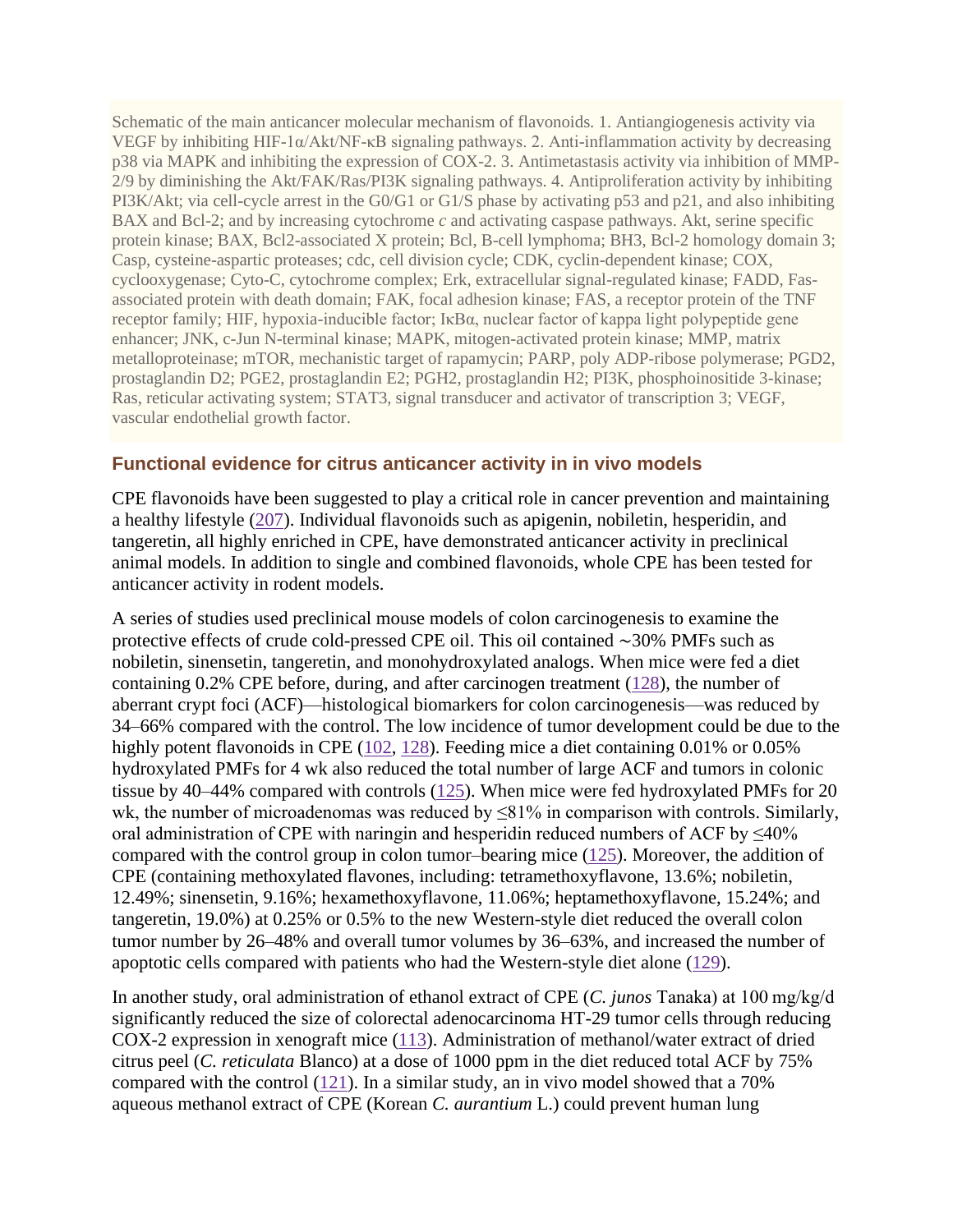(carcinoma) A549 cells migrating to lungs of mice injected with A549 cells via the tail vein [\(40\)](https://www.ncbi.nlm.nih.gov/pmc/articles/PMC7199889/#bib40). These data suggest that CPE had effects on the regulation of apoptosis and cell migration.

In a 2-stage skin carcinogenesis model, mice were treated with  $7,12$ -dimethylbenz $(\alpha)$ anthracene (DMBA) to initiate tumors followed by repeated application of 12-*O*-tetradecanoylphorbol-13 acetate to promote tumor growth. Topical application of CPE, Gold Lotion (the peels of navel oranges, *C. hassaku*, *C. limon*, *C. natsudaidai*, *C. miyauchi*, and satsuma), at 100 µL and 200 µL on the skin reduced the number of papillomas by 25%, tumor incidence by 18%, tumor weight by 65%, and the number of tumors with a diameter >5 mm by 33% compared with controls [\(127\)](https://www.ncbi.nlm.nih.gov/pmc/articles/PMC7199889/#bib112). The epidermal thickening due to the associated inflammation and edema was decreased by 23–33% compared with the control [\(127\)](https://www.ncbi.nlm.nih.gov/pmc/articles/PMC7199889/#bib112).

Apigenin reduced DMBA-induced skin cancers by inhibiting epidermal ornithine decarboxylase, a key enzyme in cancer prevention [\(208\)](https://www.ncbi.nlm.nih.gov/pmc/articles/PMC7199889/#bib166). Nobiletin was effective in preventing skin carcinogenesis by suppression of DMBA and 12-O-tetradecanoylphorbol-13-acetate and decreasing the inflammatory parameters [\(56\)](https://www.ncbi.nlm.nih.gov/pmc/articles/PMC7199889/#bib56). The daily administration of hesperidin for 45 days inhibited DMBA-induced experimental breast cancer formation through modification of phase I and phase II metabolizing enzymes, as well as modulating the xenobiotic-metabolizing enzymes during 1,2-dimethylhydrazine-induced colon carcinogenesis in rats [\(209\)](https://www.ncbi.nlm.nih.gov/pmc/articles/PMC7199889/#bib167). Tangeretin, a PMF, significantly arrested DMBA-induced breast cancer in rats [\(210\)](https://www.ncbi.nlm.nih.gov/pmc/articles/PMC7199889/#bib168). The anticancer activity of CPE (Gold Lotion) was also tested in prostate cancer models. In PC-3 prostate tumor–bearing mice, treatment with CPE by intraperitoneal injection of 1 mg/kg/d reduced the tumor weight by 57% and tumor volume by 79% compared with the control [\(140,](https://www.ncbi.nlm.nih.gov/pmc/articles/PMC7199889/#bib127) [211\)](https://www.ncbi.nlm.nih.gov/pmc/articles/PMC7199889/#bib169). For mice treated with 2 mg/kg/d by oral ingestion, tumor weight was reduced by 86% and tumor size by 94%. The strong anticancer activity was attributed to the high concentration of PMFs and other compounds such as hesperidin. Chu et al. [\(120\)](https://www.ncbi.nlm.nih.gov/pmc/articles/PMC7199889/#bib116) showed that the ethyl acetate extracts from sweet orange peel (50–500 µg/mL) reduced human liver cancer HepG2 growth when tested in an in vivo model and exhibited significant cytotoxicity on HepG2 cells.

Despite the growing number of preclinical animal studies, clinical trials involving CPEs are currently limited to a single study. Naringenin isolated from *C. aurantium* peel (Chinese bitter orange) was tested as a therapeutic on 95 postoperative patients with osteosarcoma [\(212\)](https://www.ncbi.nlm.nih.gov/pmc/articles/PMC7199889/#bib170). The treatment group ( $n = 47$ ) that received 20 mg/d of naringenin showed significantly reduced osteosarcoma volume compared with placebo controls.

[Go to:](https://www.ncbi.nlm.nih.gov/pmc/articles/PMC7199889/)

# **Conclusions**

Citrus fruits are rich in flavonoid compounds; however, much of the literature to date has focused on the effects of fruit pulp (and juice) consumption rather than examining the rich flavonoid profile of CPE. CPE is an underutilized commercial resource. For instance, the US orange juice industry produces 700,000 tons of peel waste annually [\(213\)](https://www.ncbi.nlm.nih.gov/pmc/articles/PMC7199889/#bib171), which represents nearly 40% of the total weight of the fruit [\(49\)](https://www.ncbi.nlm.nih.gov/pmc/articles/PMC7199889/#bib49). Due to the low cost and current nonuse of the peel by industry, citrus peel represents an untapped nutritional source that is rich in bioactive compounds. There is thus a great deal of potential for the application of citrus fruit peels to create products that counter the effects of oxidative stress and have important health benefits [\(9\)](https://www.ncbi.nlm.nih.gov/pmc/articles/PMC7199889/#bib9).